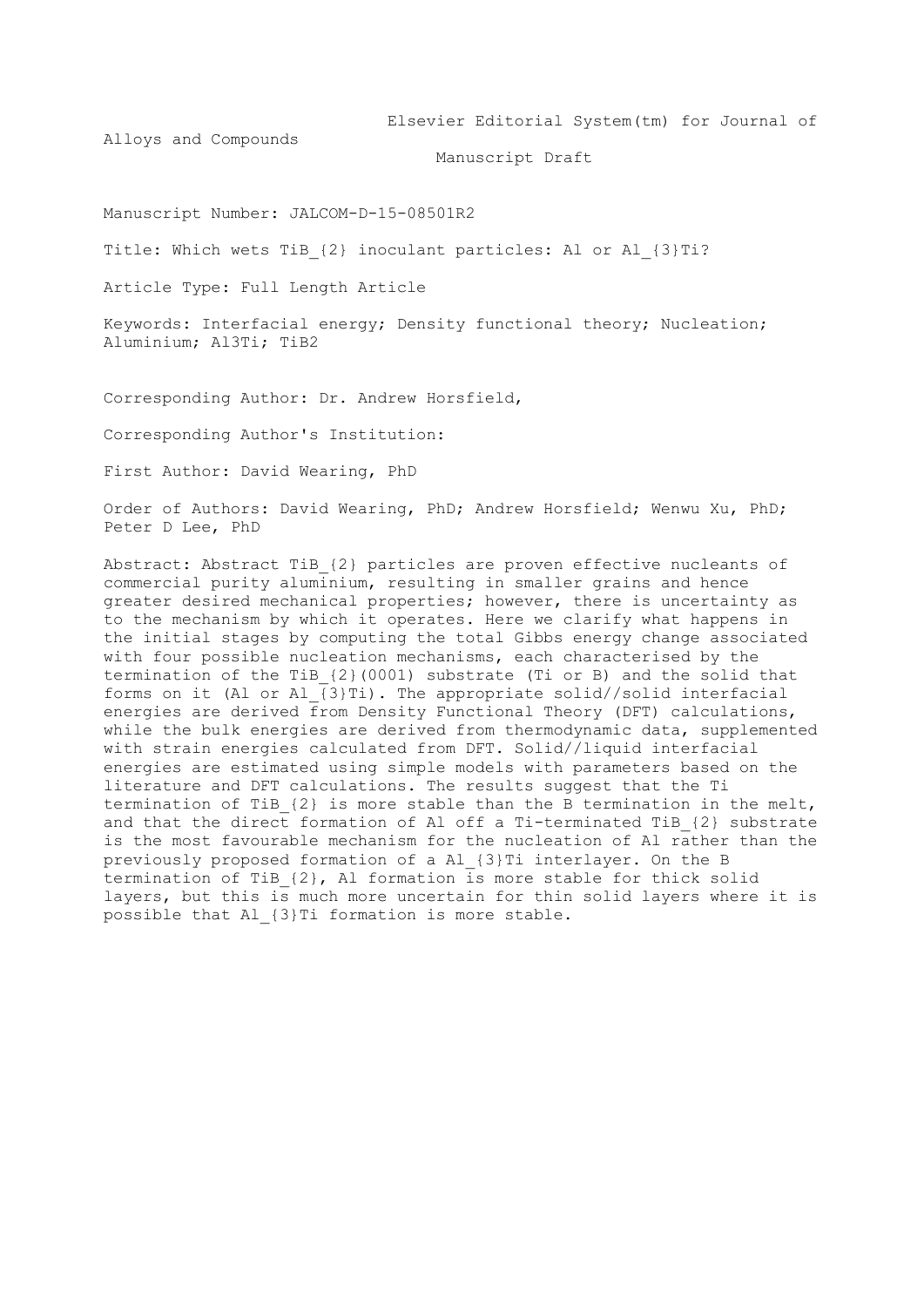Dr. Andrew Horsfield Department of Materials Imperial College London, South Kensington Campus London SW7 2AZ, UK Tel. : +44 (0)20 7594 6753 E-mail: [a.horsfield@imperial.ac.uk](mailto:a.horsfield@imperial.ac.uk)

*Journal of Alloys and Compounds* Editor Office

London, October 26, 2015

Dear Editor,

Please find attached our manuscript entitled "Which wets  $TiB<sub>2</sub>$  inoculant particles: Al or Al3Ti?" which we hope you will consider for publication in Journal of Alloys and Compounds.

Using first principle calculations, Gibbs bulk energy literature data and thermodynamic arguments, we quantitatively compare four hypothetical mechanisms for the nucleation of aluminium. The four mechanisms involve one of two substrates, B or Ti terminated  $TiB<sub>2</sub>(0001)$ , in an Al melt with some dissolved Ti, from which one solid, either strained Al(111) or  $\text{Al}_3\text{Ti}(112)$ , nucleates, forming a solid//solid interface. We conclude that under typical industrial conditions, strained Al formation on a Ti terminated  $TiB_2$  substrate is the most stable mechanism of the four compared here. The results of this study are important for the ongoing debate surrounding the nucleation of CP aluminium.

We hope you will find the paper suitable for publication in *Journal of Alloys and Compounds*.

Sincerely yours,

Andrew Horsfield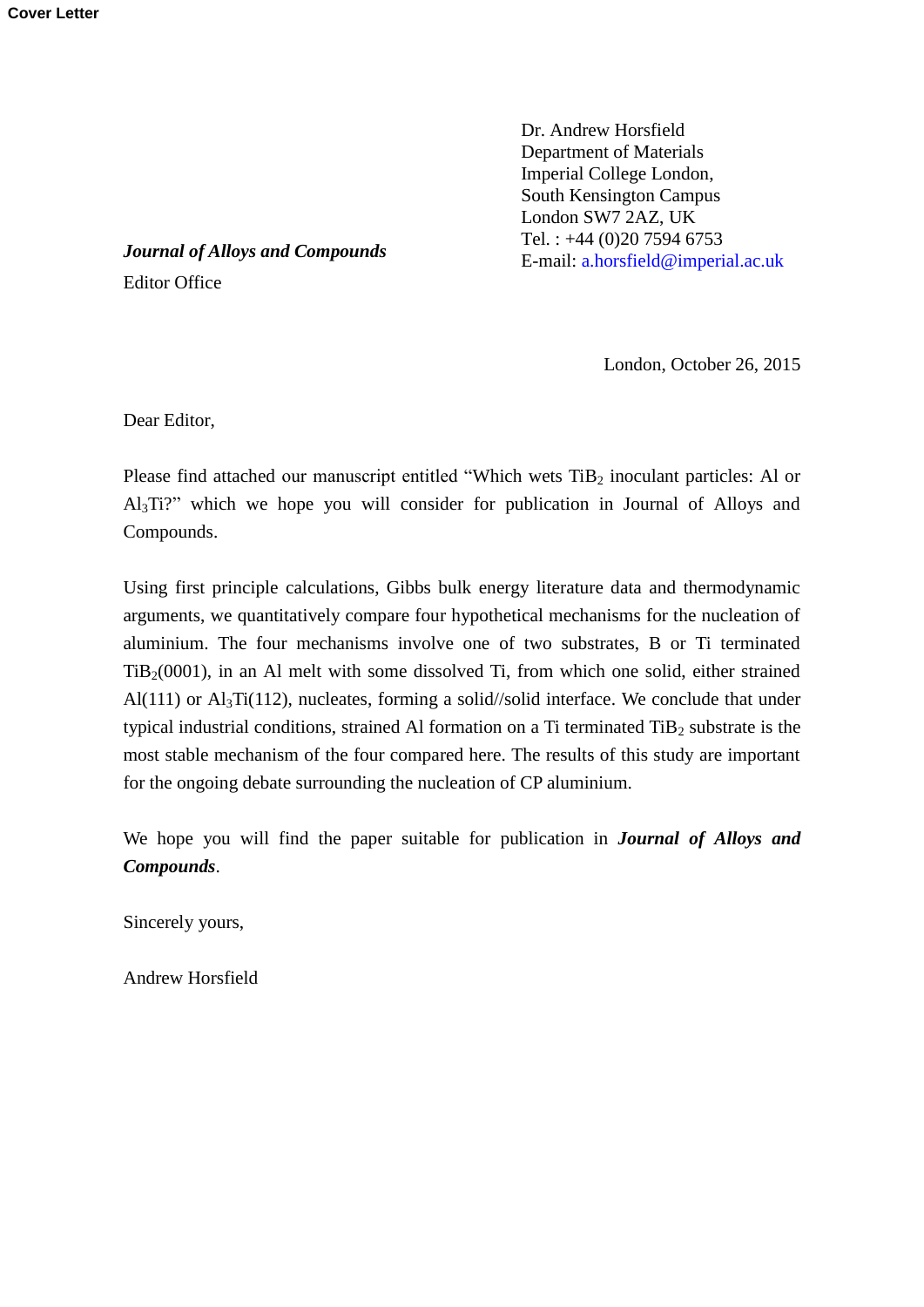# Prime Novelty Statement:

This is the first microscopic thermodynamic analysis of the nucleation of solid commercial purity Al off the widely used refiner  $TiB<sub>2</sub>$  that includes all important contributions. We bring new clarity to the debate over the nucleation mechanism. Our results suggest that the Ti termination of  $TiB<sub>2</sub>$  is more stable than the B termination in the Al melt, and that the direct formation of Al off a Ti-terminated  $TiB<sub>2</sub>$  substrate is more stable than  $Al<sub>3</sub>Ti$  formation. On the B termination of TiB<sub>2</sub>, Al formation is more stable for thick solid layers, but this is much more uncertain for thin solid layers where it is possible that  $Al<sub>3</sub>Ti$  formation is more stable.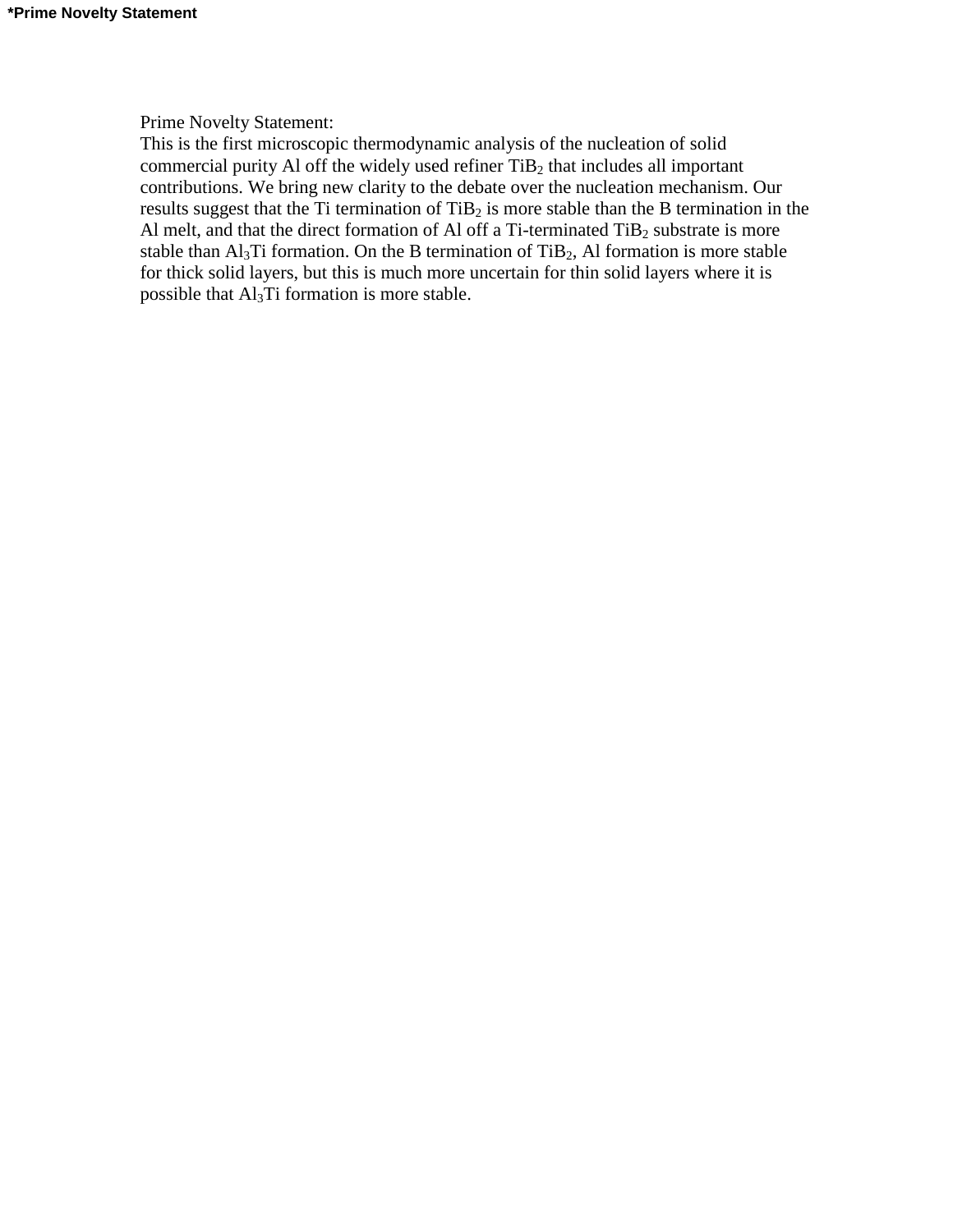We thank the referees for their careful reading of our manuscript, and for the insightful comments and suggestions provided. We have carefully addressed all of the suggestions made, and our responses are given below. Text in italics is a comment from a referee, which is then followed by our response in normal text.

# **Referee 1**

*1. In the abstract and the first paragraph it is said that we grain refine Al alloys to improve the properties. I don't think that this is actually the case. Practically processing improvements are more beneficial, e.g. reduced hot tearing.*

We have changed 'greater strength' to 'improved mechanical properties' in the abstract; I've changed the second line of the introduction to include further details of these improvements, including hot tearing. New references have been added accordingly:

"… with smaller equiaxed grains generally leading to greater desirable properties such as improved yield strength and toughness due to the Hall-Petch effect [1,2], together with reduced defects such as porosity [3] and hot tearing [4]."

*2. line 228 needs units for the interfacial energies*

Done, see revised paper.

*3. The captions in Figs 7 and 8 seem to suggest that there are multiple graphs. I suggest replacing the word 'each' with 'the'*

Done, see revised paper.

*4. There have also been a number of publications around epitaxial growth theories of nucleation. It would be interesting to know how the authors see their findings fitting in with those approaches. It may not be the appropriate place to mention them here, but I suspect a reference to them may provide more context to the work presented here.*

We have included two sentences at the beginning of section 2 (modelling the nucleation of aluminium) that refer the reader to appropriate journal citations and a recent book on nucleation by Kelton and Greer which provides a great overview of the suggested theories.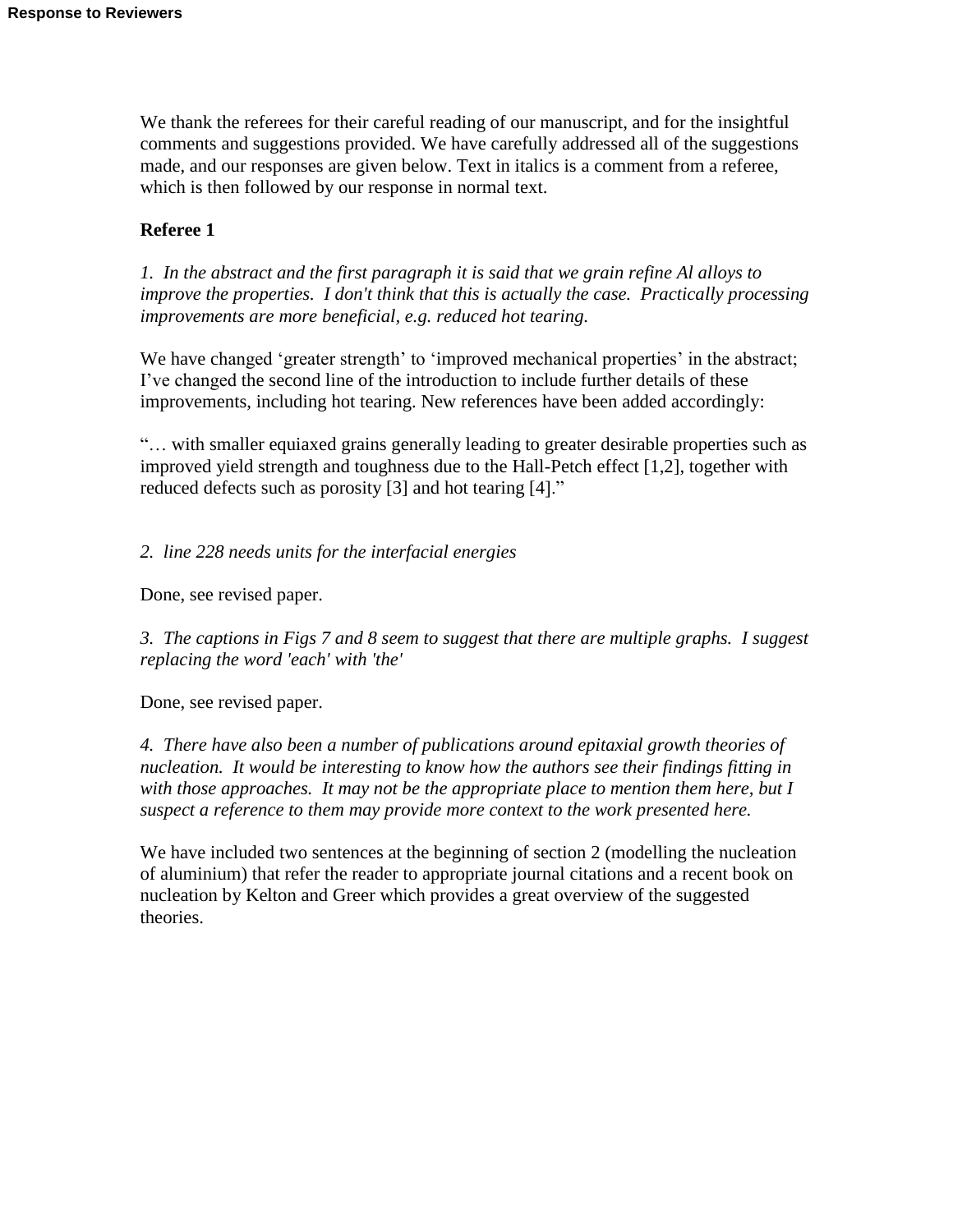# **Referee 2**

*(1) The authors tried to demonstrate that the strained Al at the interface with TiB2 may be the nuclei. They argued that the thin layers observed by Schumacher et al. could be strained Al with the same interplanar separation as Al3Ti. However, a recent paper reported that a Ti-rich monolayer exists on the TiB2 surface, and it is most likely to be a (112) Al3Ti two-dimensional (2D) compound. (Z. Fan et al., Acta Mater. 84 (2015) 292).*

See revised paper: Introduction,  $3<sup>rd</sup>$  paragraph and first 2 lines of the 4<sup>th</sup> paragraph. It now reads

"Other experiments showed that, in addition to  $TiB<sub>2</sub>$  particles, excess solute titanium in the melt was also needed for  $\alpha$ -Al nucleation to occur [8]. The role played by this excess Ti is not yet completely understood, but it is thought that in addition to acting as a diffusion restrictor [9], Ti is needed to form  $\text{Al}_3\text{Ti}$  which nucleates off the TiB<sub>2</sub> forming a thin layer; Al then nucleates off the  $Al<sub>3</sub>Ti$  layer [1]. The confidence in this Al3Ti nucleation hypothesis is based on Schumacher's TEM experiments [2, 3, 4, 5, 6, 7], backed up by more recent TEM experiments by Fan [10], and by in situ synchrotron Xray diffraction experiments [11], where diffraction peaks corresponding to plane separations similar to the those of bulk  $Al<sub>3</sub>Ti$  were observed at the onset of aluminium solidification.

However, none of these experimental results are able to show the precise chemical composition of the nucleating layer. It is possible that what is being observed in these experiments is actually strained  $\alpha$ -Al, as suggested by Wang et al. [12], who proposed that the thin layers observed by Schumacher et al. [5] could be strained Al with the same interplanar separation as  $Al<sub>3</sub>Ti$ . If this is the true mechanism, then the role of the excess Ti could be to ensure that  $TiB<sub>2</sub>$  particles become Ti-terminated."

*(2) This study reveals that a thin layer of strained Al at the interface of TiB2 in the CP-Al melt is more stable than strained Al3Ti, due to the contribution of the large strain energy from the strained Al3Ti, where the strain energy is calculated with the DFT at a ground state. However, it is quite susceptible to extrapolate the data at 0 K to above the melting point, as the authors admitted. The misfit (0.09%) of Al3Ti/TiB2 is much smaller than that (-4.22%) of Al/TiB2 at the melting point of Al, due to the different thermal expansion coefficient for Al and Al3Ti. Thus, the strain energy of Al3Ti/TiB2 is not necessarily larger than that of Al/TiB2 at the melting point.*

This is an important point and we have fully considered it. We have checked the effect of thermal expansion, and it is predicted to not significantly affect our main results. Our calculations predict that at  $0K$  and at the Al melting point, both  $Al(111)$  and  $Al3Ti(112)$ will have to stretch to accommodate TiB<sub>2</sub>(0001), but that  $Al_3Ti(112)$  will still have to stretch more than Al(111) at both temperatures. Furthermore, thermal expansion effects seem to further favour Al as the nucleation solid. We have added material to and edited the last paragraph of section 4.4 (page 9) to show this point. Below is the more detailed workings out: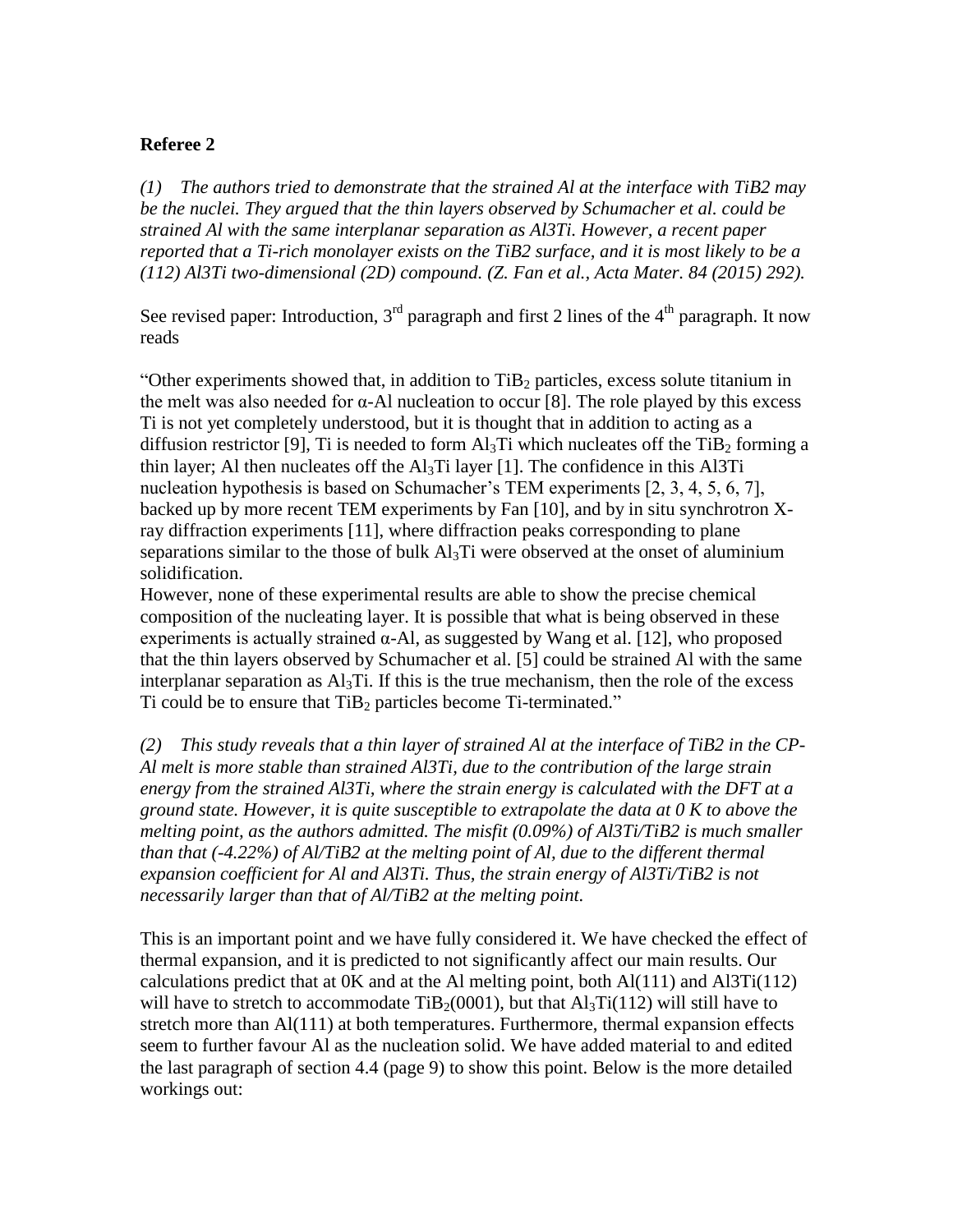Going from 0K to 933K, the 'a' parameter of  $TiB<sub>2</sub>$  will go from **3.025 to 3.043**, an increase of **0.6%** (Munro, *Material Properties of Titanium Diboride,* Journal of Research of NIST, Vol 105, 5, Sep–Oct 2000).

The thermal expansion of Al at 298K is about 22 x  $10^{-6}$  m/(m K) (Nix, F. C. and *MacNair*. *D., The Thermal Expansion of Pure Metals: Copper, Gold, Aluminum, Nickel, and Iron*, *Phys. Rev.* (1941), 597- 605.). Taking this as an average value from 0K to 933K means the 'a' parameter in the Al(111) plane will go from about **2.86 to 2.92**, an increase of 2.1% (take 'a' of the unit cell and divide by  $\sqrt{2}$ );

The unstrained  $DO_{22}$  Al<sub>3</sub>Ti(112) plane is slightly asymmetrical, so the plane has two separation distances between nearest atoms, from our 0K results they are **2.72** and **2.89** (calculated thusly:  $a/\sqrt{2}$ , and  $\sqrt{(c^2/16 + a^2/4)}$ , where 'a' and 'c' are the unit cell parameters).

Using our 0K Al<sub>3</sub>Ti results along with the results of a recent paper (Saumitra Saha, *Temperature dependent lattice misfit and coherency of Al3X (X = Sc, Zr, Ti and Nb particles in an Al matrix*, Acta Materialia 89 (2015) 109–115) that contains calculations of the relative misfit of Al and  $Al_3Ti$  from 0K to 800K, we calculate that the two nearestatom separations in the Al3Ti(112) plane at 933K will be about **2.75** and **2.91**, increases of 1.1% and 0.7% from the 0K separations.

Hence according to these separations, from  $0K$  to 933K, the TiB $_2$ //Al(111) strain goes from about +5.5% to +4.2%; likewise the  $\text{TiB}_2/\text{/Al}_3\text{Ti}(112)$  strain for the two separations goes from  $+11.2\%$  to  $+10.7\%$  and  $+4.7\%$  to  $+4.6\%$ . Hence, we calculate that it is Al(111) that reduces its strain more than  $\text{Al}_3\text{Ti}(112)$ , over the temperature increase. This should result in a reduced strain of TiB $_2$ //Al over TiB $_2$ //Al $_3$ Ti(112).

*(3) Eq. (3) <gamma>sub/melt= <gamma>sub/vac + <gamma>melt/vac +<DELTA> <gamma>sub/melt might be equivalent to the Yong' equation <gamma>sub/melt= <gamma>sub/vac - <gamma>melt/vac\*cos<alpha>, where <alpha> is contact angle. It may become <gamma>sub/melt= <gamma>sub/vac - <gamma>melt/vac while completely wet and <alpha>=0. The two equations appear to be inconsistent if considering the contribution of <gamma>melt/vac.*

We believe that the Young's equation is not applicable in our situation as we have complete wetting. Furthermore, the <gamma>melt/vac, <gamma>sub/vac and <gamma>sub/melt are not in equilibrium with each other in our equation, whereas they are in Young's equation. Young's equation is derived for perfectly flat and rigid substrates that are large enough to accommodate the (non-wetting) liquid at its ideal equilibrium wetting angle (such as a drop of water on a lotus leaf).

*(4) In Fig. 1 &2, the interfacial energy <gamma> becomes negative for some Ti chemical potentials µTi, which seems unphysical.*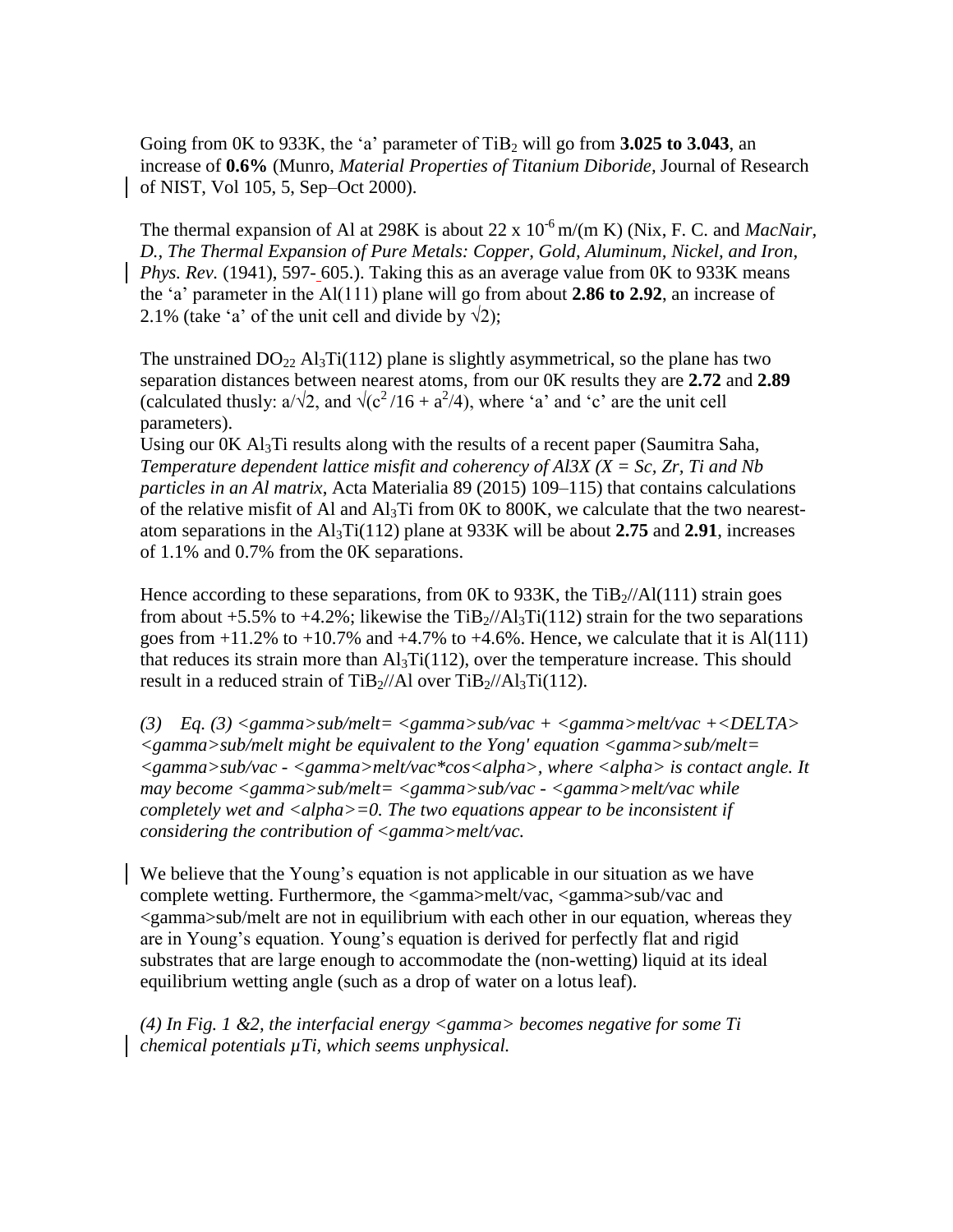This is indeed unphysical, as a negative gamma means that surfaces form spontaneously. We have retained the negative values to help the reader fully see and compare each plot. We have added a comment to the text explaining this on page 11.

# *(5) In Fig. 4, the curve TiB2(B)//Al3Ti//melt is missing.*

While the line was not missing, it was hard to see, as it was overlapping with another one. It has now been made clearer.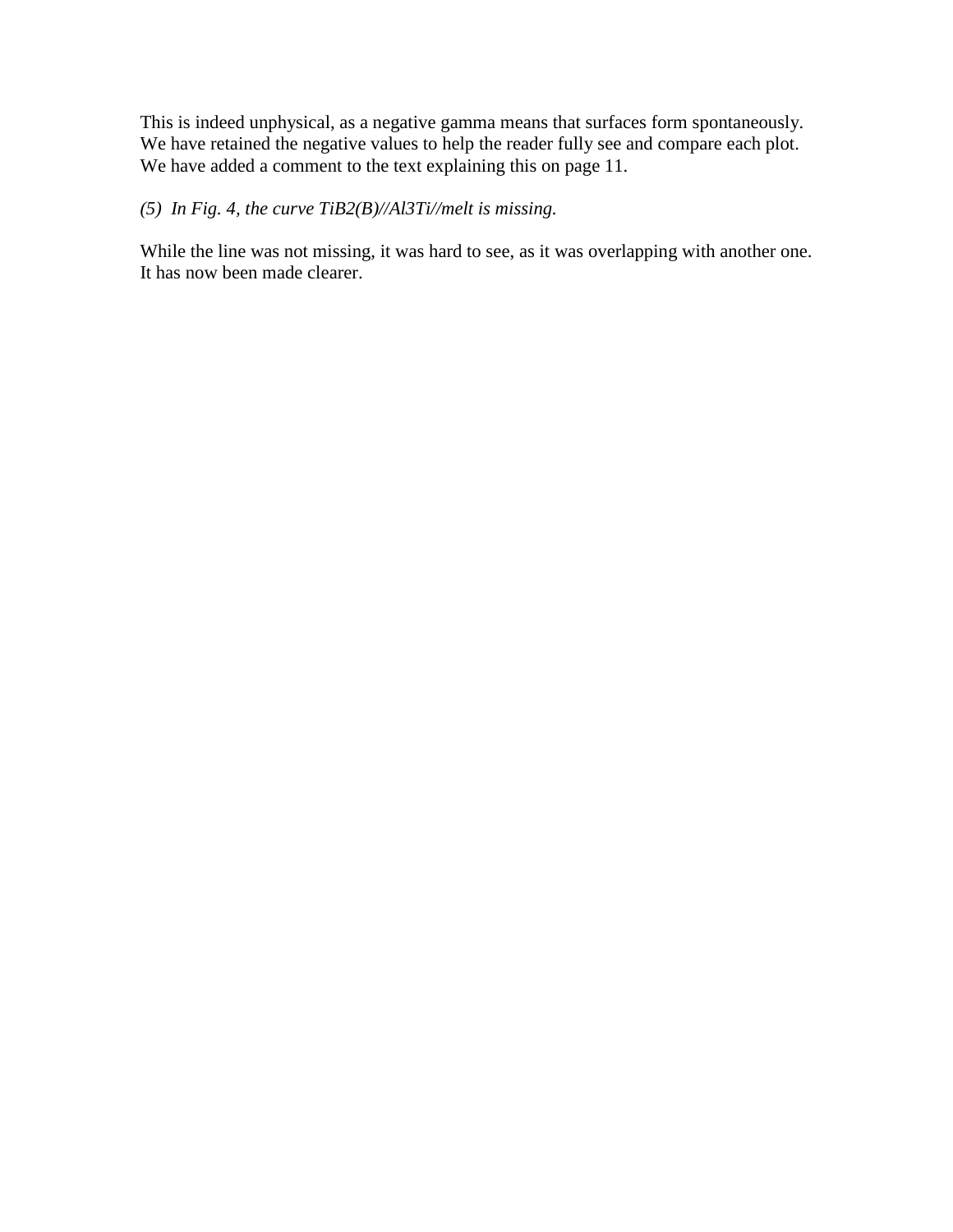# Which wets  $TiB<sub>2</sub>$  inoculant particles: Al or  $Al<sub>3</sub>Ti$ ?

David Wearing<sup>a</sup>, Andrew P. Horsfield<sup>a</sup>, Wenwu Xu<sup>b,c</sup>, Peter D. Lee<sup>b,c</sup>

<sup>a</sup>Department of Materials, Imperial College London, Prince Consort Road, London, SW7 2BP, UK

 $b$  School of Materials, The University of Manchester, Oxford Rd., M13 9PL, UK  $c$ Research Complex at Harwell, Didcot OX11 0FA, UK

#### Abstract

TiB<sup>2</sup> particles are proven effective nucleants of commercial purity aluminium, resulting in smaller grains and hence greater desired mechanical properties; however, there is uncertainty as to the mechanism by which it operates. Here we clarify what happens in the initial stages by computing the total Gibbs energy change associated with four possible nucleation mechanisms, each characterised by the termination of the  $TiB_2(0001)$  substrate (Ti or B) and the solid that forms on it (Al or  $\text{Al}_3\text{Ti}$ ). The appropriate solid//solid interfacial energies are derived from Density Functional Theory (DFT) calculations, while the bulk energies are derived from thermodynamic data, supplemented with strain energies calculated from DFT. Solid//liquid interfacial energies are estimated using simple models with parameters based on the literature and DFT calculations. The results suggest that the Ti termination of  $TiB_2$  is more stable than the B termination in the melt, and that the direct formation of Al off a Ti-terminated  $TiB<sub>2</sub>$ substrate is the most favourable mechanism for the nucleation of Al rather than the previously proposed formation of a  $\text{Al}_3\text{Ti}$  interlayer. On the B termination of  $TiB<sub>2</sub>$ , Al formation is more stable for thick solid layers, but this is much more uncertain for thin solid layers where it is possible that  $\text{Al}_3\text{Ti}$  formation is more stable.

Preprint submitted to Journal of Alloys and Compounds December 21, 2015

Email address: a.horsfield@imperial.ac.uk (Andrew P. Horsfield)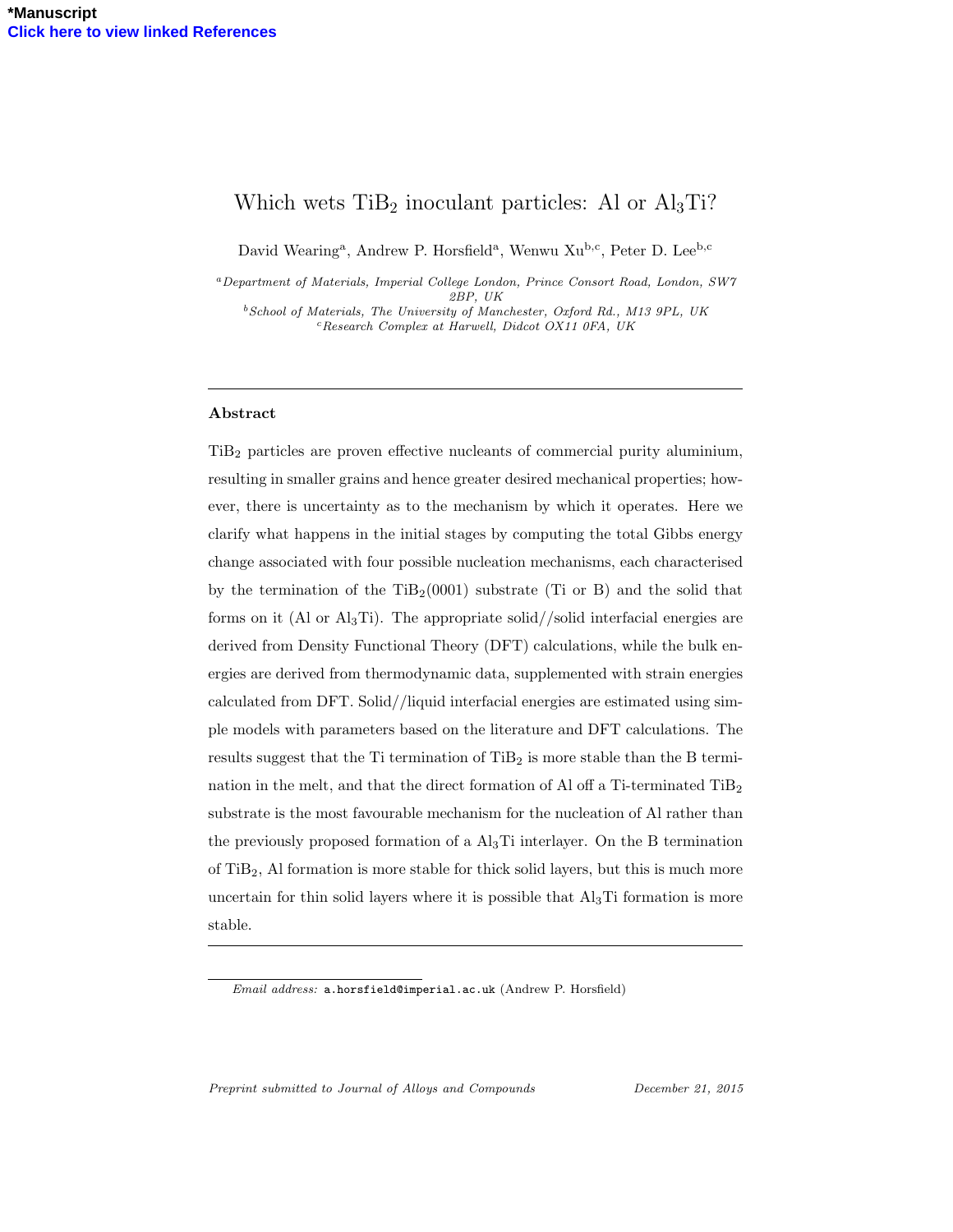### 1. Introduction

Aluminium alloys are widely used because they are light, strong, resistant to corrosion, and alumina is abundant in the Earth's crust. The mechanical properties of an aluminium component depend on its microstructure, including <sup>5</sup> the average size and shape of the grains, with smaller equiaxed grains gener-

- ally leading to greater desirable properties such as improved yield strength and toughness due to the Hall-Petch effect [1, 2], together with reduced defects such as porosity  $[3]$  and hot tearing  $[4]$ . The addition of grain refiners to molten aluminium alloys is known to encourage significant reduction in grain size, and
- <sup>10</sup> is common industrial practice. However, the mechanism by these grain refiners nucleate  $\alpha$ −Al is still disputed. Therefore, we require a fuller and more detailed understanding of the solidification process, starting with the system under study here: commercial puritry (CP) aluminium together with its most commonly used grain refiner, the Al-Ti-B master alloy.
- <sup>15</sup> In the decades following the 1950s, grain refiner research focussed on observing results and trends, but did not study the mechanics of the process. However, in the 1990s several transmission electron microscope (TEM) experiments  $[5, 6, 7, 8, 9, 10]$  suggested that  $TiB<sub>2</sub>$  was the heterogeneous nucleant responsible for aluminium nucleation, by showing that thin ordered layers of
- <sup>20</sup> Al<sub>3</sub>Ti-like structure (presumed to be Al<sub>3</sub>[Ti,Ta]), had formed off the  $(0001)$ face of a TiB<sub>2</sub> particle in a glass formed from  $\text{Al}_{85}\text{Ni}_{5}\text{Y}_{8}\text{Co}_{2}$ . It is, however, unclear what the consequence of using this metallic glass rather than molten CP Al is.

Other experiments showed that, in addition to  $TiB<sub>2</sub>$  particles, excess solute 25 titanium in the melt was also needed for  $\alpha$ -Al nucleation to occur [11]. The role played by this excess Ti is not yet completely understood, but it is thought that in addition to acting as a diffusion restrictor [12], Ti is needed to form  $\text{Al}_3\text{Ti}$  which nucleates off the TiB<sub>2</sub> forming a thin layer; Al then nucleates off the  $\text{Al}_3\text{Ti}$  layer [13]. The confidence in this  $\text{Al}_3\text{Ti}$  nucleation hypothesis is based <sup>30</sup> on Schumacher's TEM experiments [5, 6, 7, 8, 9, 10], backed up by more recent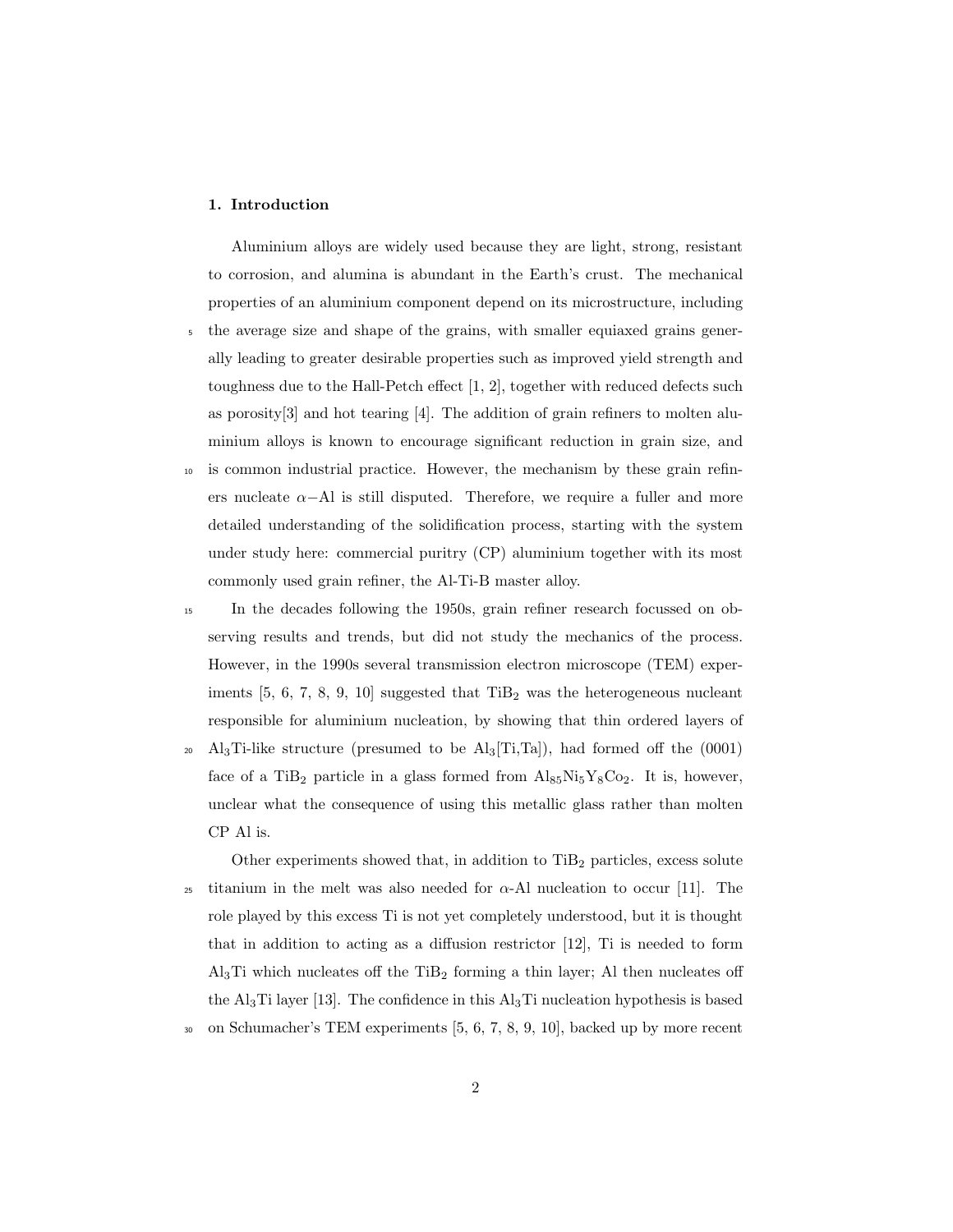TEM experiements by Fan [14], and by in situ synchrotron X-ray diffraction experiments [15], where diffraction peaks corresponding to plane separations similar to the those of bulk Al3Ti were observed at the onset of aluminium solidification.

- <sup>35</sup> However, none of these experimental results are able to show the precise chemical composition of the nucleating layer. It is possible that what is being observed in these experiments is actually strained  $\alpha$ -Al, as suggested by Wang et al. [16], who proposed that the thin layers observed by Schumacher et al. [8] could be strained Al with the same interplanar separation as Al3Ti. If this is
- <sup>40</sup> the true mechanism, then the role of the excess Ti could be to ensure that  $TiB<sub>2</sub>$ particles become Ti-terminated. Other recent static and molecular dynamics calculations using Density Functional Theory (DFT) [17, 16, 18, 19, 20, 21] show that solid Al adheres well to the Ti-terminated face of  $TiB<sub>2</sub>$ , and above the melting point liquid Al shows significant ordering close to this interface,
- 45 which suggests it is plausible that Al could nucleate without an  $\text{Al}_3\text{Ti}$  layer. None of these computational studies, however, address the role of excess Ti on the heterogeneous nucleation process.

In this paper, we calculate the total Gibbs energies before and after nucleation, of four hypothetical aluminium nucleation mechanisms:

> $TiB_2(Ti)/*melt* \rightarrow TiB_2(Ti)/*A*l/*melt*$  $TiB_2(B)//melt$   $\rightarrow$   $TiB_2(B)//Al)/melt$  $TiB_2(Ti)/*melt* \rightarrow TiB_2(Ti)/*A*l<sub>3</sub>Ti/*melt*$  $TiB_2(B)//melt$   $\rightarrow$   $TiB_2(B)//Al_3Ti//melt$

- $50$  where the two species separated by  $//$  denote the characteristic interfaces of the system. The planes parallel to the interfaces are  $\text{TiB}_2(0001)$ , Al (111) and Al<sub>3</sub>Ti  $(112)$ , and the parenthesized element denotes the termination of the  $\text{TiB}_2(0001)$ surface. Using DFT and thermodynamic arguments we address the following questions:
- $155 1.$  What are the TiB<sub>2</sub>//Al interfacial energies if we account for the effects of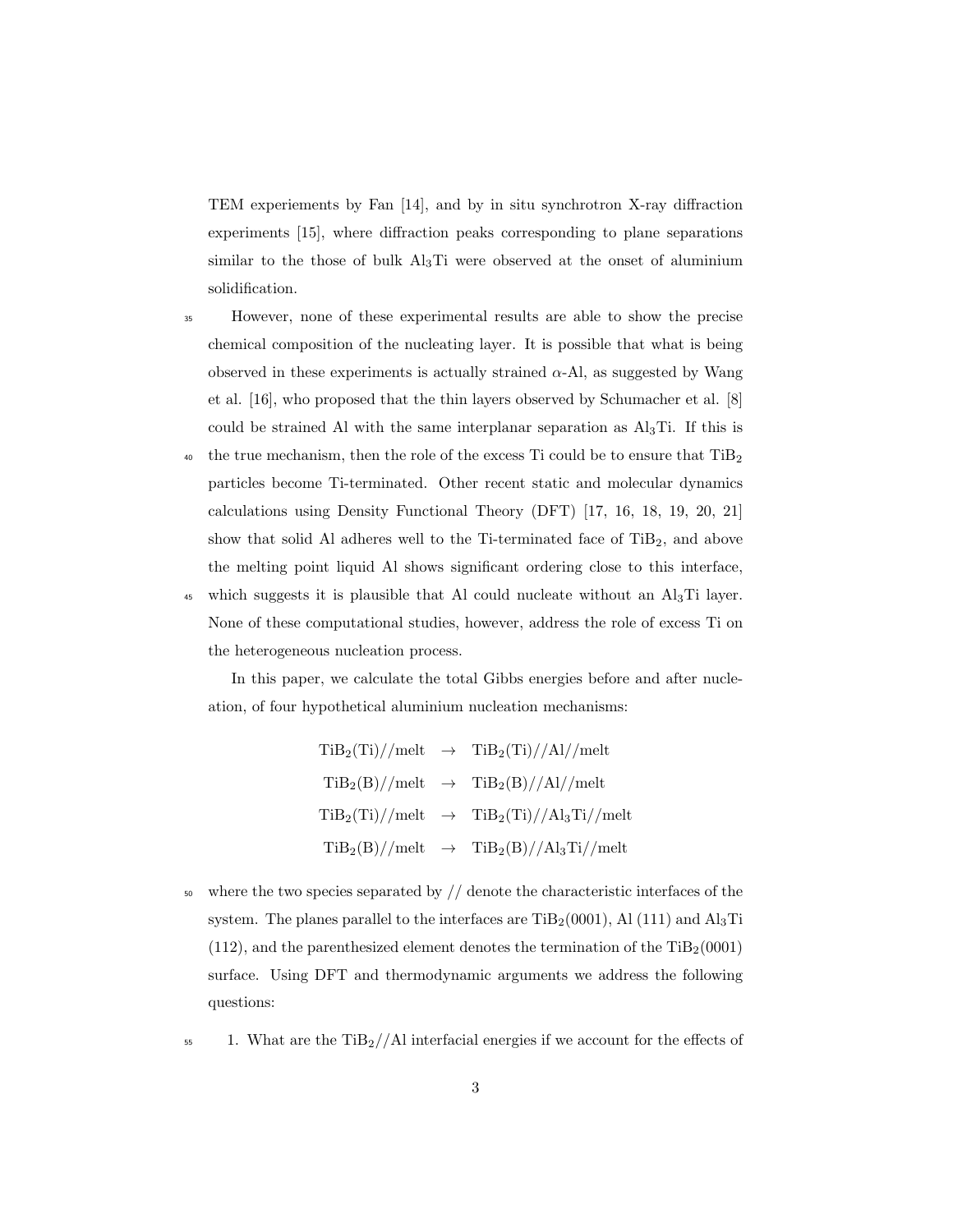strain within the interfacial plane, and is the strain energy in the interfacial plane significant?

- 2. What are the  $TiB_2//A_3Ti$  interfacial energies (also accounting for the effects of interfacial strain) and how do they compare with those of  $\rm TiB_2//Al?$
- 

.

<sup>60</sup> 3. Based on the evidence provided both here and in the literature, which of the four nucleation mechanisms is the most favourable?

## 2. Modelling the nucleation of aluminium

Heterogeneous nucleation is the initial formation of a new phase out of an <sup>65</sup> original phase, occurring on a substrate. There are a wide range of methods for studying nucleation that are outside the purview of this paper. The interested reader is advised to follow the many good articles cited in this paper, as well as recent books on nucleation, such as that by Greer & Kelton [22]. The total change in Gibbs energy of this process,  $\Delta G_T$ , is defined for an initial system of

 $N_{melt}$  mole-atoms of melt (original phase), transforming into  $N_{solid}$  mole-atoms of solid (new phase) on a substrate, and  $N_{melt'}$  mole-atoms of the remaining unsolidified melt, which might have a slightly different composition to the starting melt. If  $N_{solid}$  is small and completely wets, or wets with a very low contact angle,  $\Delta G_T$  can be approximated by:

$$
\Delta G_T = N_{solid} G_{solid} + N_{melt'} G_{melt'} - N_{melt} G_{melt} + \left[ \gamma_{solid}^{melt'} + \gamma_{sub}^{solid} - \gamma_{sub}^{melt} \right] A_{sub}
$$
\n(1)

- <sup>75</sup> where  $G_a$  is the bulk Gibbs energy per mole-atoms of species a,  $\gamma_b^a$  is the interfacial energy between species  $a$  and  $b$ , and  $A_{sub}$  is the area of active substrate. For the nucleation reaction considered in this study, the nucleating solid refers to either Al or Al3Ti, the melt refers to liquid Al with some small amount of dissolved Ti, before  $(melt)$  and after  $(melt')$  the formation of the solid, and the
- <sup>80</sup> substrate refers to the surfaces  $\text{TiB}_2(\text{Ti})$  or  $\text{TiB}_2(\text{B})$ . In this study we are primarily interested in the *difference in*  $\Delta G_T$  between Al<sub>3</sub>Ti and Al wetting, given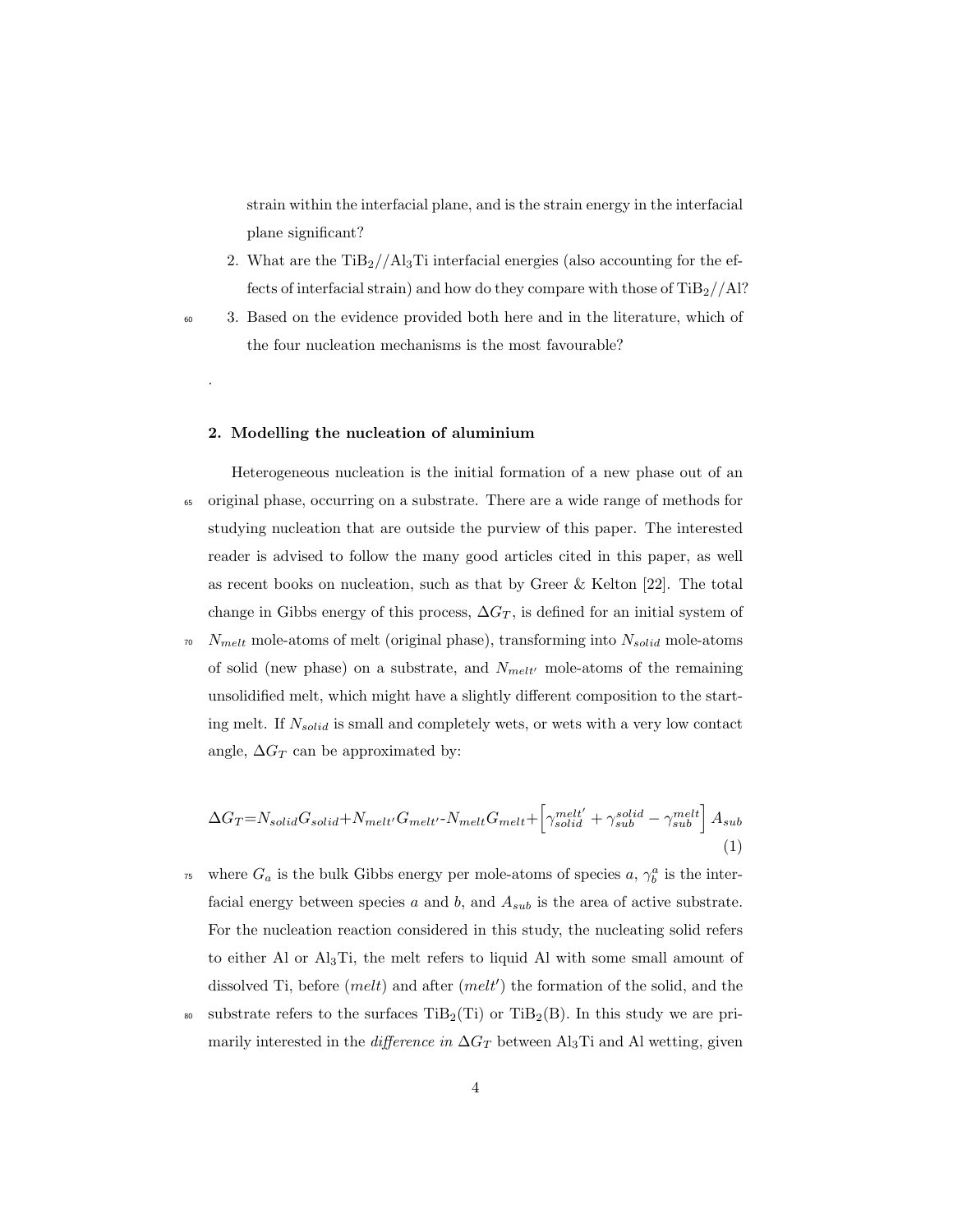a particular TiB<sub>2</sub> substrate, and to see how these differences vary according to  $N_{solid}, X_{Ti}$  (or  $\mu_{Ti}$ ), and T (temperature).

- The bulk Gibbs energies will be computed here using formulae from the  $\delta$ <sub>85</sub> literature [23, 24, 25, 26, 27], augmented with DFT to include strain effects. The three interfacial energies are determined as follows:  $\gamma_{sub}^{solid}$  is obtained from DFT calculations reported here;  $\gamma_{solid}^{melt'}$  is estimated by interpolating between literature values for similar interfaces where the melt is pure liquid Al and Al-Ti liquid with  $X_{Ti} = 0.0169$  at.%;  $\gamma_{sub}^{melt}$  is estimated through a simple model which involves the surface energies  $\gamma_{sub}^{vac}$  and  $\gamma_{melt}^{vac}$ , calculated using DFT and interpolated literature values respectively. We note that the values of  $N$  and  $\overline{A}$ 
	- are interrelated and depend on assumptions made about the size and shape of the substrate, and of the solid that forms on the substrate.

Note that a central approximation of this paper is the use of static DFT <sup>95</sup> energies – i.e. at 0K, and with no atomic vibrations. Nevertheless it is possible, with our calculated and literature values, to form an approximate expression for  $\Delta G_T$ , especially since our main goal is a *comparison* between different mechanisms.

#### 3. Bulk Gibbs Energies

- 100 The Gibbs energies of the bulk phases the G's in Eq.  $1$  are calculated using the temperature dependent Gibbs energy expressions of the pure elements from the SGTE databases [23], which are empirical equations fitted to the numerous heating and cooling experiments in the literature. To calculate the Gibbs energy of the multi-component phases, the melt (liquid Al with dissolved Ti) <sup>105</sup> and bulk Al3Ti, the methods and parameters described in Kattner et al. [27]
	- were used. We augment the solid Al and Al3Ti Gibbs energies with the DFT 0K strain energies from the next section.

Furthermore, the bulk Gibbs energy of the melt is used to obtain the relationship between Ti concentration  $X_{Ti}$  and the chemical potential  $\mu_{Ti}$  using <sup>110</sup>  $\mu_{Ti}^{melt} = \frac{\partial G^{melt}}{\partial N_{Ti}}$ . This enables us to express the interfacial energies as a func-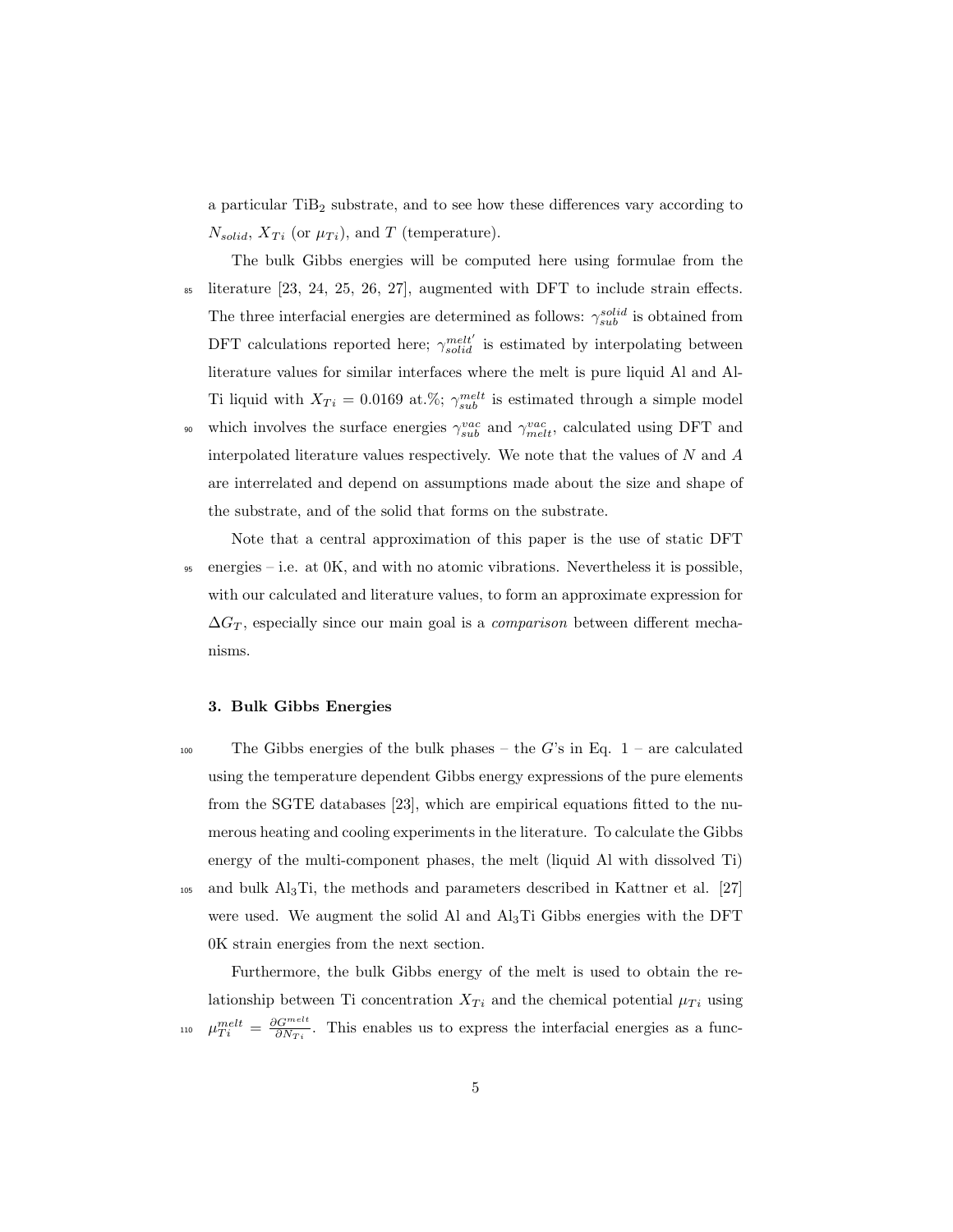tion of  $X_{Ti}$ , thereby making all the variables of Eq. 1 functions of the same Ti concentration variable. The chemical potential is a non-linear function of concentration, but locally the activity,  $a_{Ti} = \exp\left(\frac{\mu_{Ti} - \mu_{Ti}^{bulk}}{RT}\right)$ , is approximately linear in  $X_{Ti}$ :  $a_{Ti} = \gamma_{Ti} X_{Ti}$ , where  $\gamma_{Ti}$  (not to be confused with interfacial <sup>115</sup> energy) is the activity coefficient, a dimensionless factor that is a function of  $X_{Ti}$  and temperature. The activity  $\gamma_{Ti}$  is calculated to be about 2.5 × 10<sup>-5</sup> –  $3.0 \times 10^{-5}$  around the melting point of Al, at typical melt Ti concentrations of 0.001 to 0.01 at.%, which is broadly in line with that shown by Kostov et al. [28, 29].

#### <sup>120</sup> 4. Interfacial energies

#### 4.1. DFT method

To calculate  $\gamma_{sub}^{solid}$ ,  $\gamma_{sub}^{vac}$  (a term in our  $\gamma_{sub}^{melt}$  model), and the strain energies that make part of  $G_{solid}$ , DFT simulations were performed using the ABINIT code [30, 31, 32], which implements a planewave basis set. A planewave energy <sup>125</sup> cutoff of 30 Ha was used with a PAW [33, 34, 35] auxiliary energy cutoff of 60 Ha. The PBE GGA functional [36] was used for the exchange and correlation energy. Monkhorst-Pack grids [37] of  $6 \times 6 \times 6$  k points for bulk materials, and  $6 \times 6 \times 1$ k points for slabs were employed. Band occupations were calculated using the cold smearing function of Marzari [38]. SCF calculations were converged to  $_{130}$  within  $10^{-9}$  Ha, while atomic and geometric relaxations were carried out using the BFGS method [39] to within a tolerance of  $5 \times 10^{-5}$  Ha/Bohr per atom for the bulk and surface energy calculations, and  $5 \times 10^{-4}$  Ha/Bohr per atom for the larger, interface calculations. These parameters were chosen after performing extensive convergence tests, to ensure measurable quantities are converged to <sup>135</sup> experimental accuracy: 0.01 J/m<sup>2</sup> for the TiB<sub>2</sub> surface energies, 0.05 J/m<sup>2</sup> for

the Al surface energy and  $\text{TiB}_2/\text{/Al}$  interfacial energies, 0.2 J/m<sup>2</sup> for the Al<sub>3</sub>Ti surface energy, and  $0.1 \text{ J/m}^2$  for the TiB<sub>2</sub>//Al<sub>3</sub>Ti and interfacial energies; 0.01 for lattice constants.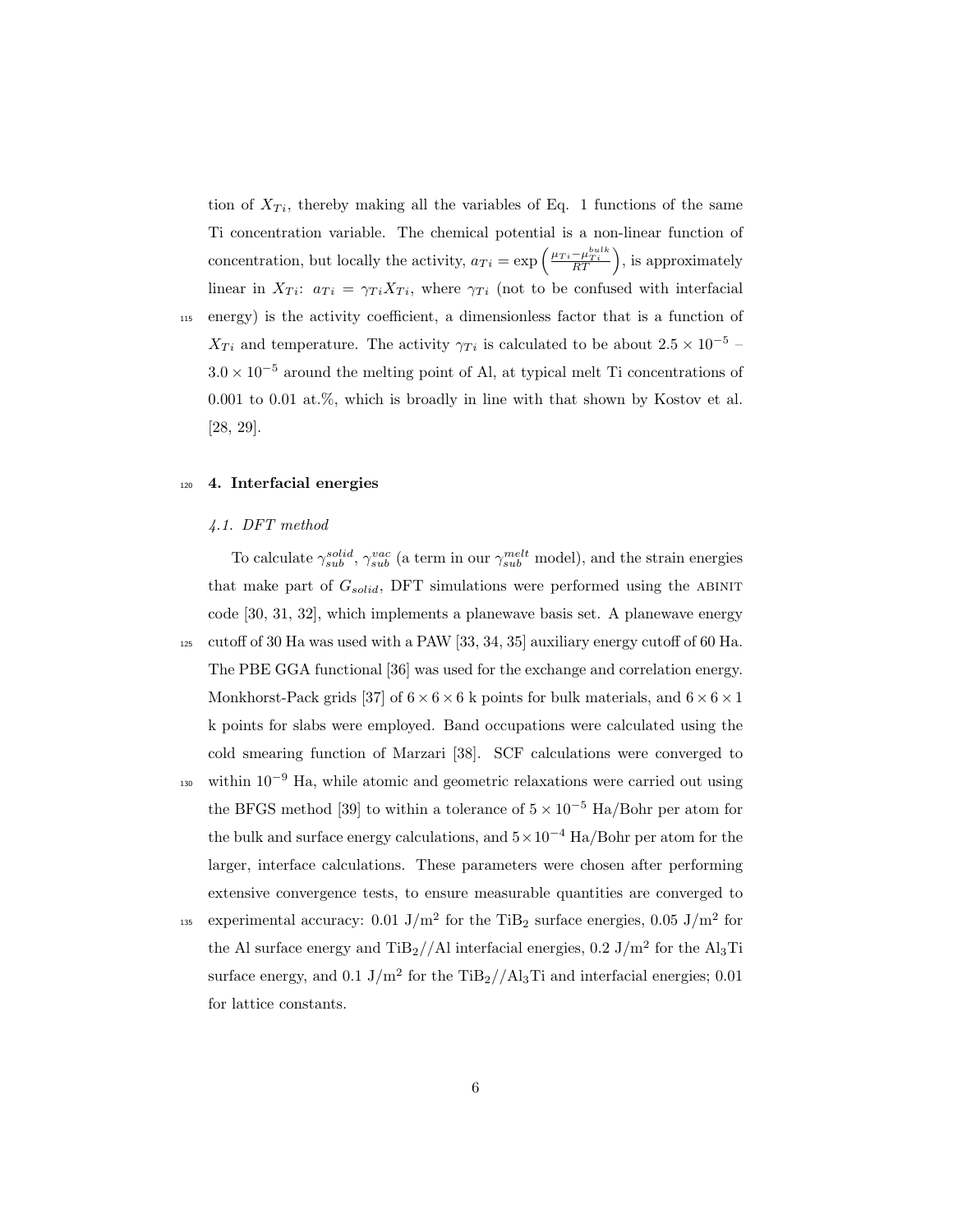### 4.2. Strain effects

- <sup>140</sup> The solid forming on the substrate  $(TiB_2(Ti))$  or  $TiB_2(B)$  is assumed to be coherent and dislocation free, based on TEM images [8]. The solid is assumed to stretch to accommodate the strain, since the  $TiB<sub>2</sub>$  substrate is a very large particle (on the atomic scale) of a stiff ceramic [40]; the solid is a thin layer of a less stiff material [41, 42]. Although dislocations will form as the solid becomes <sup>145</sup> thicker, we are interested only in the region close to the interface i.e. the case when the strained phases are in equilibrium with the liquid and the substrate. Thus while we shall continue to refer to the solid as either Al or  $\text{Al}_3\text{Ti}$ , we shall
- really mean strained Al or strained Al<sub>3</sub>Ti, which ensures that  $\gamma_{sub}^{solid}$  is correctly defined as being independent of the amount of solid. It is shown in section 5 <sup>150</sup> that strain significantly alters the predicted interfacial energy.

#### 4.3. Ti Chemical Potential

done by Han [43]).

In order to calculate the surface and interfacial energies of  $TiB<sub>2</sub>$  by DFT, we require knowledge of the Ti chemical potential,  $\mu_{Ti}$ , as there is an exchange of Ti between the melt and the nucleated solid, and possibly the substrate. 155 This chemical potential is sensitive to the Ti concentration in the melt  $(X_T_i)$ . At thermodynamic equilibrium  $\mu_{Ti}$  should be constant over the entire system; however, as solid forms our system will not be at equilibrium and  $\mu_{Ti}$  will vary with position. As the Ti resevoir is the Ti in the melt, whose composition remains practically constant, we will take  $\mu_{Ti}$  to be that for the melt. In the  $s<sub>160</sub>$  systems we are studying, there are limitations that restrict the range of  $\mu_{Ti}$ (and  $X_{Ti}$ ), which are inferred from the stability of TiB<sub>2</sub> particles, which do not dissolve in the melt, and the absence of pure Ti or B [43]. Combining the  $\mu_{Ti}$ and  $\mu_B$  ranges with simple thermodynamic expressions of the formation of TiB<sub>2</sub>, leads to the expression,  $\Delta G_F^{TiB_2} < \Delta \mu_{Ti} < 0$ , where  $\Delta \mu_{Ti} = \mu_{Ti} - \mu_{Ti}^{bulkTi}$ , and <sup>165</sup>  $\Delta G_F^{TiB_2}$  is the Gibbs energy of formation of TiB<sub>2</sub> (a detailed derivation was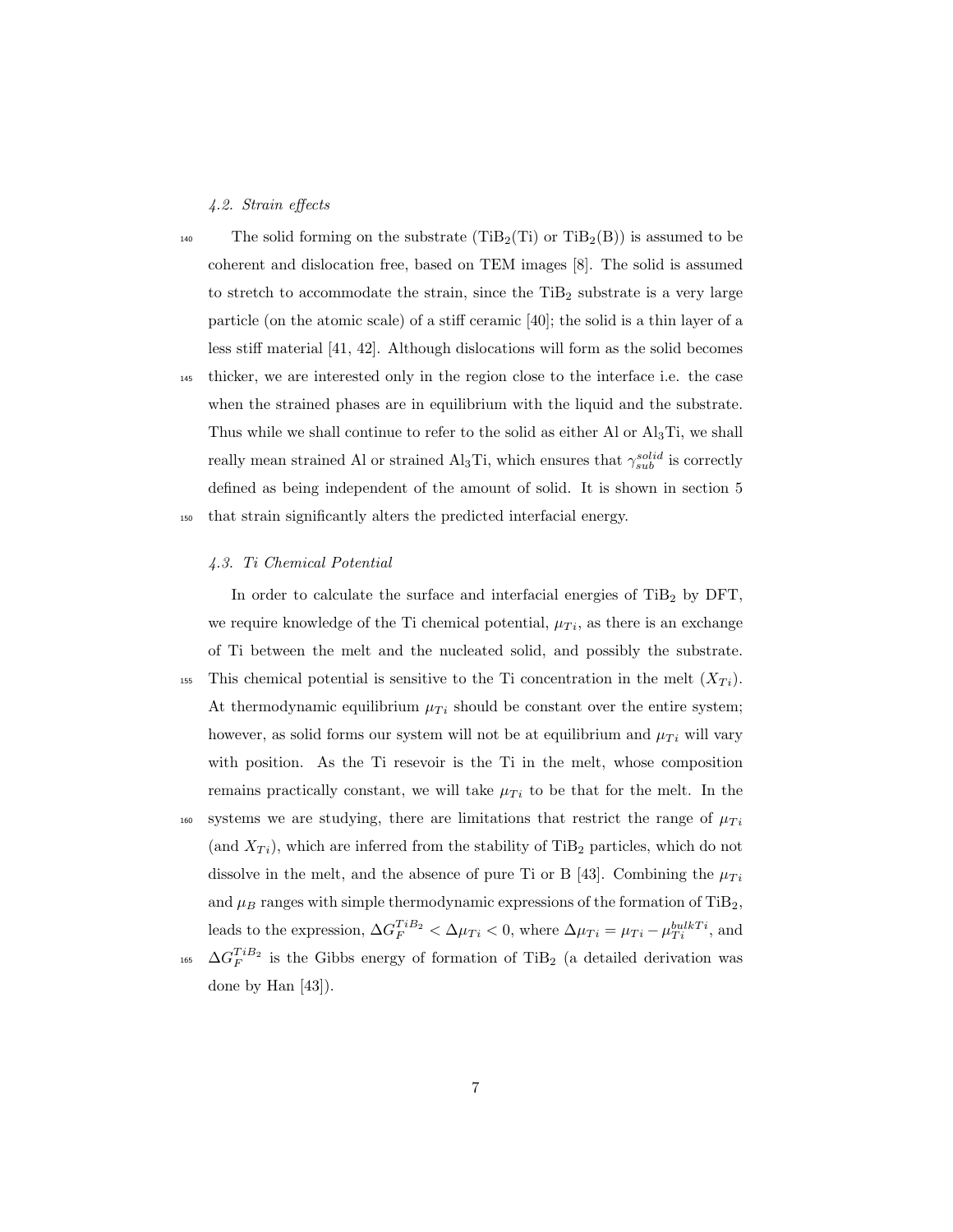#### 4.4. Bulk calculations

A unit cell of each material in its most stable bulk phase at 0K was simulated: fcc for Al; face-centered tetragonal  $DO_{22}$  for Al<sub>3</sub>Ti [44]; hexagonal for TiB<sub>2</sub>; hcp <sup>170</sup> for Ti; and a 12-atom rhombohedral cell ( $\alpha$ -phase) for B<sup>1</sup>. The strained bulk states were simulated using 6-layer unit cells of  $Al(111)$  and  $Al<sub>3</sub>Ti(112)$ , which were allowed to fully relax in the z-direction, but held fixed in the  $x-y$  plane to match the 'a' lattice parameter of TiB<sub>2</sub> (3.031), thus matching the strained bulk state of Al and Al3Ti present in the surface and interfacial slabs presented <sup>175</sup> in section 4.5.

Table 1 shows the lattice constants obtained from the relaxed bulk simulations, which are later used to define certain cell dimensions in the surface and interface simulations. In addition, the table below shows the calculated energies of bulk formation for  $TiB<sub>2</sub>$  and  $Al<sub>3</sub>Ti$  (those for Al, Ti and B are zero by 180 definition), and the strained forms of Al and  $\text{Al}_3\text{Ti}$ .

The lattice constants agree closely with experiment, with all errors being less than 0.05 , and many being less than 0.01 . The formation energies of relaxed  $TiB<sub>2</sub>$  and  $Al<sub>3</sub>Ti$  are also close to the experimental values. Table 1 shows that strained Al and Al3Ti have significantly higher energies than their relaxed coun-185 terparts, and that the strain induced on the solid to match the  $TiB<sub>2</sub>$  substrate is greater for Al<sub>3</sub>Ti than for Al: their bulk strain energies are:  $\Delta G_{strain}^{Al} = +2.2$ kJ/mol-atoms and  $\Delta G_{strain}^{Al_3Ti} = +16$  kJ/mol-atoms. This significant difference in strain energy is likely caused by  $\text{Al}_3\text{Ti}$  having a tetragonal structure rather than a regular fcc one like Al, which has two important consequences: firstly, 190 the first Al<sub>3</sub>Ti (112) plane, unlike Al (111), does not exactly align with the perfect hexagonal structure of  $\text{TiB}_2(0001)$ ; secondly, whilst the Al (111) planes are

 $1\alpha$ -B is not quite the B ground state, but it is used because it is much simpler than the real ground state, the β-phase (∼105 atoms per unit cell) whilst the difference in energy per atom between  $\alpha$ -B and  $\beta$ -B is very small. Recent DFT calculations [45] found the difference in energy per atom between  $\alpha$ -B and  $\beta$ -B to be only 0.29 kJ/mol, which would make less than 0.01 J/m<sup>2</sup> difference to the final interfacial energies.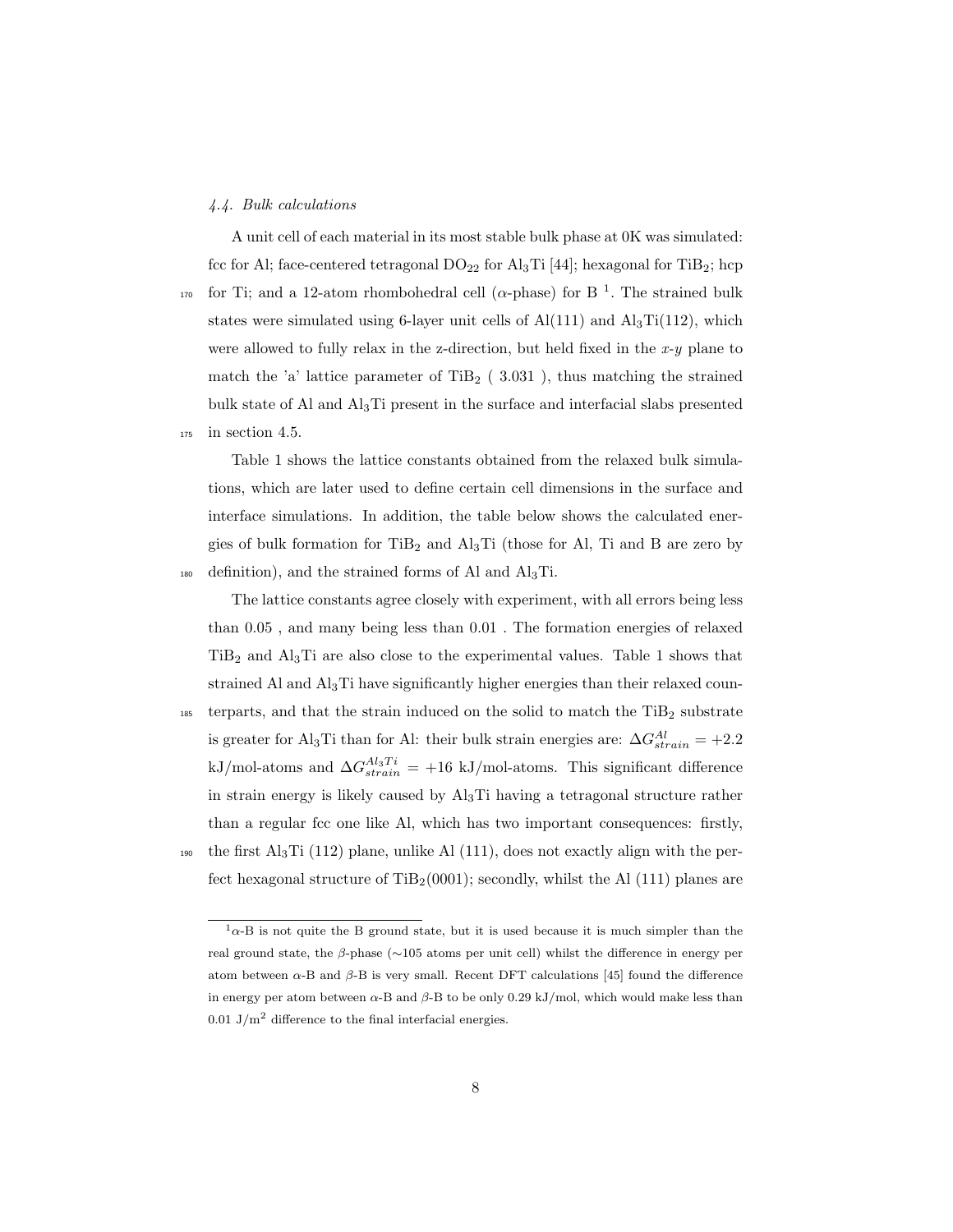| Phase            | Lattice constant () |                   | Formation energy $(kJ/mol)$ |                      |
|------------------|---------------------|-------------------|-----------------------------|----------------------|
|                  | calculated          | experimental      | calculated relaxed/strained | experimental relaxed |
| Al               | $a = 4.051$         | $a = 4.0496$ [46] | $0/+2.2$                    |                      |
| Ti               | $a = 2.933$         | $a = 2.9506$ [46] | $\theta$                    |                      |
|                  | $c = 4.657$         | $c = 4.6835$      |                             |                      |
| B                | $a = 5.049$         | $a = 5.064$ [47]  | $\theta$                    |                      |
| $\rm Al_3Ti$     | $a = 3.853$         | $a = 3.8537$ [48] | $-155/-90$                  | $-150$ [44]          |
|                  | $c = 8.632$         | $c = 8.5839$      |                             |                      |
| TiB <sub>2</sub> | $a = 3.0314$        | $a = 3.0236$ [40] | $-310$                      | $-322$ [49]          |
|                  | $c = 3.2228$        | $c = 3.2204$      |                             |                      |

Table 1: The lattice constants and formation energies obtained from bulk calculations at 0 K and prior experiments.

vertically aligned, repeating every three planes, the  $\text{Al}_3\text{Ti}$  (112) planes lean at about 5 degrees from the vertical. Subsequently, fixing the  $Al<sub>3</sub>Ti$  (112) planes to conform to  $TiB<sub>2</sub>(0001)$  results in compression of some of the atoms in the <sup>195</sup> plane and extra induced strain to straighten the slab.

It is important to note that by using 0K strain energies we have neglected differences in the strain that might arise due to thermal expansion and compositional disorder [27], instead assuming the ideal lattice occupancies in the DFT cells. The 0K strain energies will be used with the temperature-dependent  $_{200}$  relaxed bulk energies for Al and Al<sub>3</sub>Ti derived in section 3. This should not significantly affect the main results, since the experimentally determined lattice expansion coefficients for Al and TiB<sub>2</sub> [50, 40] and the theoretically determined values for  $Al_3Ti$  [51] show that going from 0K to the melting temperature of Al would result in fairly small reductions in lattice mismatch for both Al  $(111)$  ( $\tilde{ }$ 

 $_{205}$  +5.5% to +4.2%) and Al<sub>3</sub>Ti (112) (~ $+11.2\%$  to +10.7% and +4.7% to +4.6%). Furthermore, the Al mismatch, already lower than the Al3Ti mismatch at 0K, is reduced by a greater amount at the Al melting point, hence the main result of this paper, that  $\text{TiB}_2(\text{Ti})//\text{AI}$  is the favoured nucleation mechanism, would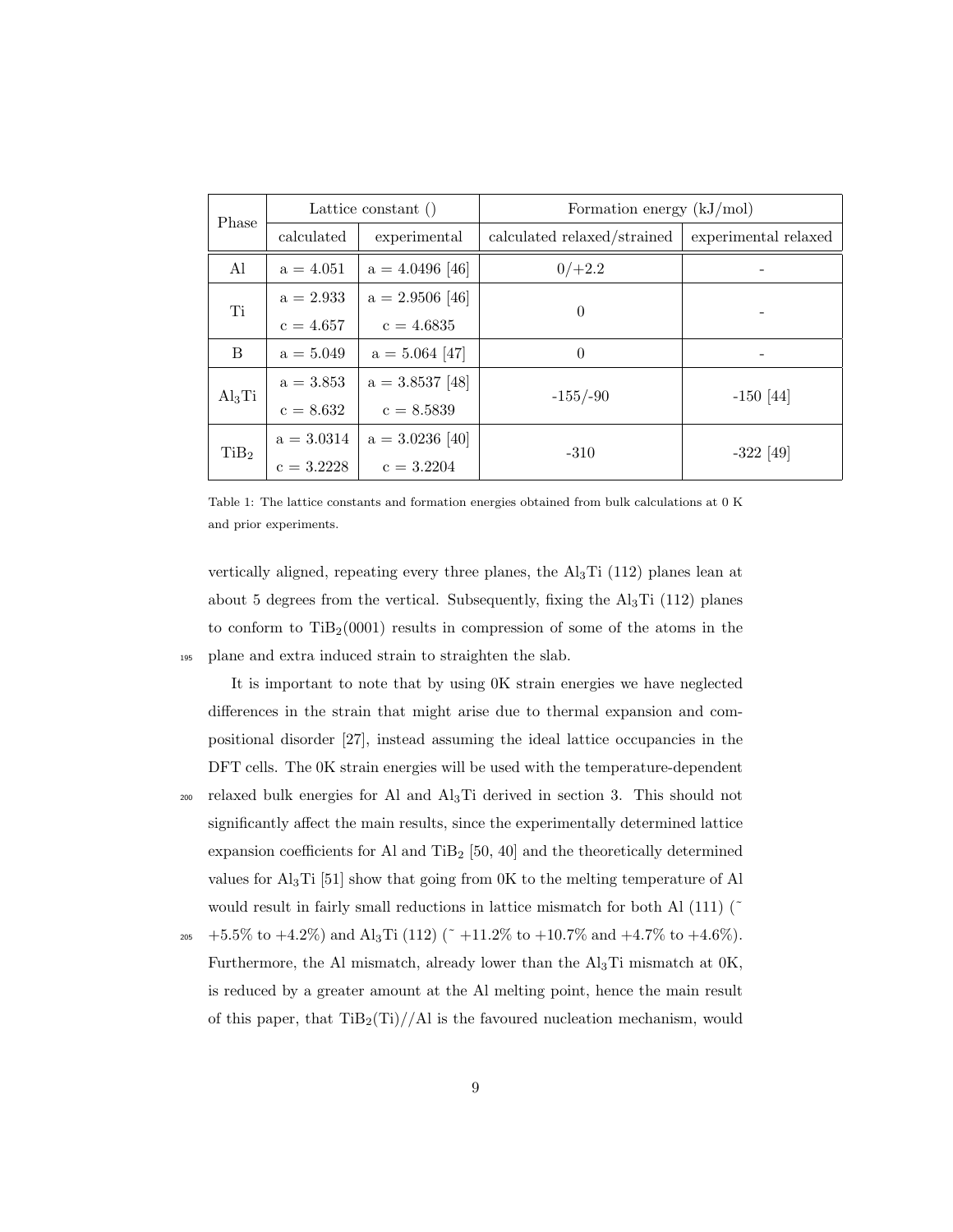likely be reinforced if thermal expansion was taken into account.

#### <sup>210</sup> 4.5. Surface and interfacial energy calculations

The following single material surface slabs were simulated: Al(111), strained Al(111),  $\text{Al}_3\text{Ti}(112)$ , strained  $\text{Al}_3\text{Ti}(112)$ ,  $\text{TiB}_2(\text{Ti})$ , and  $\text{TiB}_2(\text{B})$ . The supercells for  $TiB_2(Ti)$  and  $TiB_2(B)$  were seven layer slabs, containing 10 and 11 atoms respectively (the same as simulated by Han  $[43]$ ), while the Al and  $\text{Al}_3\text{Ti}$ <sup>215</sup> supercells were six layer slabs, containing 6 and 24 atoms respectively (the Al<sub>3</sub>Ti supercells contain 4 atoms per layer, as each layer must have 1 Ti atom for every 3 Al atoms). The strained Al and  $\text{Al}_3\text{Ti}$  supercells differ from their relaxed counterparts by having the cell parameters in the plane of the interfaces fixed to match those of the  $TiB<sub>2</sub>$  slabs.

<sup>220</sup> Four interfacial supercells were simulated, each a slab containing seven layers of TiB<sub>2</sub> adhered to six layers of strained solid, Al  $(111)$  or Al<sub>3</sub>Ti  $(112)$ . Hence a 16 atom TiB<sub>2</sub>(Ti)//Al, a 17 atom TiB<sub>2</sub>(B)//Al, a 64 atom TiB<sub>2</sub>(Ti)//Al, and a 68 atom  $TiB_2(B)//Al_3Ti$  supercell were simulated.

The vacuum added to each surface and interface supercell was least 13  $\AA$ <sup>225</sup> thick, sufficient to prevent interaction between periodic images. The number of layers of each material was tested for convergence to ensure a good representation of the bulk material, while still remaining small enough for a full accuracy run: seven layers of  $TiB<sub>2</sub>$ , six layers of Al, six layers of  $Al<sub>3</sub>Ti$ , and six Al layers' worth of vacuum were found to converge  $\gamma$  to 0.05 J/m<sup>2</sup> for TiB<sub>2</sub>//Al and 0.2 <sup>230</sup> J/m<sup>2</sup> for TiB<sub>2</sub>//Al<sub>3</sub>Ti (these are conservative estimates), while the difference in  $\gamma$  between systems, which is more important, converged even more tightly.

The surface and interfacial energies are calculated by the common method of subtracting away appropriate amounts of bulk energy, dividing by the area, and then, for interface systems, subtracting any excess surface energy[52] . For 235 example, the interfacial energy calculated from the  $\text{TiB}_2(\text{Ti})//\text{Al slab}$  is:

$$
\gamma_{TiB_2(Ti)}^{Al} = \frac{1}{A} \left( E^{slab} - \left\{ 3\mu_{TiB_2}^{bulk} + \mu_{Ti}^{slab} + 6\mu_{Al}^{bulk} \right\} \right) - \left\{ \gamma_{TiB_2(Ti)}^{vac} + \gamma_{Al}^{vac} \right\}^{2}
$$

The  $\mu_{Ti}$  term is needed because the TiB<sub>2</sub>(Ti) substrate in the supercell does not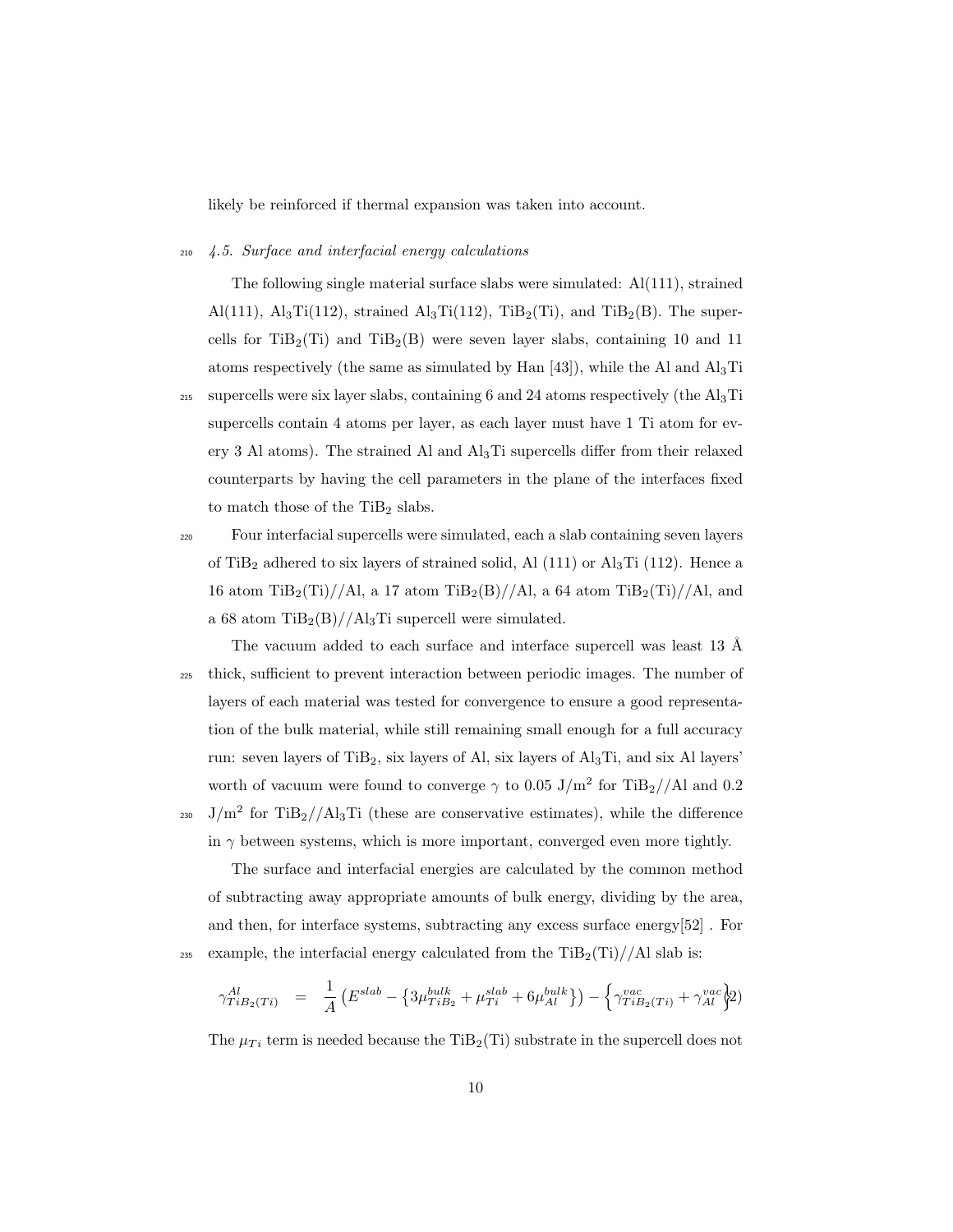| Solid surface            | Relaxed $\sigma$ (Jm <sup>-2</sup> ) |                           | Strained $\sigma$ (Jm <sup>-2</sup> ) |
|--------------------------|--------------------------------------|---------------------------|---------------------------------------|
|                          |                                      | This work   Previous work | This work                             |
| Al(111)                  | 0.82                                 | 0.939[53]                 | 0.96                                  |
| Al <sub>3</sub> Ti (112) | 0.97                                 | 0.92[54]                  | 1.08                                  |

Table 2: Relaxed and strained surface energies of the solid, Al and Al3Ti, calculated from our slab simulations, compared with other simulation results.

contain a whole number of  $TiB<sub>2</sub>$  units (this is discussed in Han's  $TiB<sub>2</sub>$  surface study [43]). Thus  $\gamma$  for all systems involving a TiB<sub>2</sub> substrate are functions of  $\mu_{Ti}$ , and are thus expressed as a range, going from minimum  $\mu_{Ti}$  to maximum 240  $\mu_{Ti}$ .

## 4.6. Surface and interfacial energy results

The surface energies of TiB<sub>2</sub>,  $\gamma_{TiB_2(Ti)}^{vac}$  and  $\gamma_{TiB_2(B)}^{vac}$ , were calculated to be  $5.47 - 2.23$  J/m<sup>2</sup> and  $2.99 - 6.23$  J/m<sup>2</sup> respectively, which is in very close agreement with Han's results [43]. The surface energies of relaxed and strained  $_{245}$  Al and Al<sub>3</sub>Ti are shown in table 2.

It is interesting to note that, although the surface energy of strained Al is less than that of strained Al<sub>3</sub>Ti, (strained to achieve coherency with a  $TiB<sub>2</sub>$ substrate that is), compared to its relaxed counterpart, the strain seems to have a greater comparative effect on Al than on Al3Ti, which is the reverse trend to <sup>250</sup> what was seen for the bulk energy discussed in the previous section.

Our calculated interfacial energies are shown in table 3, and plotted in figure 1 (the plot treats the strained bulk as the reference system). Note that the negative values of interfacial energies shown in these tables and graphs are actually unphysical, but we have kept them to help the reader fully see and <sup>255</sup> compare each plot.

Our values for  $\text{TiB}_2(\text{Ti})//\text{Al}$  and  $\text{TiB}_2(\text{B})//\text{Al}$  are in close agreement with those from previous simulations [17], while there are no published interface calculations for the  $\text{Al}_3\text{Ti}$  systems that we are aware of. As explained in section 2, the use of the strained bulk energies to calculate the interfacial energy makes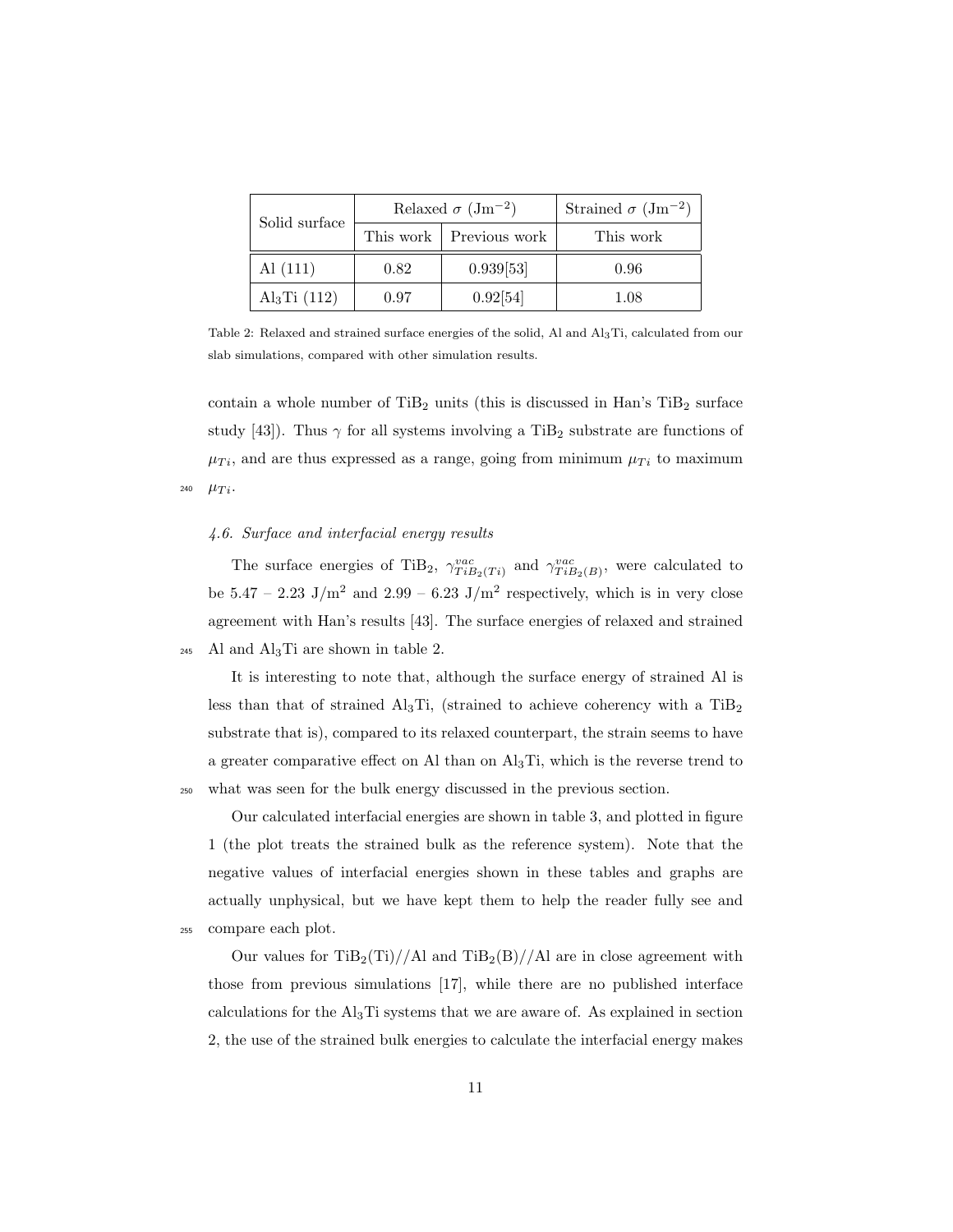|                           | $\gamma$ (J/m <sup>2</sup> ) |                              |                              |  |
|---------------------------|------------------------------|------------------------------|------------------------------|--|
| System                    | Previous work                | This work (inc. $xy$ strain) | This work (exc. $xy$ strain) |  |
| TiB <sub>2</sub> (Ti)//Al | $3.25 - 0.08[17]$            | $3.04 - 0.20$                | $2.62 - 0.62$                |  |
| TiB <sub>2</sub> (B)//Al  | $1.12 - 4.45$ [17]           | $0.99 - 4.23$                | $0.57 - 3.82$                |  |
| $TiB_2(Ti)//Al_3Ti$       |                              | $3.61 - 0.37$                | $2.93 - 0.31$                |  |
| $TiB_2(B)//Al_3Ti$        |                              | $0.46 - 3.71$                | $-0.21 - 3.03$               |  |

Table 3: Calculated ranges of values for the interfacial energies - the first number in the range is for  $\mu_{Ti} = -0.12$  Ha/atom. (-310 kJ/mol-a.); the second number is for  $\mu_{Ti} = 0$  Ha/atom  $(0 \text{ kJ/mol-a.}).$ 



Figure 1: Interfacial energy versus Ti chemical potential for the four interfacial systems. The energies of formation of Al3Ti, both relaxed and strained, are shown by the vertical dotted lines.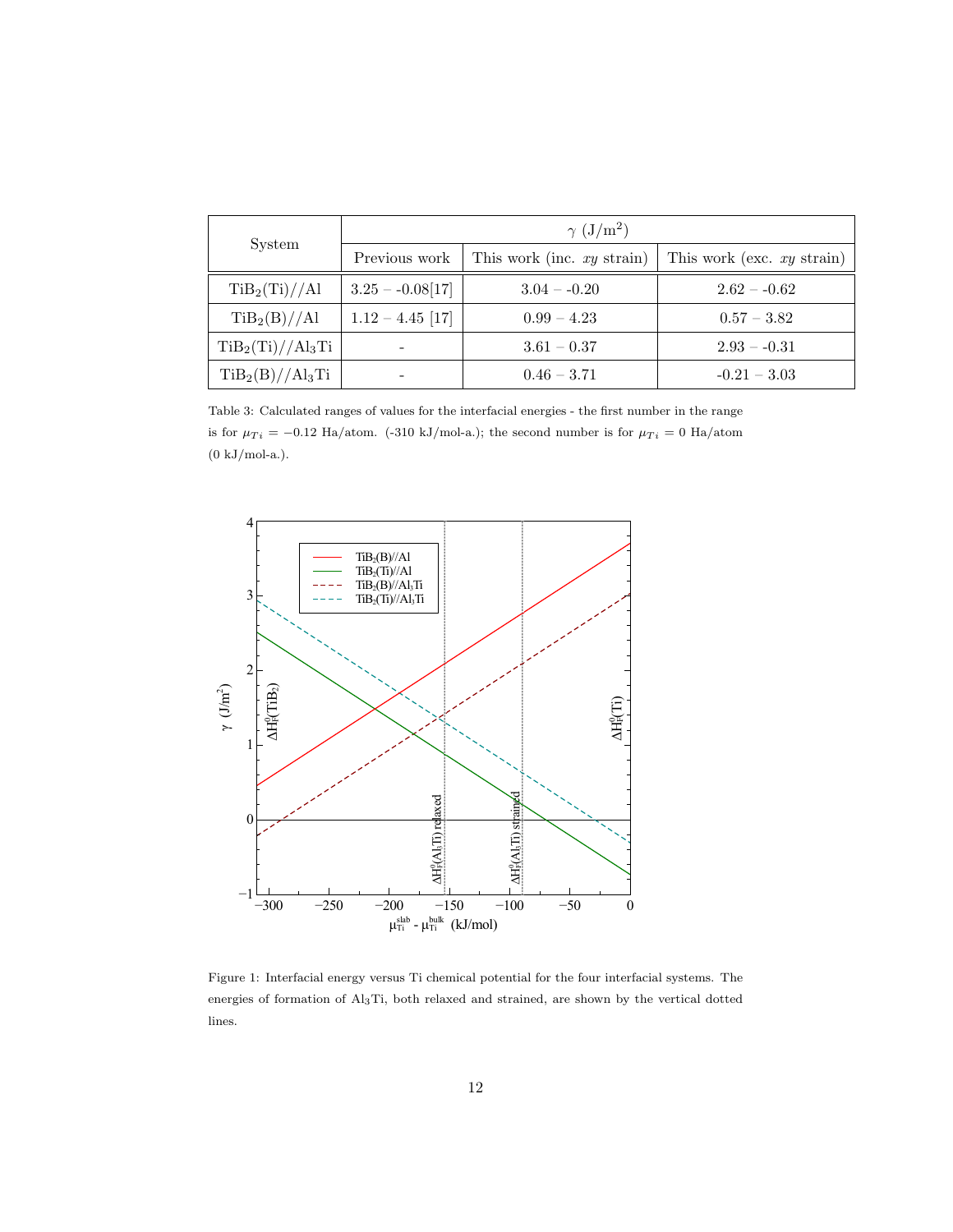

Figure 2: Interfacial energies of TiB<sub>2</sub>//Al for the present results – both with and without x-y strain – and Han's results [17], which include  $x-y$  strain.

<sup>260</sup> a significant difference to the results, which figure 2 demonstrates. The small difference between our strain-included  $\gamma$  and those of Han may be at least partly explained by Han's use of ultrasoft pseudopotentials, in contrast to our use of PAW.

The results from figure 1 suggest three main findings concerning  $\gamma_{sub}^{solid}$ :

- <sup>265</sup> 1. Both solid Al and  $\text{Al}_3$ Ti form a more stable interface with  $\text{TiB}_2(\text{Ti})$  than  $TiB<sub>2</sub>(B)$  at higher Ti chemical potentials; at lower Ti chemical potentials,  $TiB<sub>2</sub>(B)$  forms the more stable interface.
- 2. The  $\text{TiB}_2(\text{Ti})$  substrate forms more stable interfaces with Al than with  $\text{Al}_3\text{Ti}$ ; conversely,  $\text{TiB}_2(\text{B})$  forms more stable interfaces with  $\text{Al}_3\text{Ti}$  than <sup>270</sup> Al.
	- 3. We see that for higher Ti concentrations  $(\Delta \mu_{Ti} \ge -184 \text{ kJ/mol}, \text{which})$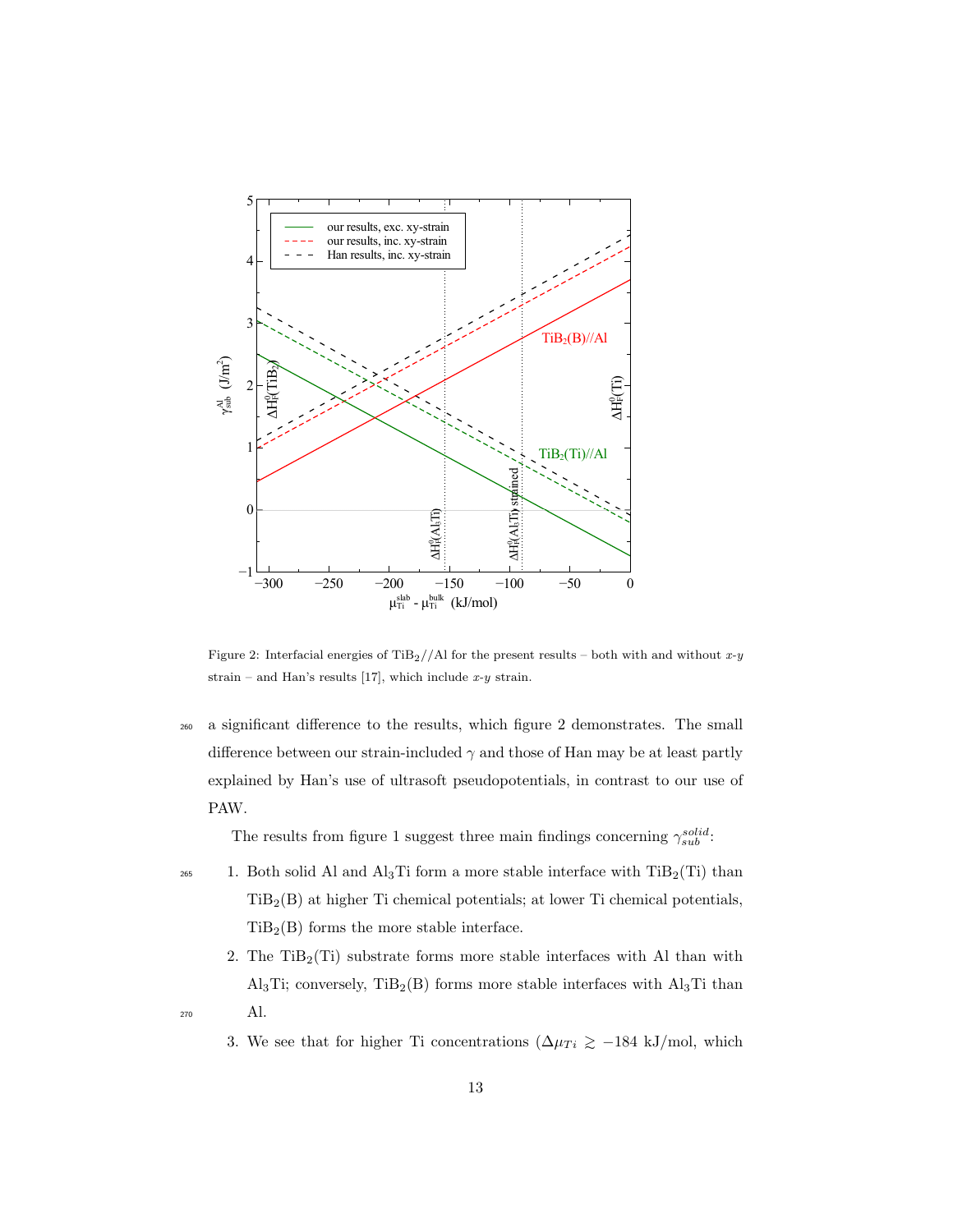around the melting point equates to  $X_{Ti} \geq 0.0003$ at.%) the most stable interface is TiB<sub>2</sub>(Ti)//Al; for lower Ti concentrations  $(\Delta \mu_{Ti} \leq -184 \text{ kJ/mol})$ or  $X_{Ti} \leq 0.0003$ at.%) the most stable is TiB<sub>2</sub>(B)//Al<sub>3</sub>Ti. However, bulk 275 Al<sub>3</sub>Ti is not stable in this range, but only stable when  $\Delta \mu_{Ti} > -90$ kJ/mol.

It therefore seems that based on the GS substrate//solid interfacial energies alone,  $\text{TiB}_2(\text{Ti})//\text{AI}$  is the most favorable system.

## 4.7. Solid-liquid interfacial energies

<sup>280</sup> We now consider the solid-liquid interfacial energies  $\gamma_{sub}^{melt}$  and  $\gamma_{solid}^{melt}$ . The  $\gamma_{solid}^{melt}$  values,  $\gamma_{Al}^{melt}$  and  $\gamma_{Al_3Ti}^{melt}$ , are estimated as follows:  $\gamma_{Al}^{melt}$  at 660K was taken as a linear interpolation between literature values of  $\gamma_{Al}^{Al(l)}$  (0.131 J/m<sup>2</sup> – the average of 0.121 J/m<sup>2</sup> [55] and 0.141 J/m<sup>2</sup> [56]) and  $\gamma_{Al}^{melt(X_{Ti}=0.0169\%)}$ (rounded up to 0.171 J/m<sup>2</sup> [57]). The effect of strain – we are actually dealing <sup>285</sup> with  $\gamma_{Al-strained}^{melt}$  – was estimated by calculating the difference that straining Al makes to the Al(111)//vacuum surface energy,  $\{\sigma_{Al-strained}^{vac} - \sigma_{Al-relaxed}^{vac}\}$ , and was found to be 0.258 J/m<sup>2</sup> (see table 2). This results in an estimate for  $\gamma_{Al}^{melt}$  of 0.389 J/m<sup>2</sup>. For  $\gamma_{Al_3Ti}^{melt}$ , a similar method was used, except that the two values to interpolate between were themselves estimated, due to a lack of literature  $\gamma_{Al_3Ti}^{Al(l)} \approx \gamma_{Al}^{Al(l)} + \left(\gamma_{TiB_2(Ti)}^{Al_3Ti} - \gamma_{TiB_2(Ti)}^{Al}\right)$  and  $\gamma_{Al_3Ti}^{melt(X_{Ti} = 0.0169\%)} \approx$  $\gamma_{Al}^{melt(X_{Ti}=0.0169\%)}+\left(\gamma_{TiB_{2}(Ti)}^{Al_{3}Ti}-\gamma_{TiB_{2}(Ti)}^{Al}\right).$ 

*Modelling*  $\gamma_{sub}^{melt}$ . To estimate the interfacial energy between the melt and the substrate we have built a simple model. We start by expressing  $\gamma_{sub}^{melt}$  as follows:

$$
\gamma_{sub}^{melt} = \gamma_{sub}^{vac} + \gamma_{melt}^{vac} + \Delta \gamma_{sub}^{melt} \tag{3}
$$

where  $\Delta\gamma_{sub}^{melt}$  is the difference in total interfacial and surface energies caused by <sup>295</sup> the immersion of the substrate into the melt. For  $\gamma_{sub}^{vac}$  we use the 0K interfacial energies obtained from the DFT surface energy calculations (see table 2). For  $\gamma_{melt}^{vac}$  we start with  $\gamma_{Al(liq)}^{vac}$  as 1 J/m<sup>2</sup> [58, 59, 60] and use the same linear interpolation as for  $\gamma_{solid}^{melt}$  above, and then add the 0K difference between the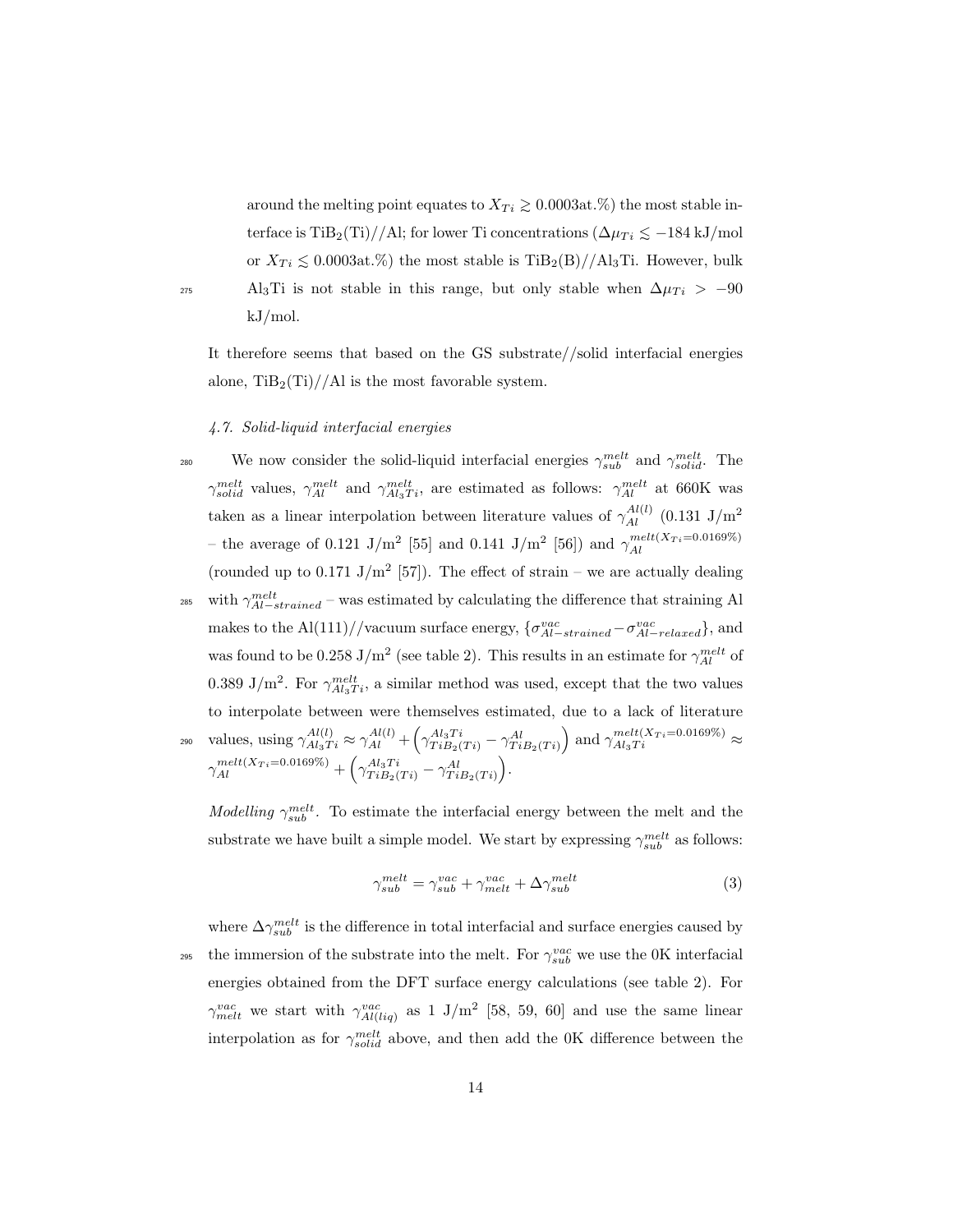strained and relaxed solid Al surface energies, which is  $0.14 \text{ J/m}^2$  (see table 2).

- <sup>300</sup> The energy changes caused by  $\Delta\gamma_{sub}^{melt}$  are based only on the amount of ordering of the liquid at the substrate, based on the results of DFT MD simulations by Wang [16] and Zhang [18, 21]. An ordering function is used,  $a(z)$ , to quantify the state of the liquid at a distance  $z$  from the substrate  $(0)$  is perfect disorder, i.e. liquid; 1 is perfect order, i.e. solid), and is approximated by an exponential
- <sup>305</sup> function,  $a(z) = \exp(-kz)$  where k is a disordering parameter. Based on Wang's [16] diagrams of the nuclei's final positions and the density profile away from the interface, k was set to  $0.25 \times 10^{-10}$  m<sup>-1</sup> and  $1 \times 10^{-10}$  m<sup>-1</sup> for TiB<sub>2</sub>(B) and  $\text{TiB}_2(\text{Ti})$ . The interfacial free energy is then computed using the procedure detailed in the supplementary material, and is a function of  $a(z)$ , and thus

<sup>310</sup> ultimately a function of 
$$
k
$$
. Our final expression for  $\gamma_{sub}^{melt}$  is:

$$
\gamma_{sub}^{melt} = \gamma_{sub}^{vac} + \gamma_{melt}^{vac} - b\rho_{liq} \left(\frac{8}{3}\frac{\rho_{liq}}{\Delta \rho} + \frac{1}{4}\right)k^{-1}
$$
(4)

where  $b$  is the temperature dependent Gibbs energy of fusion of the Al liquid,  $\rho_{liq}$  is the density of Al liquid, and  $\Delta \rho = \rho_{solid} - \rho_{liq}$  with  $\rho_{solid}$  being the density of the solid. While very simple, this model contains two important elements: firstly, the interfacial energy varies with respect to  $X_{Ti}$ , because  $\gamma_{sub}^{vac}$  and  $\gamma_{melt}^{vac}$ 315 vary with  $X_{Ti}$ ; secondly, it contains an element,  $\Delta\gamma_{sub}^{melt}$ , that lowers  $\gamma_{sub}^{melt}$  in proportion to the amount of ordering seen at the substrate i.e. more ordering, means a lower  $\gamma_{sub}^{melt}$ . Figure 3 shows the interfacial energy derived from the model using the values of  $k$  given above.

The plots for  $\gamma_{sub}^{melt}$  are quite similar to those of  $\gamma_{sub}^{solid}$  (and  $\gamma_{sub}^{vac}$ ), but shifted  $_{320}$  about  $3.5 - 4$  J/m<sup>2</sup> (1 J/m<sup>2</sup>) higher. The crossover point occurs at about  $\mu_{Ti} = -200 \text{ kJ/mol}$ , which around the melting point of Al corresponds to  $X_{Ti} =$  $1 \times 10^{-7}$  to  $1 \times 10^{-6}$ . In a typical industrial melt  $X_{Ti}$  is about  $1 \times 10^{-5}$  to  $1 \times 10^{-4}$ , hence  $\text{TiB}_2(\text{Ti})$  is predicted to be the more stable substrate prior to nucleation, and hence, the two nucleation mechanisms starting with  $\text{TiB}_2(\text{Ti})/|\text{melt appear}$ 

<sup>325</sup> to be the most likely nucleation mechanisms. However, the possibility that  $TiB<sub>2</sub>(B)$  substrates might still be present is discussed in the analysis section.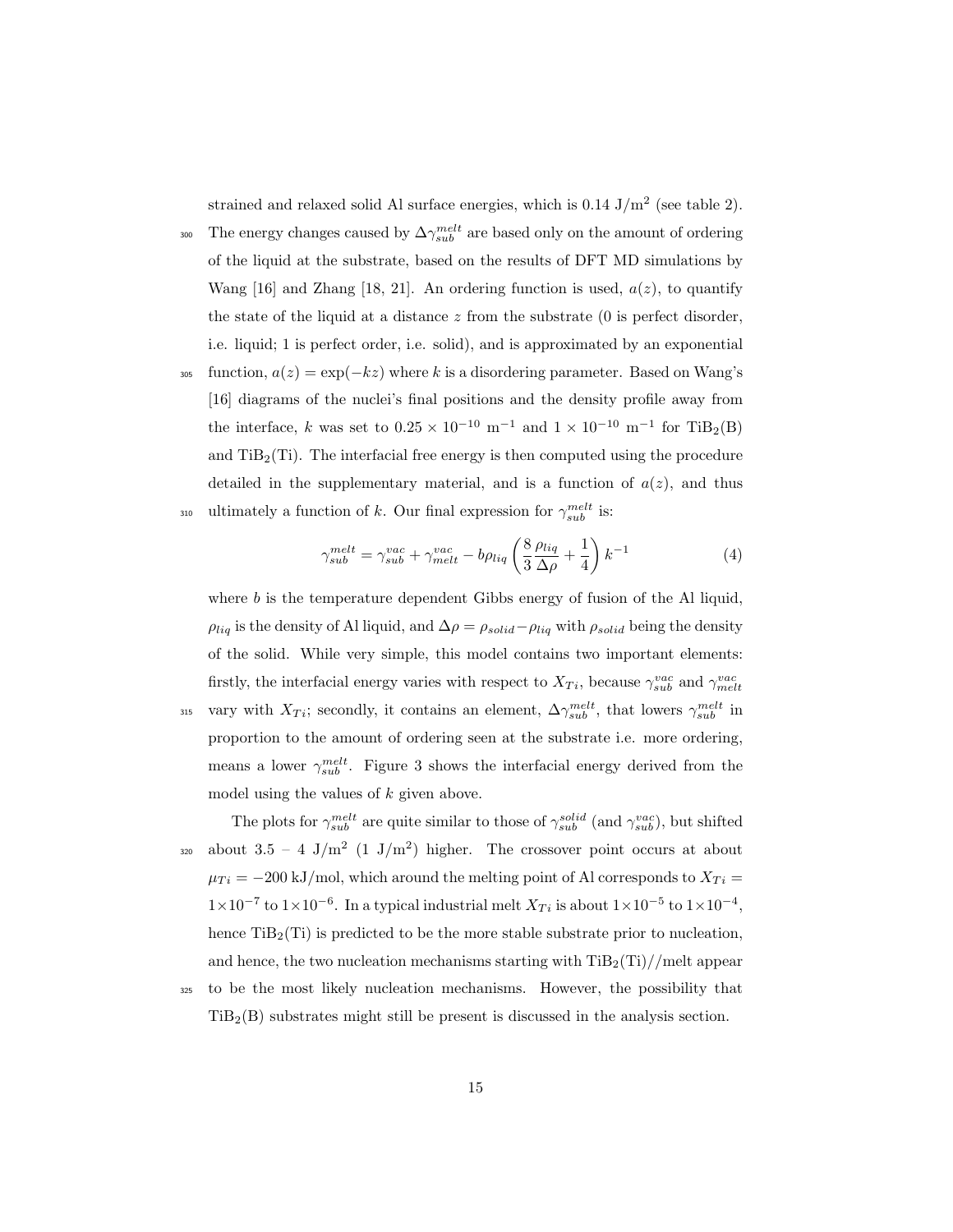

Figure 3: The interfacial energy between TiB<sub>2</sub> substrates and the melt,  $\gamma_{sub}^{melt}$ , plotted against  $\mu_{Ti} - \mu_{Ti}^{bulk}$ , according to our model.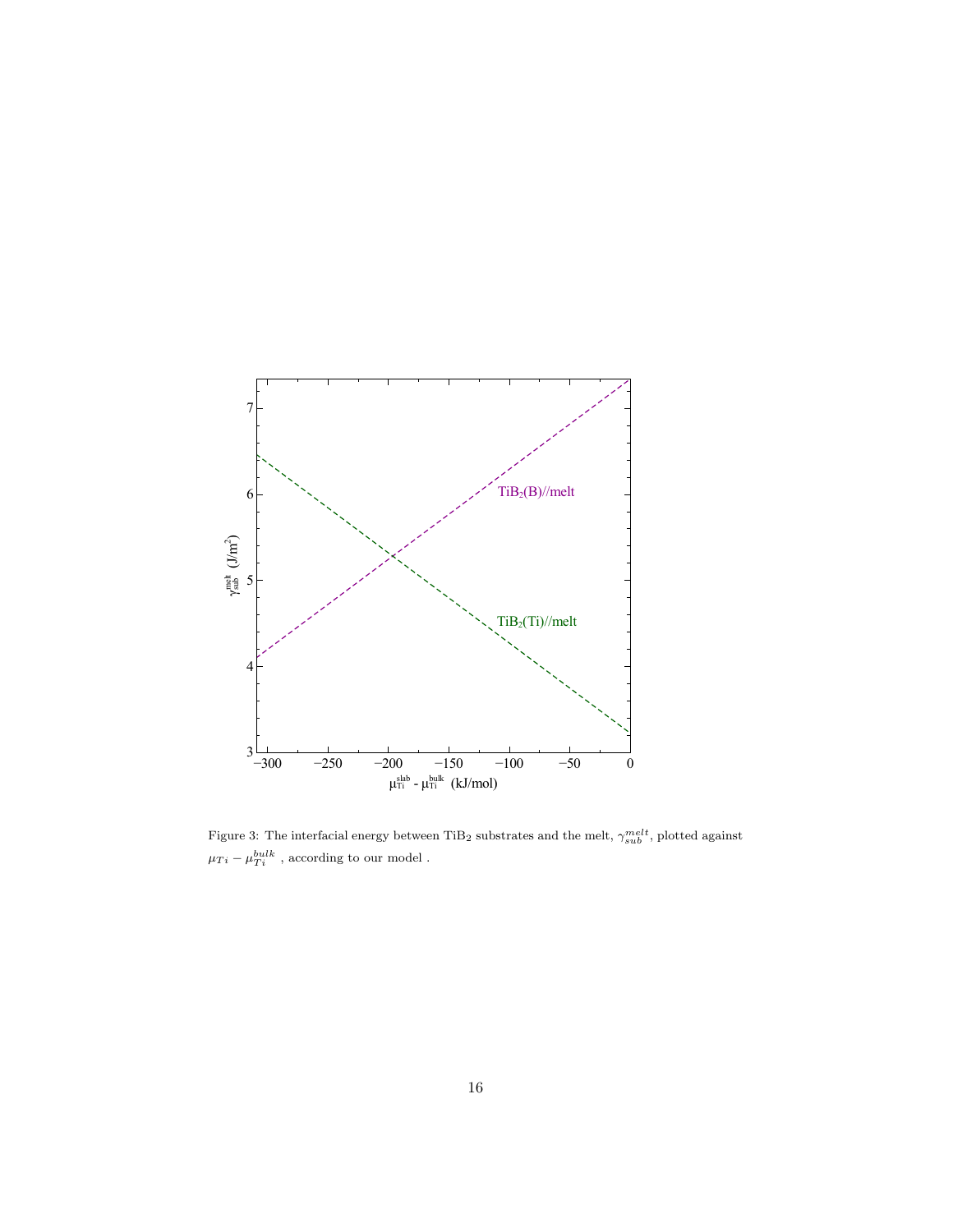### 4.8. Finite temperature corrections to interfacial energy

One major limitation of the  $\gamma_{sub}^{solid}$  and  $\gamma_{sub}^{melt}$  figures is that they were calculated using GS DFT simulations, and so do not include finite temperature <sup>330</sup> effects. Further DFT perturbation calculations (DFPT), implementing the harmonic approximation, can be used to estimate the finite temperature effects. However, at the temperatures considered here (close to the melting point), the harmonic approximation breaks down and further anharmonic effects need to be considered, which would be very computationally demanding and beyond <sup>335</sup> the scope of this paper. However, some preliminary DFPT calculations using an LDA exchange correlation functional and norm-conserving pseudopotentials were carried out to see qualitatively how the finite temperature corrections affect the initial substrate//melt system and the  $\Delta G_T$  for the nucleation of Al. These preliminary results suggest that the final conclusion, which predicts the  $340$  TiB<sub>2</sub>(Ti)//Al nucleation mechanism as the most favoured, would not be affected by the finite temperature corrections. Please see the supplementary material for more details. For this study, the GS results shown in sections 4 and 4.7 are

## 5.  $\Delta G_T$  Analysis

used for the  $\Delta G_T$  analysis in section 5.

- <sup>345</sup> The interfacial energies from section 4 and the bulk energies from section 3 are now inserted into Eq. 1 to calculate the total Gibbs energy of solid formation, and analyse it as a function of solid thickness  $n$ , Ti concentration  $X_{Ti}$ , and temperature T. It must be emphasised that this analysis does not say anything about the critical point of nucleation, that is, the most stable number of layers <sup>350</sup> of solid. According to Eq. 1, above the melting point and even slightly below it, one layer of solid should be the most stable arrangement, because the first layer reduces the overall Gibbs energy by reducing the total interfacial energy, while the formation of further layers of solid would only increase the total Gibbs energy, because the formation of strained solid, Al or  $\text{Al}_3\text{Ti}$ , is positive (see
- <sup>355</sup> table 1). Yet Eq. 1 is derived from macroscopic equilibrium thermodynamics,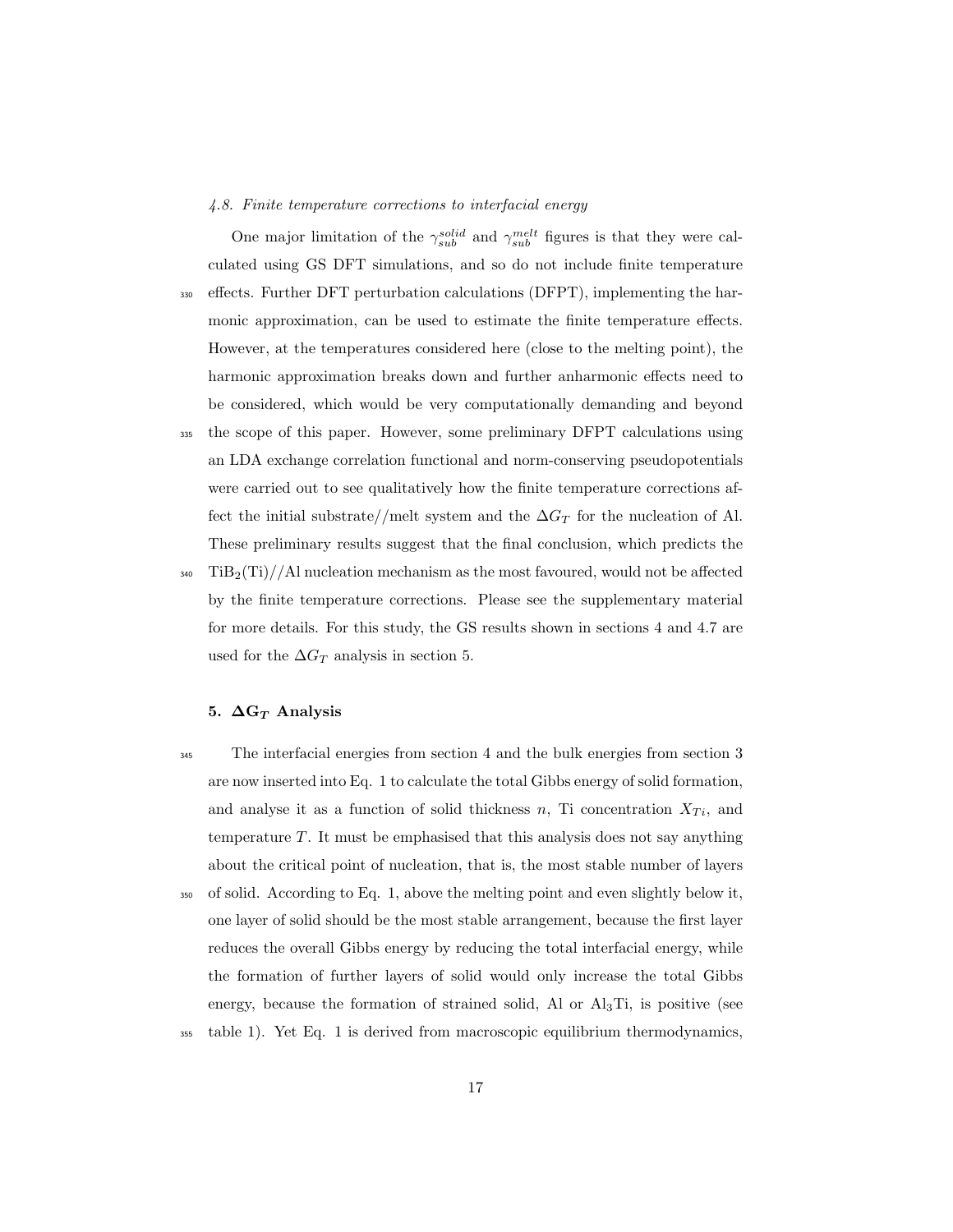and it is unclear how closely very thin layers of solid obey these rules. Hence, the analysis will consider separately a thin layer system (1 atomic layer) and a thick layer system (6 atomic layers), in order to more clearly identify where any uncertainty in the conclusions lies.

- $360$  We make assumptions about the size, shape, and number density of TiB<sub>2</sub> substrates, based on estimates by Greer [61]: the average diameter of the substrate =  $3\mu$ m, the particle density =  $1 \times 10^{14}$  particles/m<sup>2</sup>, and the fraction of active particles  $= 0.001$ . This gives a total active substrate area  $=$  $4.93 \times 10^{-7}$ m<sup>2</sup>/mol-atoms of melt. The value of these constants does signifi-365 cantly influence the absolute values of  $G_T$  and  $\Delta G_T$ , but they have a negligible effect on the difference in  $\Delta G_T$  between the 4 systems. Throughout, unless specified otherwise,  $X_{Ti}$  is taken to be fixed at a typical value of  $5 \times 10^{-5}$  mole fraction (0.01wt%) used in industry, and the temperature is taken to be 950K, which is approximately when wetting on the substrate is first observed [15].
- 370 5.1.  $G_T$  and  $\Delta G_T$  vs n layers

Figure 4 shows the absolute values of  $G_T$  plotted against the number of layers n. We see that under typical melt conditions,  $\text{TiB}_2(\text{Ti})//\text{melt}$  is the most stable starting system before nucleation, and  $\text{TiB}_2(\text{Ti})//\text{Al}/\text{melt}$  is the most stable after nucleation. Hence this plot supports  $\text{TiB}_2(\text{Ti}) / / \text{melt} \rightarrow$ 

- $375$  TiB<sub>2</sub>(Ti)//Al//melt as the most likely nucleation mechanism. Interestingly, if the starting system is  $\text{TiB}_2(B)/\text{/melt}$ , it is much less clear whether  $\text{TiB}_2(B)/\text{/Al}/\text{/melt}$ or  $TiB_2(B)//Al_3Ti/$  melt would be the most stable system after nucleation. The evidence above suggests that thin layers of solid  $\text{Al}_3\text{Ti}$  might be more stable than thin layers of solid Al, on a  $\text{TiB}_2(B)$  substrate.
- $F_{380}$  Figure 5 shows the difference in values of  $\Delta G_T$ , the Gibbs energy change due to nucleation, plotted as functions of  $n$ , the number of layers of solid. It shows the most likely solid, Al or  $\text{Al}_3\text{Ti}$ , given a particular starting substrate - a negative value indicates that solid Al formation is more stable, whereas a positive value indicates that solid  $\text{Al}_3\text{Ti}$  formation is more stable. There  $385$  is a clear trend that as n increases, formation of Al becomes more and more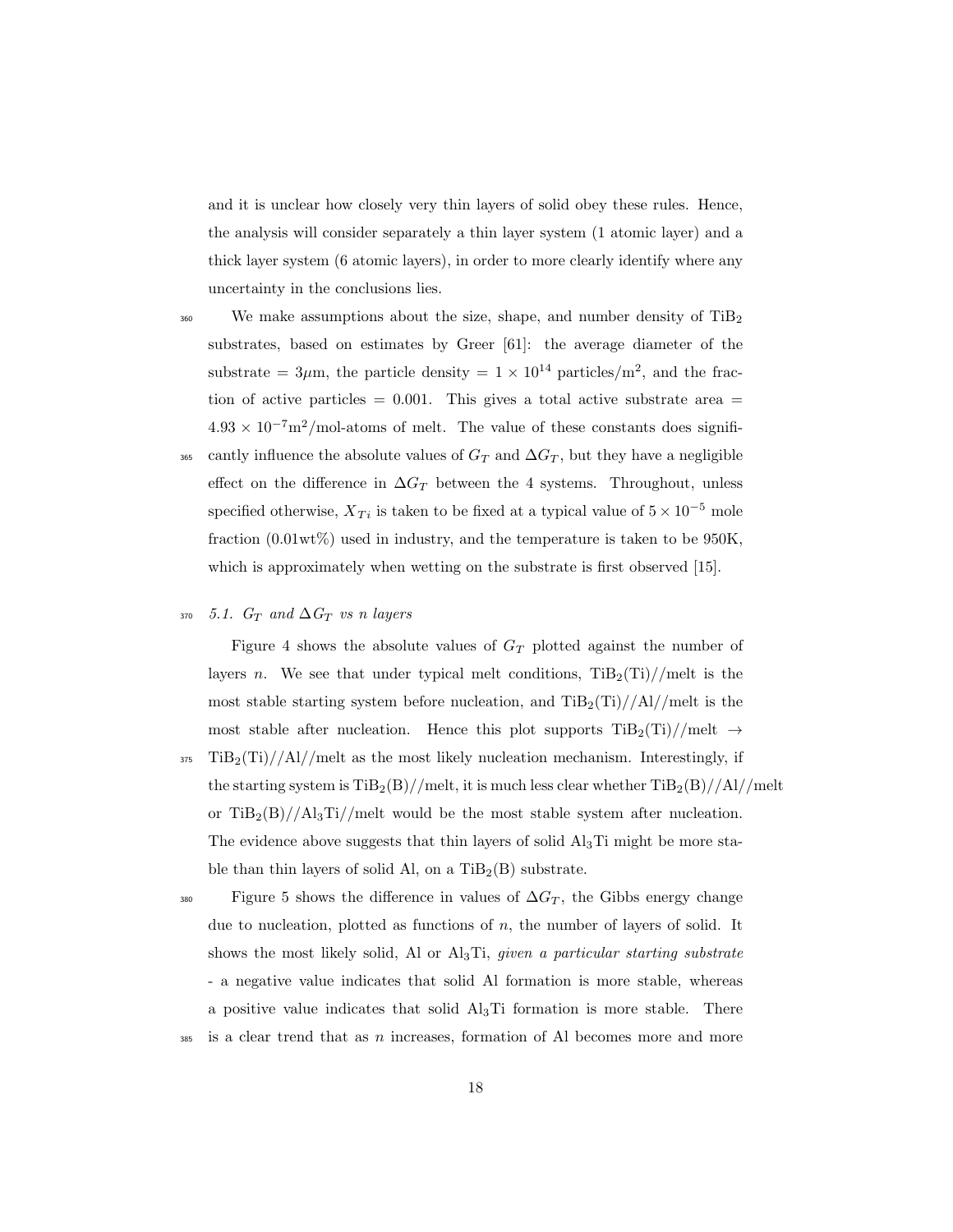

Figure 4: The total Gibbs energy,  $G_T$ , of the initial and final systems. The absolute value of  $G_T$  is arbitrary: here the value for the initial TiB<sub>2</sub>(Ti)//melt system is chosen as zero. Note: the TiB<sub>2</sub>(Ti)//Al<sub>3</sub>Ti//melt and TiB<sub>2</sub>(B)//Al<sub>3</sub>Ti//melt lines are very similar and are overlapping on this plot.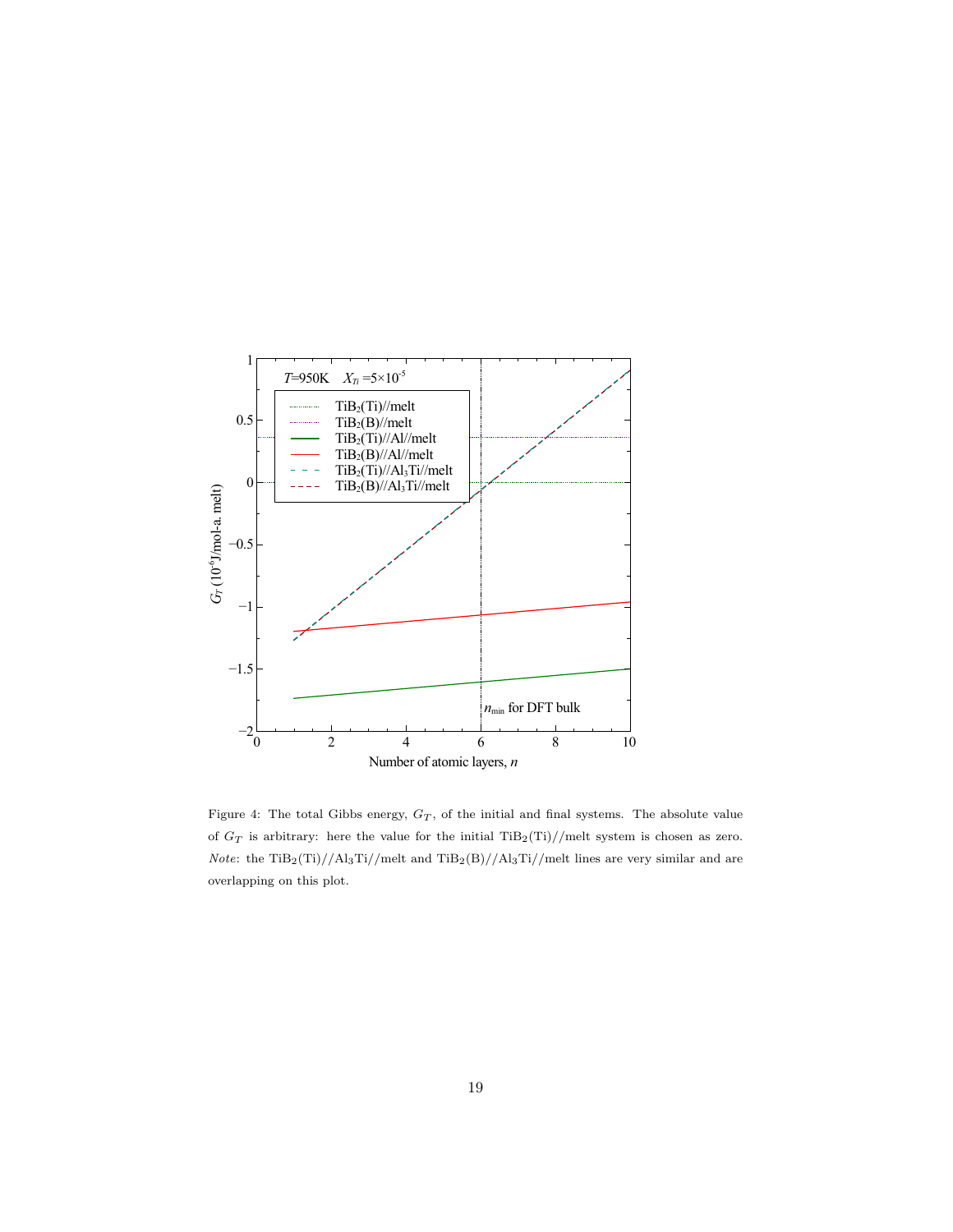

Figure 5: The difference in  $\Delta G_T$  between formation of n layers of Al and Al3Ti, for both substrates, at two different temperatures. The vertical line in both graphs represents the minimum number of layers of solid beyond which subsequent layers are bulk-like, according to our DFT calculations.

favourable over Al3Ti.

# 5.2.  $\Delta G_T$  vs  $X_T$  and  $T$

Figure 6 shows the effects of varying  $X_{Ti}$  and T, for thin and thick layers of solid. As expected from the Al-Ti phase diagram, an increase in  $X_{Ti}$  increases <sup>390</sup> the stability of Al<sub>3</sub>Ti relative to Al. In the range of  $X_{Ti}$  shown here, which is typical of an industrial aluminium melt, and for much higher  $X_{Ti}$ , the Alfavouring trends shown in figure 5 do not change – that is, for 6 atomic layers on TiB<sub>2</sub>(B), and any amount of solid thickness on TiB<sub>2</sub>(Ti), it remains that Al is much more stable than  $\text{Al}_3\text{Ti}$ . However, for thin layers of solid forming 395 on TiB<sub>2</sub>(B), Al<sub>3</sub>Ti appears to be more stable, although there is significant un-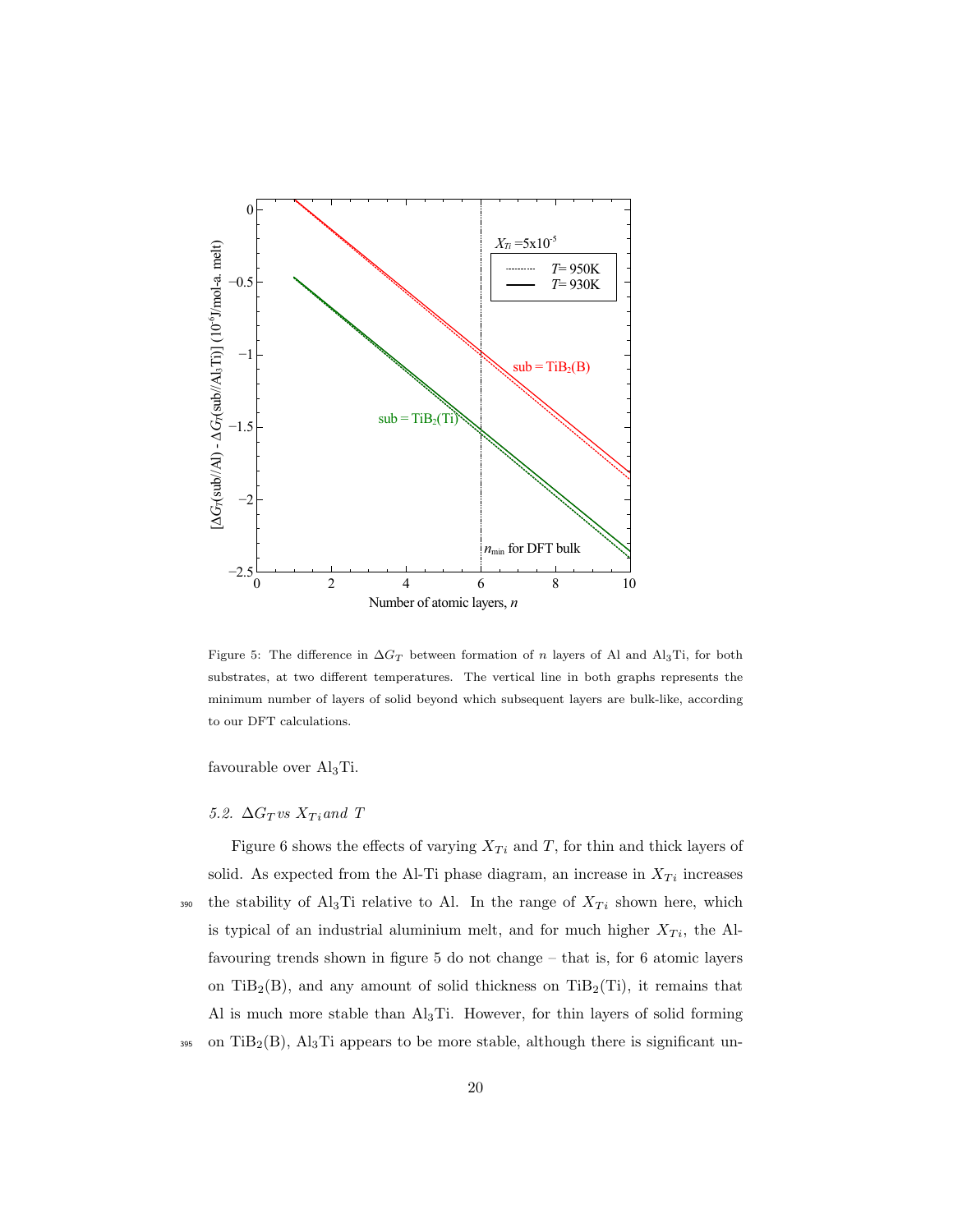

Figure 6: The difference in  $\Delta G_T$  for the formation of 1 and 6 layers of Al and Al<sub>3</sub>Ti on both substrates, plotted against  $X_{Ti}$ , at two different temperatures.

certainty in which solid is more stable. It is quite possible that the cross-over point – below which thin layers of  $Al<sub>3</sub>Ti$  would cease to be more stable than thin layers of Al – might lie within an industrially relevant composition. Direct evidence for the  $\text{TiB}_2(\text{B})//\text{Al}_3\text{Ti}$  mechanism was not seen in Wang's DFT

<sup>400</sup> MD simulation, but it is possible that a longer simulation with more Ti atoms in the liquid at the  $TiB_2(B)$  surface might show at least one  $Al_3Ti$  layer form spontaneously at the surface. The effect of decreasing temperature decreases slightly the likelihood of Al forming: this effect becomes more noticeable for thicker amounts of solid.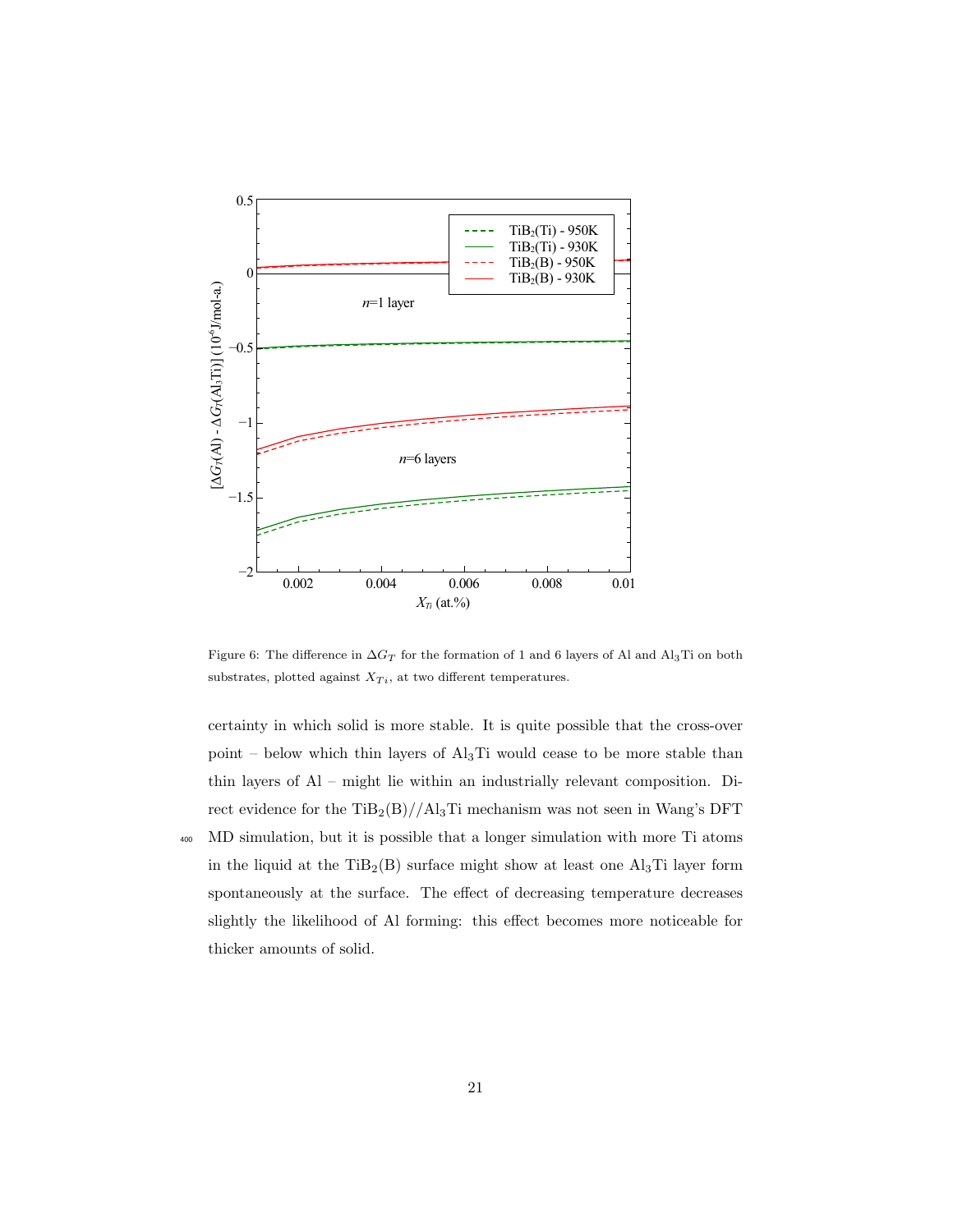

Figure 7: Plot of the difference in  $\Delta G_T$  between sub//Al and sub//Al3Ti mechanisms against  $\gamma_{Al}^{melt} - \gamma_{Al_3Ti}^{melt}$ . The left half of the graph represents cases where (strained) Al has a lower interfacial energy with the melt than does Al3Ti; vice versa for the right half of the graph.

# $_{405}$  5.3.  $\Delta G_T$  sensitivity to  $\gamma^{melt}$  values

This and the next subsection look at how sensitive the  $\Delta G_T$  results are to the  $\gamma^{melt}$  values, which were calculated relatively roughly compared to the G and  $\gamma_{sub}^{solid}$  values. Figure 7 shows the effects of varying the estimates for  $\gamma_{solid}^{melt}$ , specifically the difference  $\gamma_{Al}^{melt} - \gamma_{Al_3Ti}^{melt}$ . The plot shows that for both  $_{410}$  thick and thin layers of solid on a TiB<sub>2</sub>(Ti) substrate, quite large variations in  $\gamma_{Al}^{melt} - \gamma_{Al_3Ti}^{melt}$  from the value we used (-0.208 J/m<sup>2</sup>, shown by the crosses) would not alter the original conclusion that thick layers of Al are more stable than  $\text{Al}_3\text{Ti}$  on both TiB<sub>2</sub> substrates. However, for thin layers on a TiB<sub>2</sub>(B) substrate, the more stable solid is reasonably sensitive to variations in  $\gamma_{Al}^{melt} - \gamma_{Al_3Ti}^{melt}$  – a <sup>415</sup> shift to -0.35 J/m<sup>2</sup> would make Al more stable than  $Al_3Ti$ .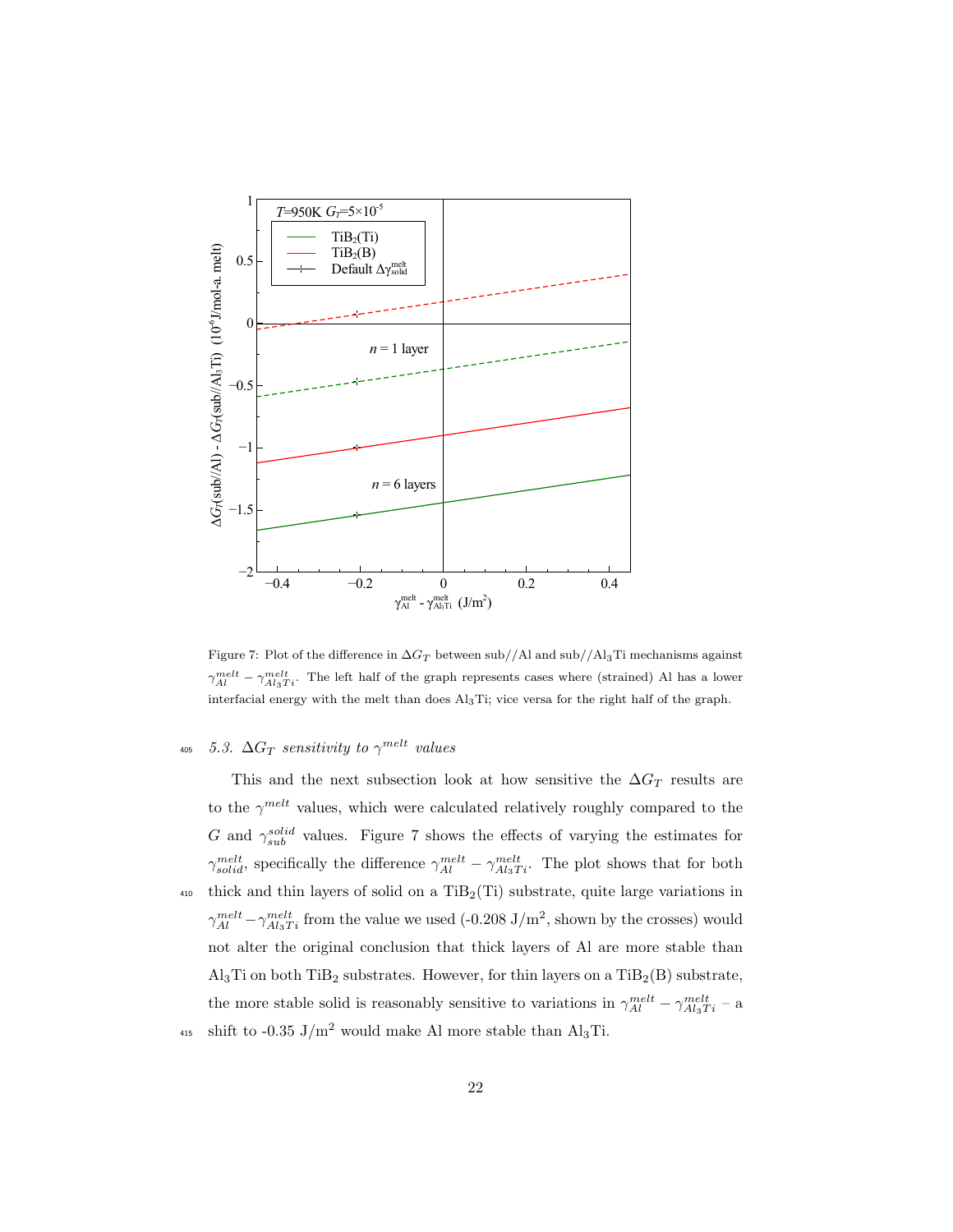Figure 8 looks at the effect of varying the solid//liquid interfacial energy of our starting system,  $\gamma_{sub}^{melt}$ , specifically  $\gamma_{TiB_2(Ti)}^{melt} - \gamma_{TiB_2(B)}^{melt}$ . Previous graphs have plotted the  $\Delta G_T$  difference between Al and Al<sub>3</sub>Ti mechanisms, *given a par*ticular substrate - that is the more useful comparison if we assume that in our <sup>420</sup> real system all or almost all of the substrates have the same termination. However, we may wish to consider the possibility that both substrates are available in the melt. In this case, we would want to know, given a particular nucleating solid, what is the more favourable substrate, and this is what figure 8 shows. The plot suggests that the precise value of  $\gamma_{TiB_2(Ti)}^{melt} - \gamma_{TiB_2(B)}^{melt}$  is important in determining the favoured substrate. It is very likely, given our values for  $\gamma_{T_i R_i}^{Al(s)}$  $TiB_2$ 425 and  $\gamma_{TiB_2}^{vac}$ , that  $\gamma_{TiB_2(Ti)}^{melt} - \gamma_{TiB_2(B)}^{melt}$  is also negative in typical industrial  $X_{Ti}$ and T. Our default results confirm that Al nucleation clearly favours  $\text{TiB}_2(\text{Ti})$ as a substrate, and  $\text{Al}_3\text{Ti}$  nucleation favours  $\text{TiB}_2(\text{B})$ . These results are fairly stable with respect to errors in our  $\gamma_{TiB_2(Ti)}^{melt} - \gamma_{TiB_2(B)}^{melt}$  estimation. However, <sup>430</sup>  $\gamma_{sub}^{melt}$  was estimated using the ordering of liquid Al atoms only, and not Al atoms with some dissolved Ti. Understanding how the presence of Ti atoms affects this ordering is an interesting topic of ongoing research [21].

#### 6. Conclusions

are made:

- Four potential mechanisms for the nucleation of aluminium were investi-<sup>435</sup> gated and compared. Four interfaces were simulated using DFT, each involving a substrate,  $\text{TiB}_2(\text{Ti})$  or  $\text{TiB}_2(\text{B})$ , and a nucleated solid, Al or  $\text{Al}_3\text{Ti}$ . Each interfacial energy was calculated as a function of the Ti chemical potential, itself a function of Ti concentration  $(X_{Ti})$  and temperature  $(T)$  in the melt. The interfacial energy was then combined with Gibbs energy data from the literature <sup>440</sup> to assess the nucleating potential of each mechanism. The following conclusions
	- 1. Regarding the stability of the interfaces at  $0$ K: the TiB<sub>2</sub>(Ti)//Al interface is more stable than  $\text{TiB}_2(\text{Ti})//\text{Al}_3\text{Ti}$  for all values of  $X_{Ti}$ ; the  $TiB_2(B)//A_3Ti$  interface is more stable than  $TiB_2(B)//A1$  for all values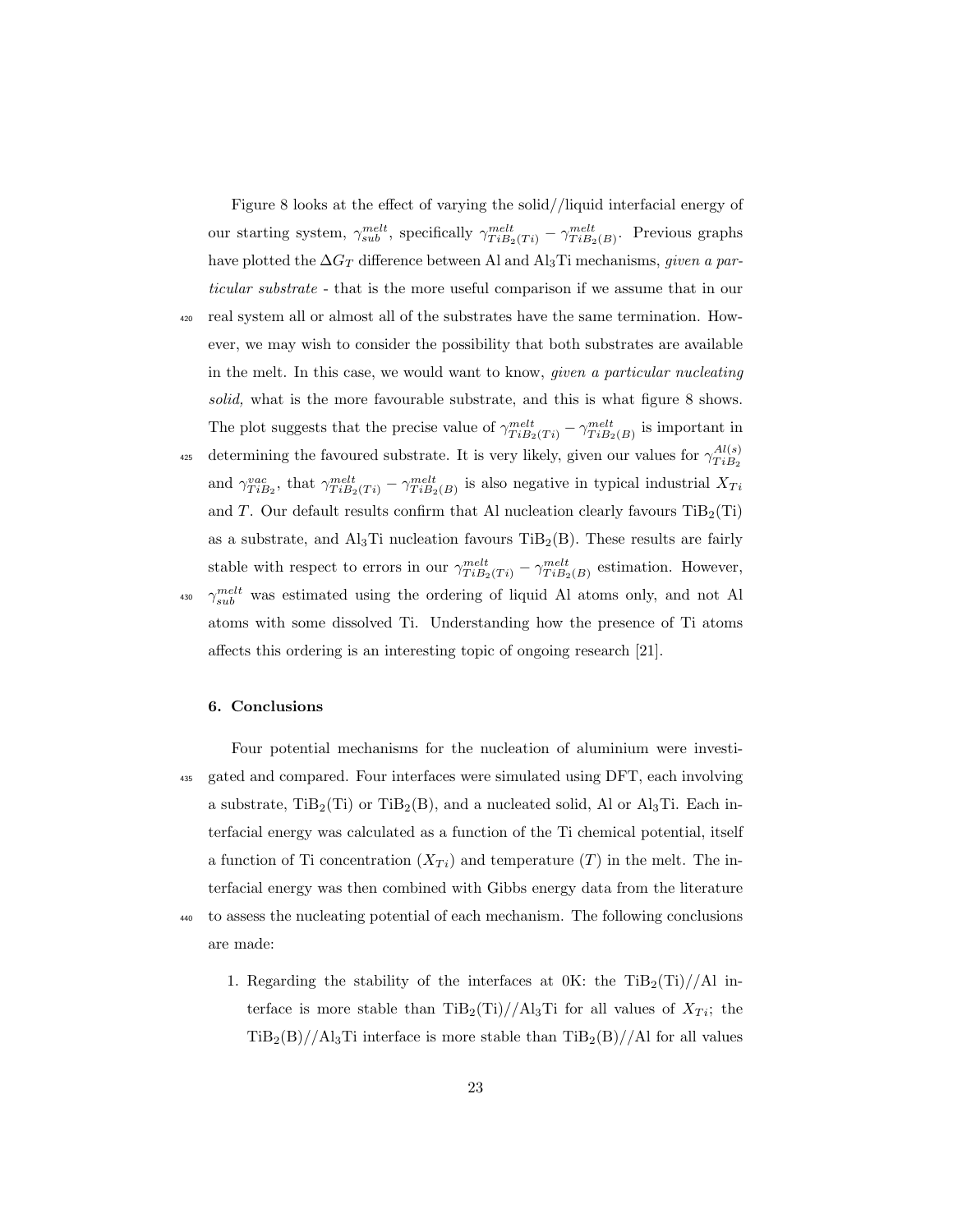

Figure 8: The difference in  $\Delta G_T$  between formation of a solid on TiB<sub>2</sub>(Ti) and TiB<sub>2</sub>(B), plotted against the difference in the starting solid-liquid interfacial energy  $\gamma_{TiB_2(Ti)}^{melt} - \gamma_{TiB_2(B)}^{melt}$ . The left half of the graph represents cases where  $TiB_2(Ti)$  has the lower interfacial energy with the melt; the right half likewise for TiB<sub>2</sub>(B). This difference in  $\Delta G_T$  is plotted for each solid separately, at T=950K, for three different  $X_{Ti}.$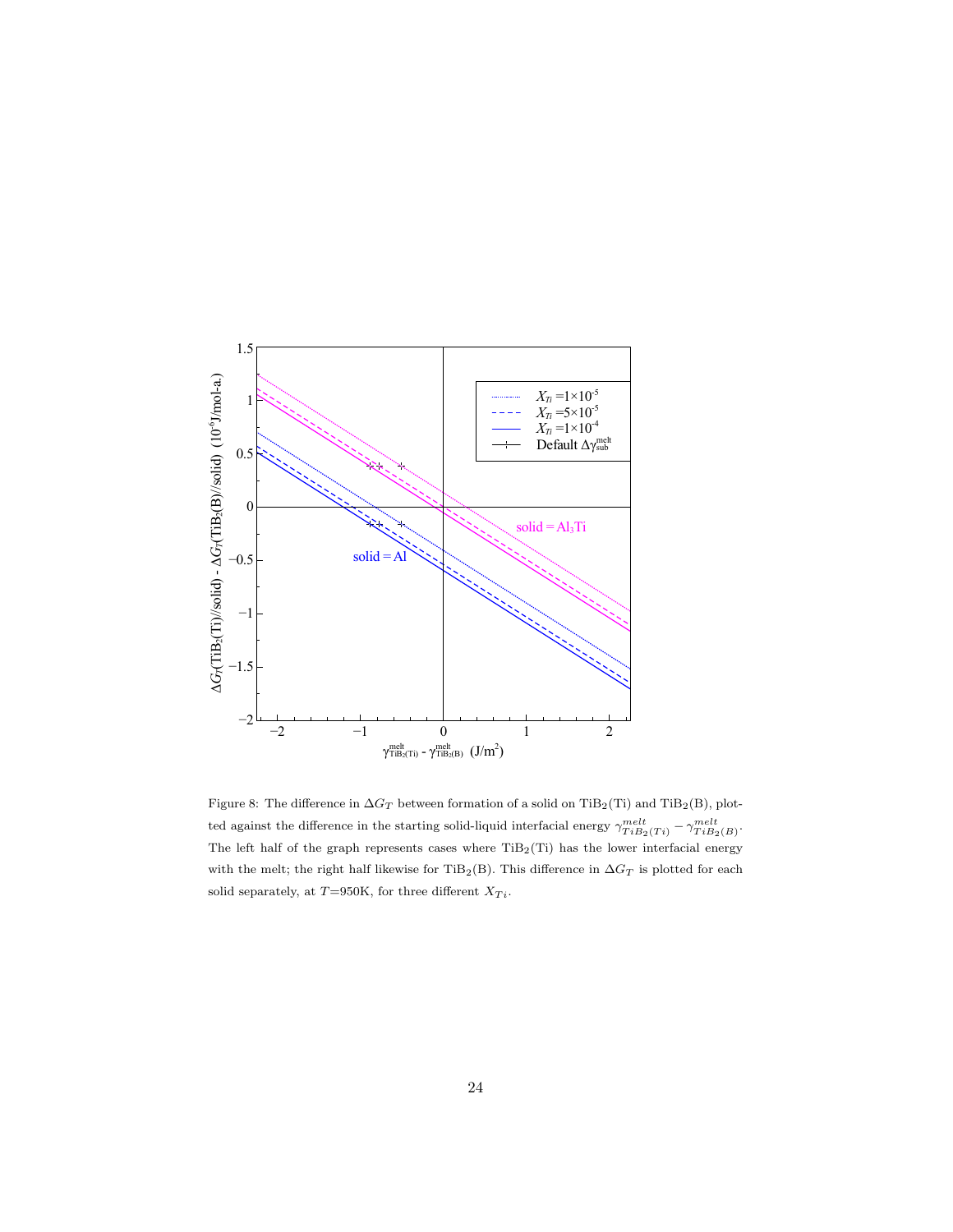- <sup>445</sup> of  $X_{Ti}$ ; the most stable interface at 0K is TiB<sub>2</sub>(Ti)//Al for  $X_{Ti} \ge 0.0003$ at.%, and TiB<sub>2</sub>(B)//Al<sub>3</sub>Ti for  $X_{Ti} \leq 0.0003$  at.%. Strain plays a significant role in the value of the interfacial energy, adding about  $0.5 \text{ J/m}^2$  to TiB2//Al interfacial energies.
- 2. The results here suggest that any possible  $\text{Al}_3\text{Ti}$  layers that do form, on <sup>450</sup> either substrate, are likely to be very thin, and probably significantly thinner than any Al layers that might form.
- 3. Ti $B_2(T_i)$  is more stable in the melt than Ti $B_2(B)$  prior to nucleation. In this case, formation of Al is more stable than  $\text{Al}_3\text{Ti}$  formation, for thin and thick solid layers. However, if  $TiB<sub>2</sub>(B)$  is present in the melt prior to <sup>455</sup> nucleation, then only for thick solid layers is formation of Al is more stable over Al3Ti, whilst for thin solid layers, it is unclear whether formation of Al or  $Al_3Ti$  is more stable, but our results slightly favour  $Al_3Ti$ .

The results and analysis as they stand point towards a mechanism wherein either something similar to pure Al, rather than  $\text{Al}_3\text{Ti}$ , nucleates off a  $\text{TiB}_2(\text{Ti})$ <sup>460</sup> substrate, or else a mixture of Al and Al3Ti, perhaps an intermediate Al-Ti structure, nucleates of a  $TIB_2(B)$  substrate. Given the non-uniform and locally varying nature of real-life interfaces, it is a possibility that any combination of these mechanisms are active at once throughout the melt. One thing all the suggested mechanisms have in common, however, is Ti contact with both B and 465 Al, whether in the last Ti layer of TiB<sub>2</sub>, or in the first layer of Al<sub>3</sub>Ti.

To get closer to a firm conclusion several extensions to this work could be made. Firstly, the liquid-solid interfacial energies, which were modelled quite simply in this study, need to be calculated accurately as a function of  $X_{Ti}$  and T. Secondly, all interfacial energies, which were fully or partially calculated at

<sup>470</sup> 0 K in this study, should be calculated at finite temperature. Finally, while the classical model has been useful to observe general trends between the four systems, in response to several parameters, ultimately large scale long running DFT MD calculations of  $TiB<sub>2</sub>$  substrates in the presence of liquid melt need to be run.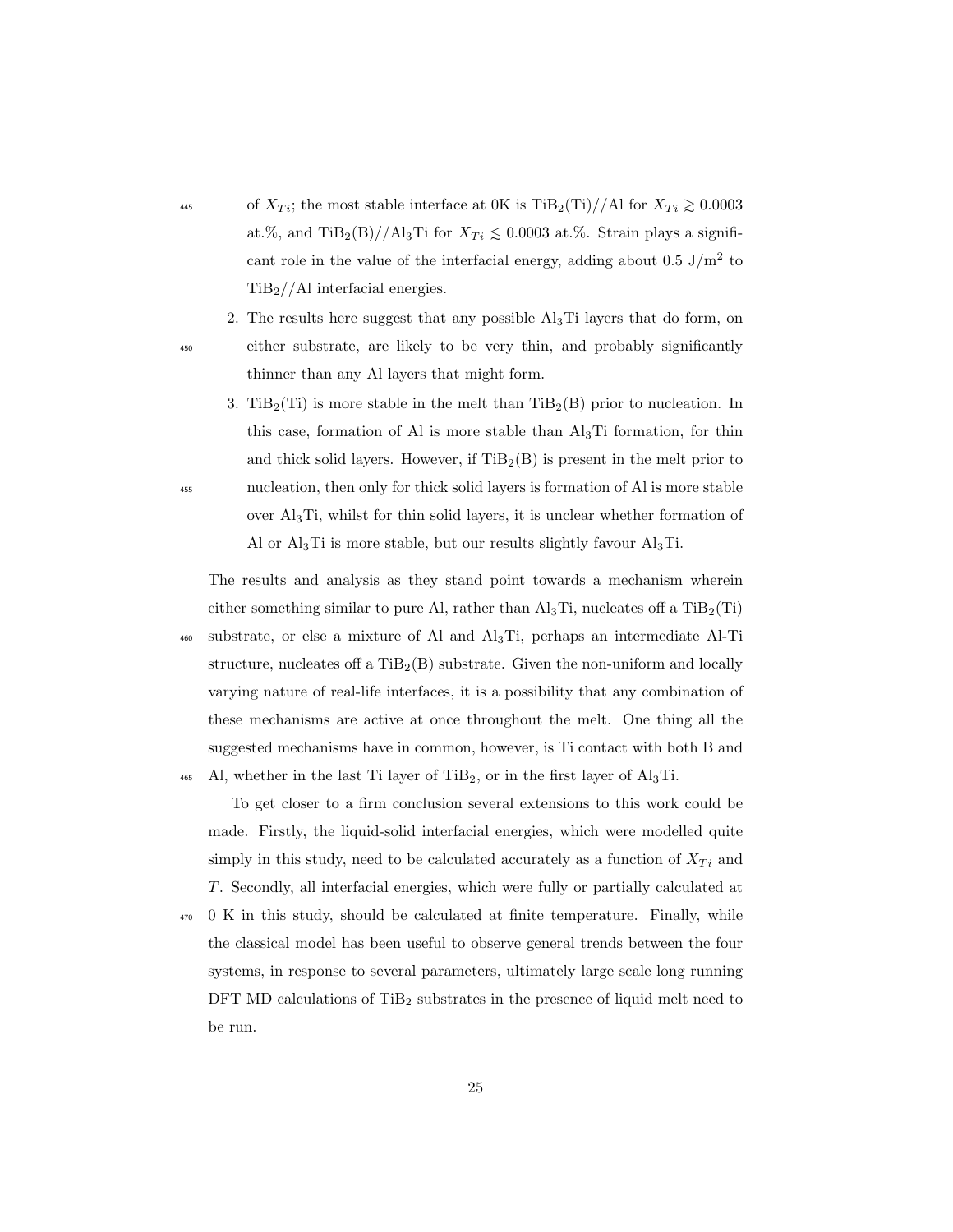### 475 Acknowledgements

The authors would like to acknowledge financial support from ESPRC (grant numbers EP/I02249X/1 and GR/T26344/1), and further financial support from the ExoMet Project (which is co-funded by the European Commission in the 7th Framework Programme (contract FP7-NMP3-LA-2012- 280421), by the Eu-

- <sup>480</sup> ropean Space Agency and by the individual partner organisations), and the Research Complex at Harwell. The authors would like to further acknowledge the use of the CX1 high performance computer at Imperial College London, and thank Simon Burbidge for his invaluable help and advice on CX1, and Junsheng Wang for his previous work which lead to this current study. This
- <sup>485</sup> work was made possible by the facilities and support provided by the Diamond-Manchester Collaboration and the Research Complex at Harwell, funded in part by the EPSRC  $(EP/I02249X/1)$ .
	- [1] E. O. Hall, The deformation and ageing of mild steel: Iii discussion of results, Proceedings of the Physical Society. Section B 64 (9) (1951) 747.
- <sup>490</sup> [2] N. J. Petch, The cleavage strength of polycrystals, Engineering Technology & Applied Sciences (19) (1982) 24–24.
	- [3] P. Lee, A. Chirazi, D. See, Modeling microporosity in aluminum-silicon alloys: a review, Journal of Light Metals  $1(1)(2001)$   $15-30$ .
	- [4] D. G. Eskin, Suyitno, L. Katgerman, Mechanical properties in the semi-
- 
- <sup>495</sup> solid state and hot tearing of aluminium alloys, Progress In Materials Science 49 (5) (2004) 629–711.
	- [5] P. Schumacher, A. L. Greer, Devitrification behavior of the stable al-rich amorphous alloy  $Al_{85}Ni_{5}Y_{8}Co_{2}$ , Amorphous Metallic Materials 81-3 (1993) 631–636.
- $500$  [6] P. Schumacher, A. L. Greer, Heterogeneously nucleated α-Al in amorphous aluminum-alloys, Materials Science and Engineering A 178 (1-2) (1994) 309–313.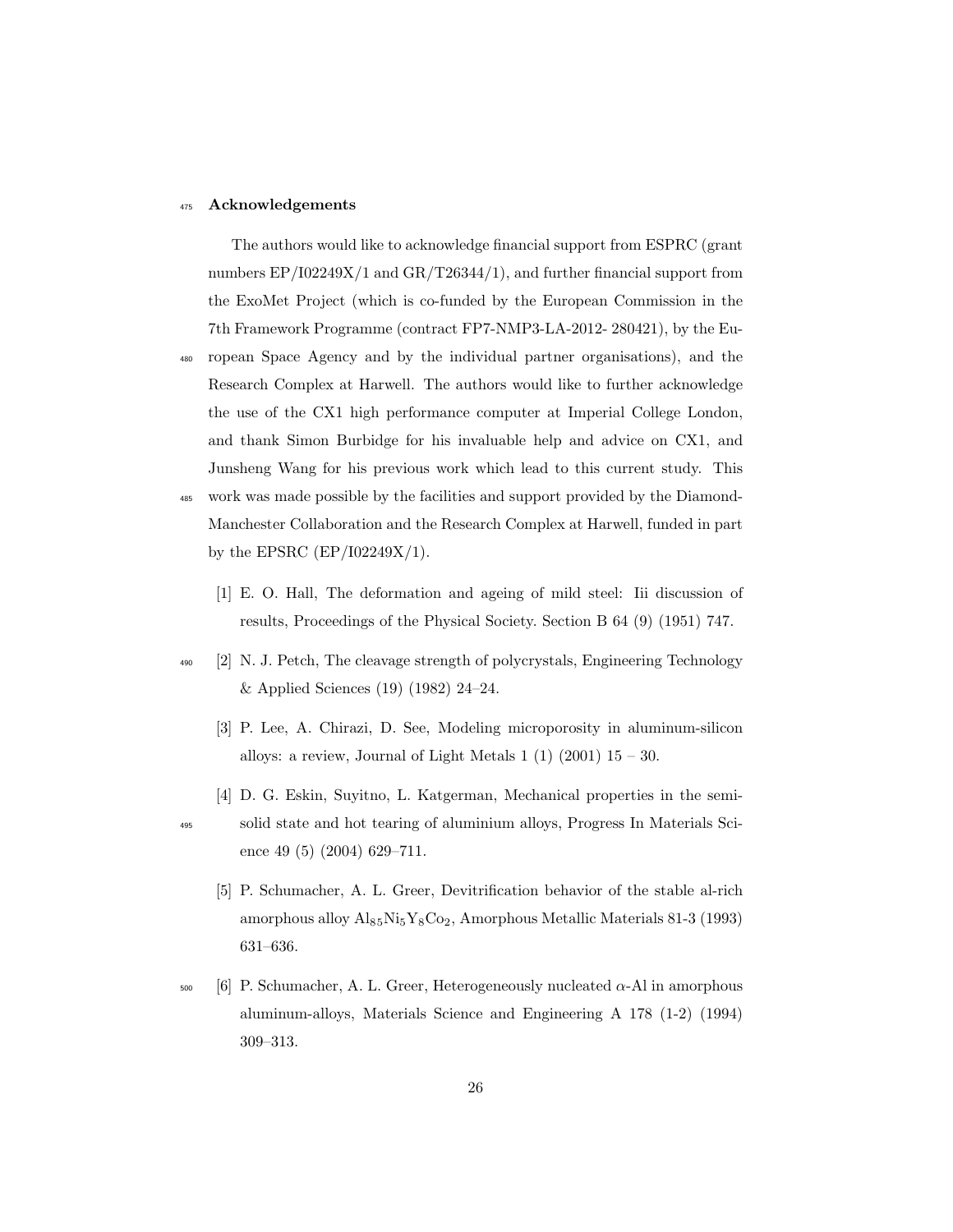- [7] P. Schumacher, A. L. Greer, Studies of the action of grain-refining particles in aluminium alloys, Light Metals 1995 (1995) 869–877.
- <sup>505</sup> [8] P. Schumacher, A. L. Greer, High-resolution transmission electron microscopy of grain-refining particles in amorphous aluminium alloys, Light Metals 1996 (1996) 745–753.
- [9] P. Schumacher, A. L. Greer, On the reproducibility of heterogeneous nucleation in amorphous  $\text{Al}_{85}\text{Ni}_{10}\text{Ce}_{5}$  alloys, Materials Science and Engineer-<sup>510</sup> ing A-structural Materials Properties Microstructure and Processing 226
	- [10] P. Schumacher, A. L. Greer, J. Worth, P. V. Evans, M. A. Kearns, P. Fisher, A. H. Green, New studies of nucleation mechanisms in aluminium alloys: implications for grain refinement practice, Materials Science and Technol-
- 
- <sup>515</sup> ogy 14 (5) (1998) 394–404.

(1997) 794–798.

- [11] P. S. Mohanty, F. H. Samuel, J. E. Gruzleski, Studies on addition of inclusions to molten aluminum using a novel technique, Metallurgical and Materials Transactions B 26 (1) (1995) 103–109.
- [12] A. Prasad, L. Yuan, P. D. Lee, D. H. StJohn, The interdependence model <sup>520</sup> of grain nucleation: A numerical analysis of the nucleation-free zone, Acta Materialia 61 (16) (2013) 5914–5927.
	- [13] B. S. Murty, S. A. Kori, M. Chakraborty, Grain refinement of aluminium and its alloys by heterogeneous nucleation and alloying, International Materials Reviews 47 (1) (2002) 3–29.
- <sup>525</sup> [14] Z. Fan, Y. Wang, Y. Zhang, T. Qin, X. R. Zhou, G. E. Thompson, T. Pennycook, T. Hashimoto, Grain refining mechanism in the al/al-ti-b system, Acta Materialia 84 (2015) 292–304.
	- [15] N. Iqbal, N. H. van Dijk, S. E. Offerman, N. Geerlofs, M. P. Moret, L. Katgerman, G. J. Kearley, In situ investigation of the crystallization kinetics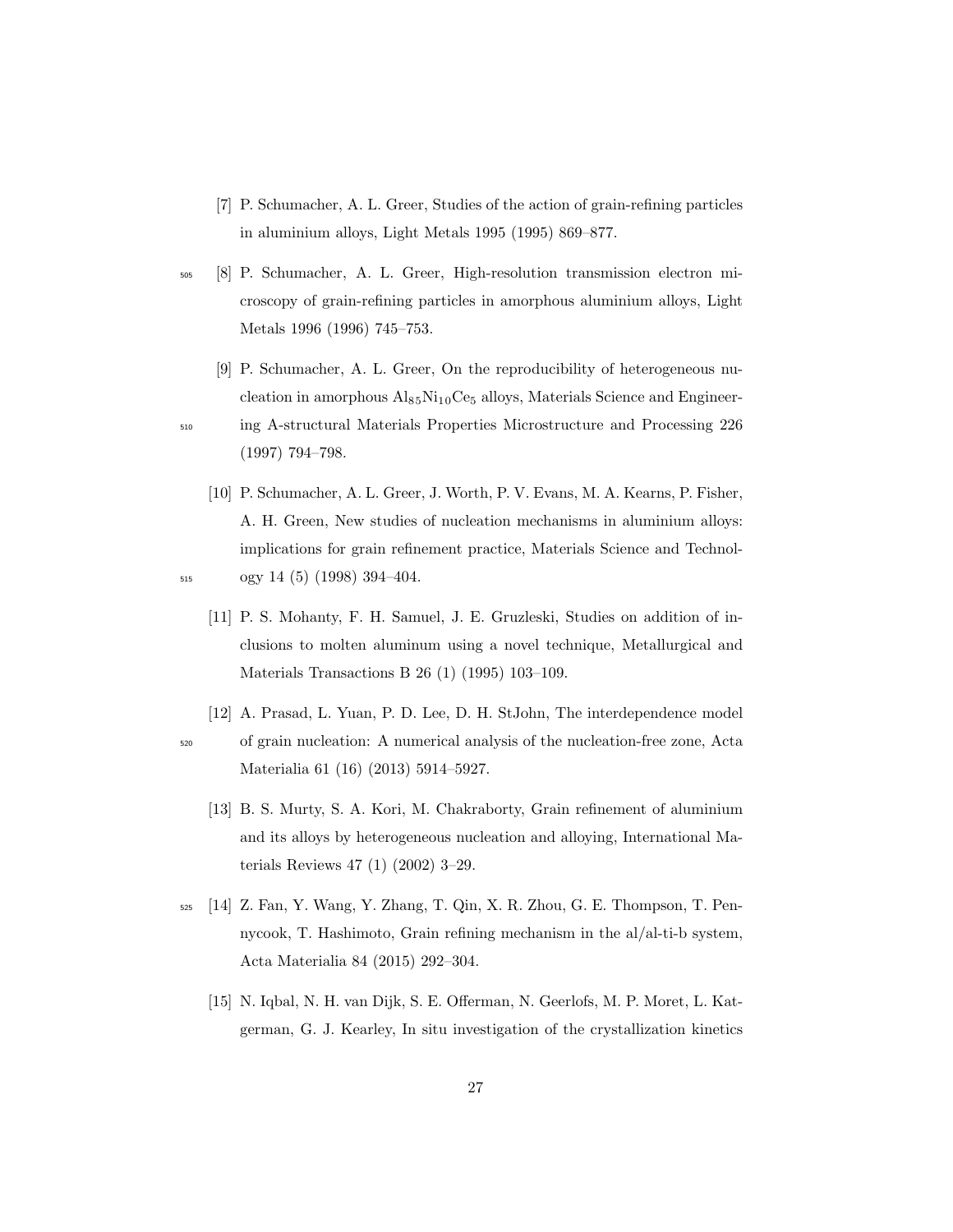- <sup>530</sup> and the mechanism of grain refinement in aluminum alloys, Materials Science and Engineering A 416 (1-2) (2006) 18–32.
	- [16] J. S. Wang, A. Horsfield, U. Schwingenschlogl, P. D. Lee, Heterogeneous nucleation of solid al from the melt by  $\mathrm{tib}_2$  and  $\mathrm{a} \mathrm{l}_3$ ti: An ab initio molecular dynamics study, Physical Review B 82 (18) (2010) 184203.
- <sup>535</sup> [17] Y. F. Han, Y. B. Dai, D. Shu, J. Wang, B. D. Sun, First-principles calculations on the stability of  $\text{Al}/\text{TiB}_2$  interface, Applied Physics Letters 89 (14).
- [18] H. L. Zhang, Y. F. Han, Y. B. Dai, J. Wang, B. D. Sun, An ab initio molecular dynamics study: liquid-Al/solid-TiB<sub>2</sub> interfacial structure dur-<sup>540</sup> ing heterogeneous nucleation, Journal of Physics D-applied Physics 45 (45) (2012) 455307.
- [19] H. L. Zhang, Y. F. Han, J. Wang, Y. B. Dai, B. D. Sun, An ab initio molecular dynamics study on the structural and electronic properties of alb2, tib2 and  $(al-x, ti(1-x))b-2$  in al-ti-b master alloys, Journal of Alloys <sup>545</sup> and Compounds 585 (2014) 529–534.
	- [20] H. L. Zhang, Y. F. Han, Y. B. Dai, S. S. Lu, J. Wang, J. Zhang, D. Shu, B. D. Sun, An ab initio study on the electronic structures of the solid/liquid interface between tib2 (0001) surface and al melts, Journal of Alloys and Compounds 615 (2014) 863–867.
- <sup>550</sup> [21] H. L. Zhang, Y. F. Han, W. Zhou, Y. B. Dai, J. Wang, B. D. Sun, Atomic study on the ordered structure in al melts induced by liquid/substrate interface with ti solute, Applied Physics Letters 106 (4) (2015) 041606.
	- [22] K. Kelton, A. L. Greer, Nucleation in Condensed Matter, Elsevier, 2010.
	- [23] A. T. Dinsdale, SGTE Data For Pure Elements, CALPHAD: Computer

<sup>555</sup> Coupling of Phase Diagrams and Thermochemistry- 15 (4) (1991) 317–425.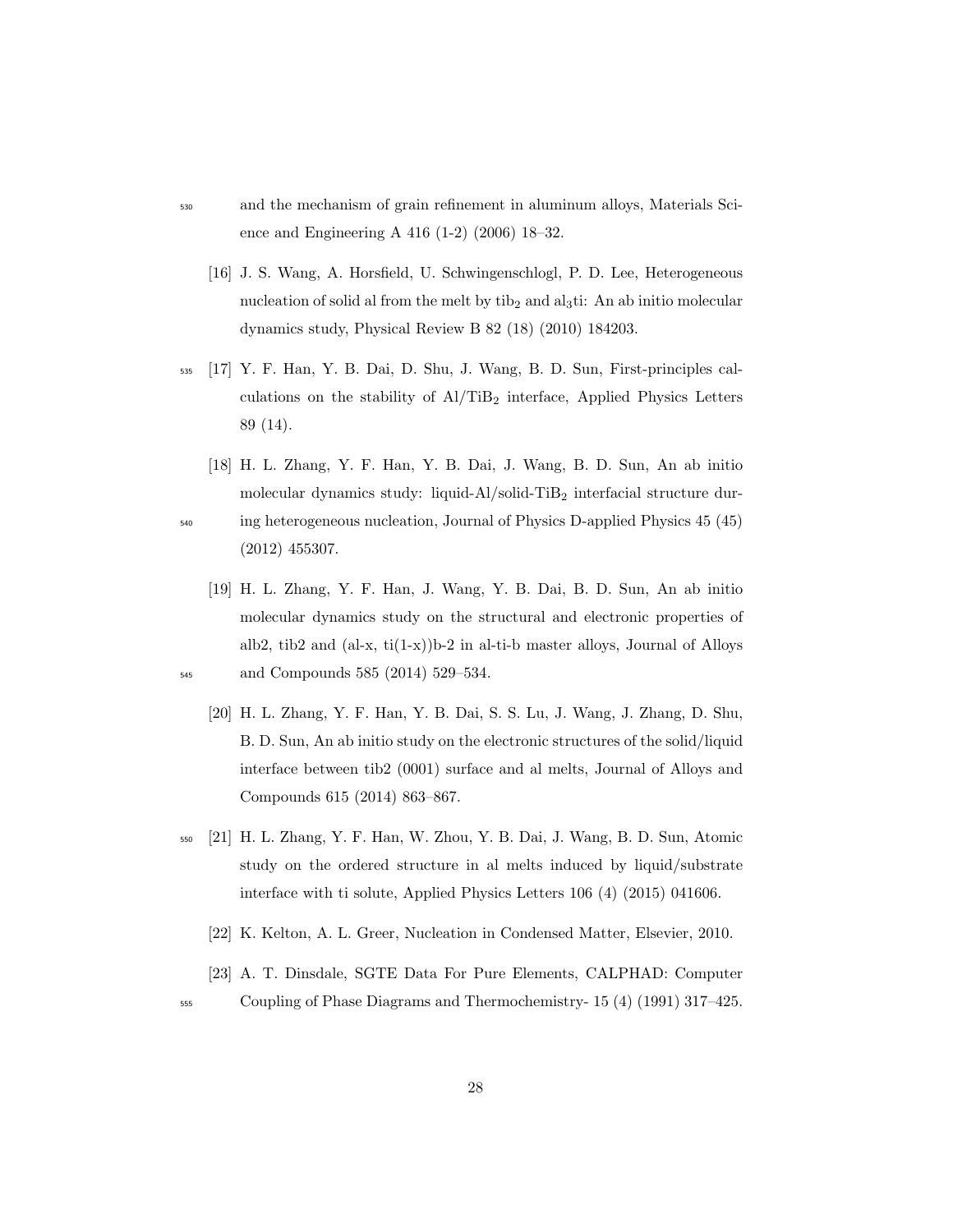- [24] O. Kubaschewski, W. Dench, The heats of formation in the systems titanium-aluminium and titanium-iron, Acta Metallurgica 3 (4) (1955) 339 – 346.
- [25] R. Pretorius, R. Dereus, A. M. Vredenberg, F. W. Saris, Use of the effective <sup>560</sup> heat of formation rule for predicting phase formation sequence in Al-Ni systems, Materials Letters 9 (12) (1990) 494–499.
	- [26] M. Sujata, S. Bhargava, S. Sangal, On the formation of  $Tial<sub>3</sub>$  during reaction between solid Ti and liquid Al, Journal of Materials Science Letters 16 (14) (1997) 1175–1178.
- <sup>565</sup> [27] U. R. Kattner, J. C. Lin, Y. A. Chang, Thermodynamic assessment and calculation of the Ti-Al system, Metallurgical Transactions A-physical Metallurgy and Materials Science 23 (8) (1992) 2081–2090.
- [28] A. Kostov, B. Friedrich, D. Zivkovic, Thermodynamic calculations in alloys Ti-Al, Ti-Fe, Al-Fe and Ti-Al-Fe, Journal of Mining and Metallurgy Section <sup>570</sup> B-metallurgy 44 (1) (2008) 49–61.
	- - [29] A. Kostov, D. Zivkovic, Thermodynamic analysis of alloys Ti-Al, Ti-V, Al-V and Ti-Al-V, Journal of Alloys and Compounds 460 (1-2) (2008) 164–171.
- [30] ABINIT code, a common project of the Universite Catholique de Louvain, Corning Incorporated, and other contributors (URL: <sup>575</sup> http://www.abinit.org).
- [31] X. Gonze, G. M. Rignanese, M. Verstraete, J. M. Beuken, Y. Pouillon, R. Caracas, F. Jollet, M. Torrent, G. Zerah, M. Mikami, P. Ghosez, M. Veithen, J. Y. Raty, V. Olevano, F. Bruneval, L. Reining, R. Godby, G. Onida, D. R. Hamann, D. C. Allan, A brief introduction to the ABINIT software <sup>580</sup> package, Zeitschrift F ur Kristallographie 220 (5-6) (2005) 558–562.
	- [32] X. Gonze, B. Amadon, P. M. Anglade, J. . M. Beuken, F. Bottin, P. Boulanger, F. Bruneval, D. Caliste, R. Caracas, M. Cote, T. Deutsch,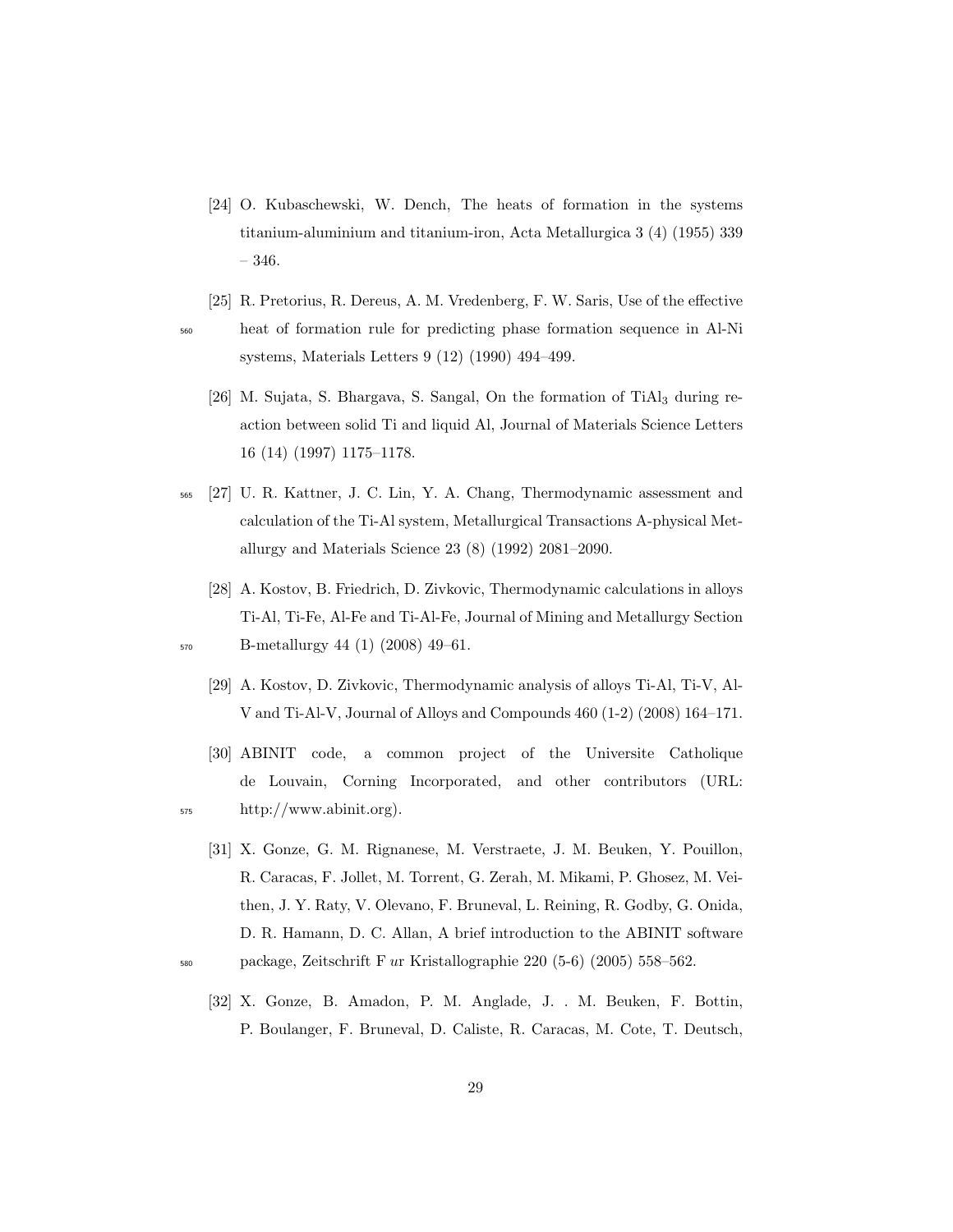L. Genovese, P. Ghosez, M. Giantomassi, S. Goedecker, D. R. Hamann, P. Hermet, F. Jollet, G. Jomard, S. Leroux, M. Mancini, S. Mazevet,

- <sup>585</sup> M. J. T. Oliveira, G. Onida, Y. Pouillon, T. Rangel, G. M. Rignanese, D. Sangalli, R. Shaltaf, M. Torrent, M. J. Verstraete, G. Zerah, J. W. Zwanziger, ABINIT: First-principles approach to material and nanosystem properties, Computer Physics Communications 180 (12) (2009) 2582–2615.
- [33] N. Holzwarth, pAW atomic data for element Al generated by AtomPAW  $_{590}$  (N. Holzwarth) + AtomPAW2Abinit v3.1.1.
	- [34] N. Holzwarth, pAW atomic data for element B Generated by AtomPAW (N. Holzwarth)+ AtomPAW2Abinit v3.2.1.
	- [35] D. Vanderbilt, titanium PAW data extracted from US-psp (D.Vanderbilt) - generated by USpp2Abinit v2.3.0.
- <sup>595</sup> [36] J. P. Perdew, K. Burke, M. Ernzerhof, Generalized gradient approximation made simple, Physical Review Letters 77 (18) (1996) 3865–3868.
	- [37] H. J. Monkhorst, J. D. Pack, Special points for brillouin-zone integrations, Physical Review B 13 (12) (1976) 5188–5192.
- [38] N. Marzari, Ab-initio molecular dynamics for metallic systems, Ph.D. the-<sup>600</sup> sis, University of Cambridge (1996).
	- [39] T. H. Fischer, J. Almlof, General-methods for geometry and wave-function optimization, Journal of Physical Chemistry 96 (24) (1992) 9768–9774.
- [40] R. G. Munro, Material properties of titanium diboride, Journal of Research of the National Institute of Standards and Technology 105 (5) (2000) 709– <sup>605</sup> 720.
	- [41] W. X. Li, T. C. Wang, Ab initio investigation of the elasticity and stability of aluminium, Journal of Physics-condensed Matter 10 (43) (1998) 9889– 9904.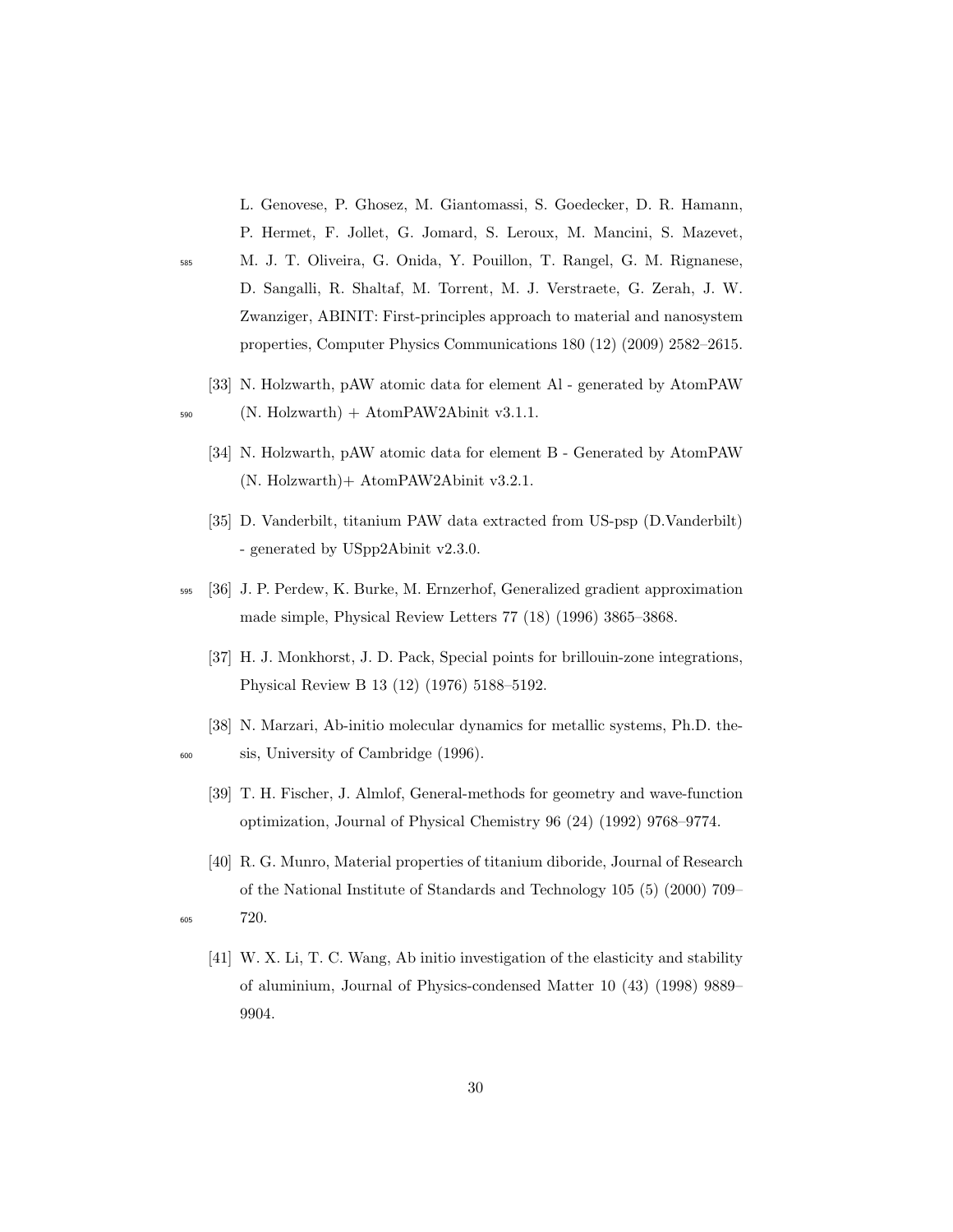- [42] C. L. Fu, Electronic, elastic, and fracture properties of trialuminide alloys
- $\epsilon_{610}$  Al<sub>3</sub>Sc and Al<sub>3</sub>Ti, Journal of Materials Research 5 (5) (1990) 971–979.
	- [43] Y. F. Han, Y. B. Dai, D. Shu, J. Wang, B. D. Sun, First-principles study of TiB2(0001) surfaces, Journal of Physics: Condensed Matter 18 (17) (2006) 4197–4205.
	- [44] C. Colinet, A. Pasturel, Structural stability of one-dimensional long-period

- <sup>615</sup> structures in the TiAl<sup>3</sup> compound, Journal of Physics-condensed Matter 14 (26) (2002) 6713–6727.
- [45] M. J. van Setten, M. A. A. Uijttewaal, G. A. de Wijs, R. A. de Groot, Thermodynamic stability of boron: The role of defects and zero point motion, Journal of the American Chemical Society 129 (9) (2007) 2458–2465, <sup>620</sup> pMID: 17295480.
- - [46] W. M. E. Haynes, CRC Handbook of Chemistry and Physics, 92nd ed., CRC, 2011.
- [47] G. Will, B. Kiefer, Electron deformation density in rhombohedral alphaboron, Zeitschrift Fur Anorganische Und Allgemeine Chemie 627 (9) (2001)  $2100 - 2104.$ 
	- [48] P. Norby, A. N. Christensen, Preparation and Structure of Al3Ti, Acta Chemica Scandinavica Series A-physical and Inorganic Chemistry 40 (2) (1986) 157–159.
	- [49] A. Jain, R. Pankajavalli, S. Anthonysamy, K. Ananthasivan, R. Babu,
- <sup>630</sup> V. Ganesan, G. S. Gupta, Determination of the thermodynamic stability of TiB2, Journal of Alloys and Compounds 491 (1-2) (2010) 747–752.
	- [50] F. C. Nix, D. MacNair, The thermal expansion of pure metals: Copper, gold, aluminum, nickel, and iron, Phys. Rev. 60 (1941) 597–605.
	- [51] S. Saha, T. Z. Todorova, J. W. Zwanziger, Temperature dependent lattice

 $\mu_{\text{635}}$  misfit and coherency of al3x (x = sc, zr, ti and nb) particles in an al matrix, Acta Materialia 89 (2015) 109–115.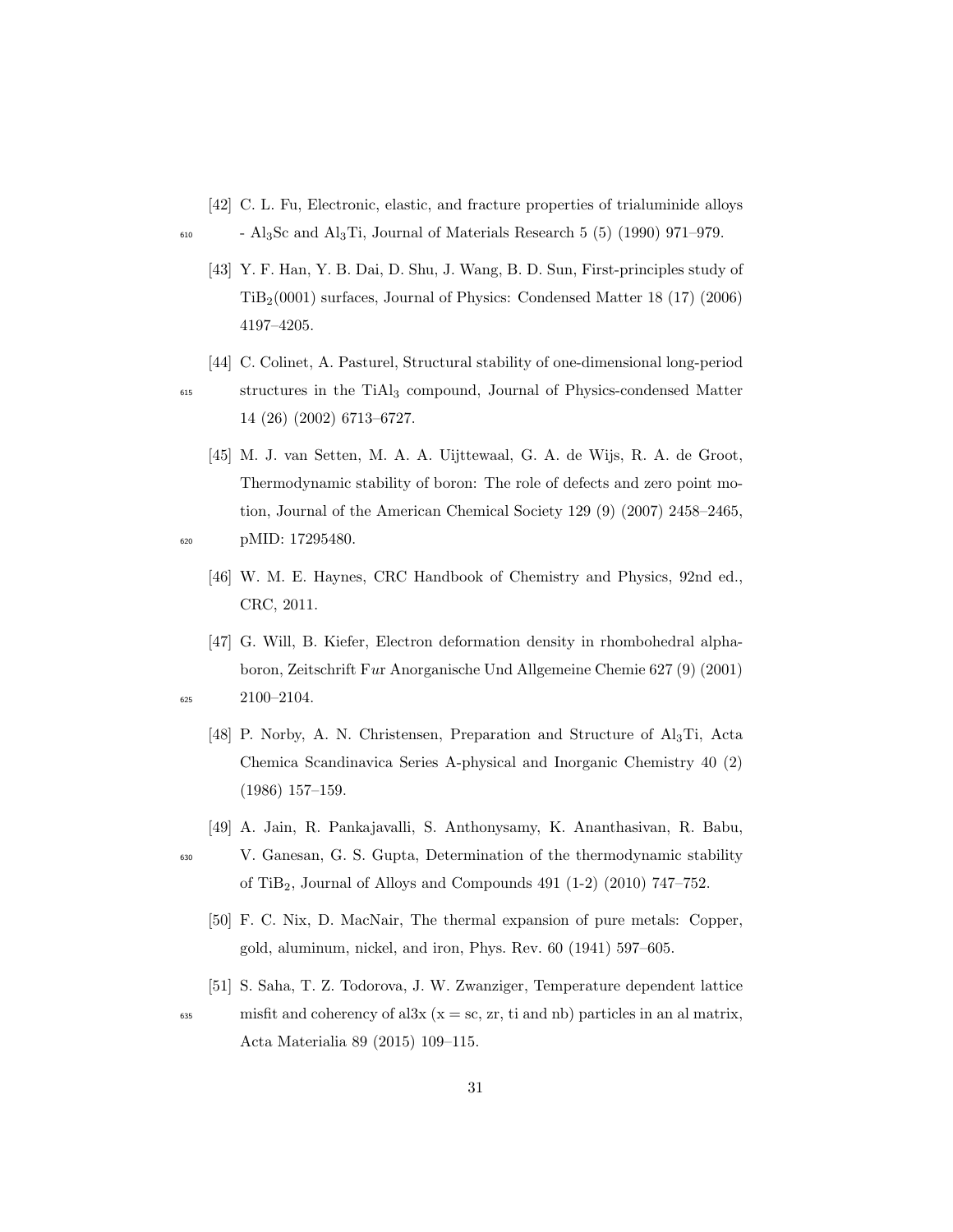- [52] W. Zhang, J. R. Smith, Stoichiometry and adhesion of nb/al(2)o(3), Physical Review B 61 (24) (2000) 16883–16889.
- [53] J. Schochlin, K. Bohnen, K. Ho, Structure and dynamics at the Al(111)- <sup>640</sup> surface, Surface Science 324 (1995) 113 – 121.
	- [54] J. Wang, A. Horsfield, P. D. Lee, P. Brommer, Heterogeneous nucleation of solid al from the melt by al<sub>3</sub>ti: Molecular dynamics simulations, Physical Review B 82 (14) (2010) 144203.
	- [55] R. H. Ewing, Free-energy of crystal-melt interface from radial distribution

- <sup>645</sup> function further calculations, Philosophical Magazine 25 (4) (1972) 779– 784.
	- [56] Y. Waseda, W. A. Miller, Calculation of crystal-melt interfacial free-energy from experimental radial-distribution function data, Transactions of the Japan Institute of Metals 19 (10) (1978) 546–552.
- <sup>650</sup> [57] K. Keslioglu, M. Gunduz, H. Kaya, E. Cadirli, Solid-liquid interfacial energy in the Al-Ti system, Materials Letters 58 (24) (2004) 3067–3073.
	- [58] J. M. Molina, R. Voytovych, E. Louis, N. Eustathopoulos, The surface tension of liquid aluminium in high vacuum: The role of surface condition, International Journal of Adhesion and Adhesives 27 (5) (2007) 394–401.
- <sup>655</sup> [59] I. Egry, J. Brillo, D. Holland-Moritz, Y. Plevachuk, The surface tension of liquid aluminium-based alloys, Materials Science and Engineering Astructural Materials Properties Microstructure and Processing 495 (1-2).
	- [60] H. Kobatake, J. Brillo, J. Schmitz, P.-Y. Pichon, Surface tension of binary al-si liquid alloys, Journal of Materials Science 50 (9) (2015) 3351–3360.
- <sup>660</sup> [61] A. L. Greer, Grain refinement of alloys by inoculation of melts, Philosophical Transactions of the Royal Society A-mathematical Physical and Engineering Sciences 361 (1804) (2003) 479–494.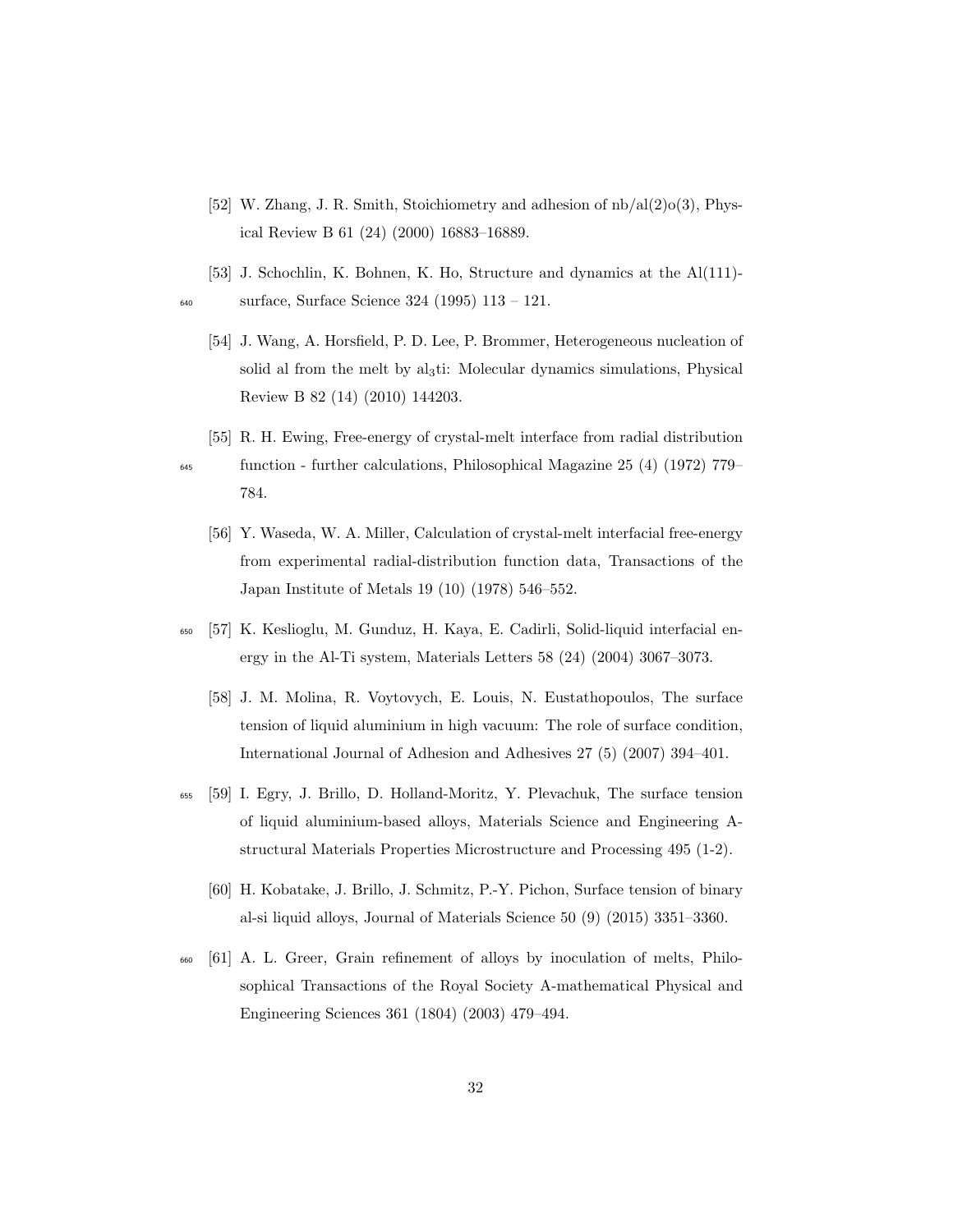Highlights

TiB2(Ti)//Al interfacial energy is significantly reduced when *xy* strain is removed.

TiB2(Ti)//Al3Ti interfacial energies are calculated for the first time.

On the TiB<sub>2</sub>(Ti) substrate, Al forms a more stable interface than  $Al<sub>3</sub>Ti$ .

On the TiB<sub>2</sub>(B) substrate, thin layers of  $Al<sub>3</sub>Ti$  form a more stable interface than Al.

Aluminium nucleation is proposed to occur directly off Ti-terminated TiB2.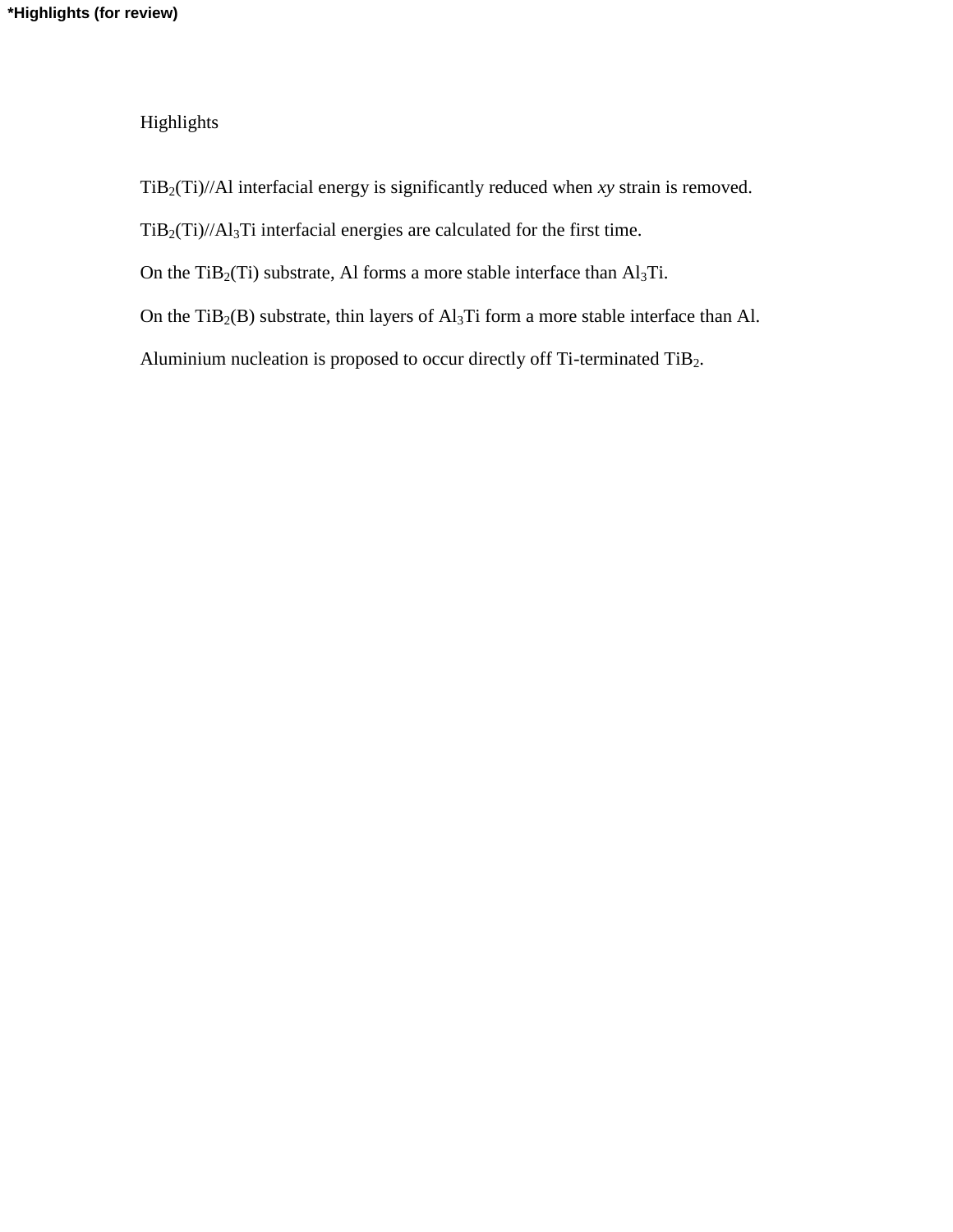## **Supplementary Material for on-line publication only**

**[Click here to download Supplementary Material for on-line publication only: SuppInfo.pdf](http://ees.elsevier.com/jalcom/download.aspx?id=2436674&guid=b2daa427-374e-499f-84a6-bf5be20dfb22&scheme=1)**